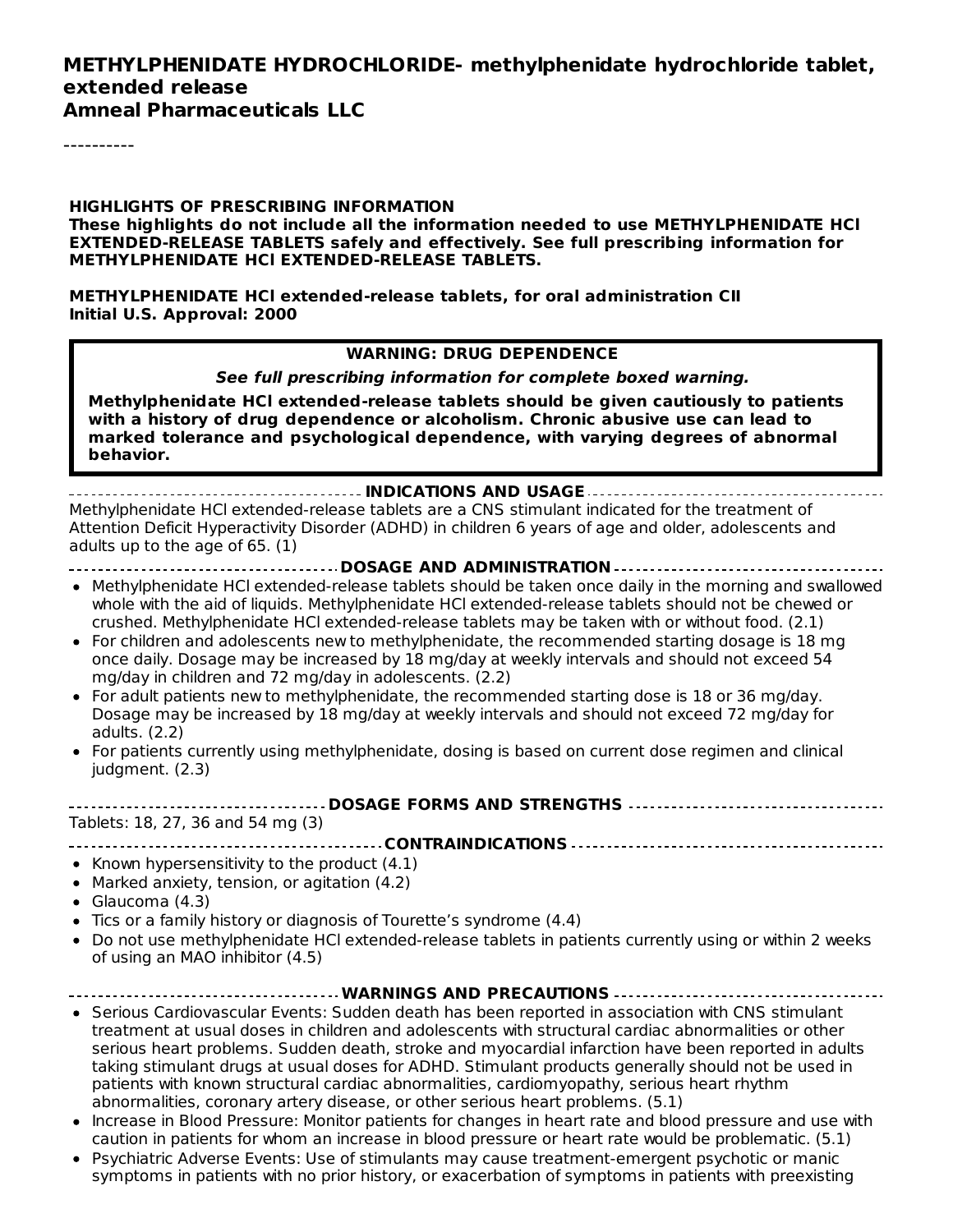symptoms in patients with no prior history, or exacerbation of symptoms in patients with preexisting psychiatric illness. Clinical evaluation for Bipolar Disorder is recommended prior to stimulant use. Monitor for aggressive behavior. (5.2)

- Seizures: Stimulants may lower the convulsive threshold. Discontinue in the presence of seizures. (5.3)
- Priapism: cases of painful and prolonged penile erections and priapism have been reported with methylphenidate products. Immediate medical attention should be sought if signs or symptoms of painful or prolonged penile erections or priapism are observed. (5.4)
- Peripheral Vasculopathy, including Raynaud's Phenomenon: Stimulants used to treat ADHD are associated with peripheral vasculopathy, including Raynaud's phenomenon. Careful observation for digital changes is necessary during treatment with ADHD stimulants. (5.5)
- Visual Disturbance: difficulties with accommodation and blurring of vision have been reported with stimulant treatment. (5.7)
- Long-Term Suppression of Growth: monitor height and weight at appropriate intervals in pediatric patients. (5.6)
- Gastrointestinal obstruction with preexisting GI narrowing. (5.8)
- Hematologic monitoring: Periodic CBC, differential and platelet counts are advised during prolonged therapy. (5.9)
- **ADVERSE REACTIONS** The most common adverse reaction in double-blind clinical trials (>5%) in children and adolescents was abdominal pain upper. The most common adverse reactions in double-blind clinical trials (>5%) in adult patients were decreased appetite, headache, dry mouth, nausea, insomnia, anxiety, dizziness, weight decreased, irritability and hyperhidrosis. (6.1 and 6.2) The most common adverse reactions associated with discontinuation (≥1%) from either pediatric or adult clinical trials were anxiety, irritability, insomnia and blood pressure increased. (6.3) **To report SUSPECTED ADVERSE REACTIONS, contact Amneal Pharmaceuticals at 1-877-835- 5472 or FDA at 1-800-FDA-1088 or www.fda.gov/medwatch. DRUG INTERACTIONS** Do not use methylphenidate HCl extended-release tablets in patients currently using or within 2 weeks of using an MAO inhibitor (7.1) Methylphenidate HCl extended-release tablets may increase blood pressure; use cautiously with  $\bullet$ vasopressors (7.2) Inhibition of metabolism of coumarin anticoagulants, anticonvulsants and some antidepressants (7.3)  $\bullet$
- **USE IN SPECIFIC POPULATIONS**
- Caution should be exercised if administered to nursing mothers (8.3)
- Safety and efficacy has not been established in children less than six years old or elderly patients greater than 65 years of age (8.4 and 8.5)

#### **See 17 for PATIENT COUNSELING INFORMATION and Medication Guide.**

**Revised: 7/2021**

#### **FULL PRESCRIBING INFORMATION: CONTENTS\* WARNING: DRUG DEPENDENCE**

#### **1 INDICATIONS AND USAGE**

- 1.1 Special Diagnostic Considerations
- 1.2 Need for Comprehensive Treatment Program

#### **2 DOSAGE AND ADMINISTRATION**

- 2.1 General Dosing Information
- 2.2 Patients New to Methylphenidate
- 2.3 Patients Currently Using Methylphenidate
- 2.4 Dose Titration
- 2.5 Maintenance/Extended Treatment
- 2.6 Dose Reduction and Discontinuation

# **3 DOSAGE FORMS AND STRENGTHS**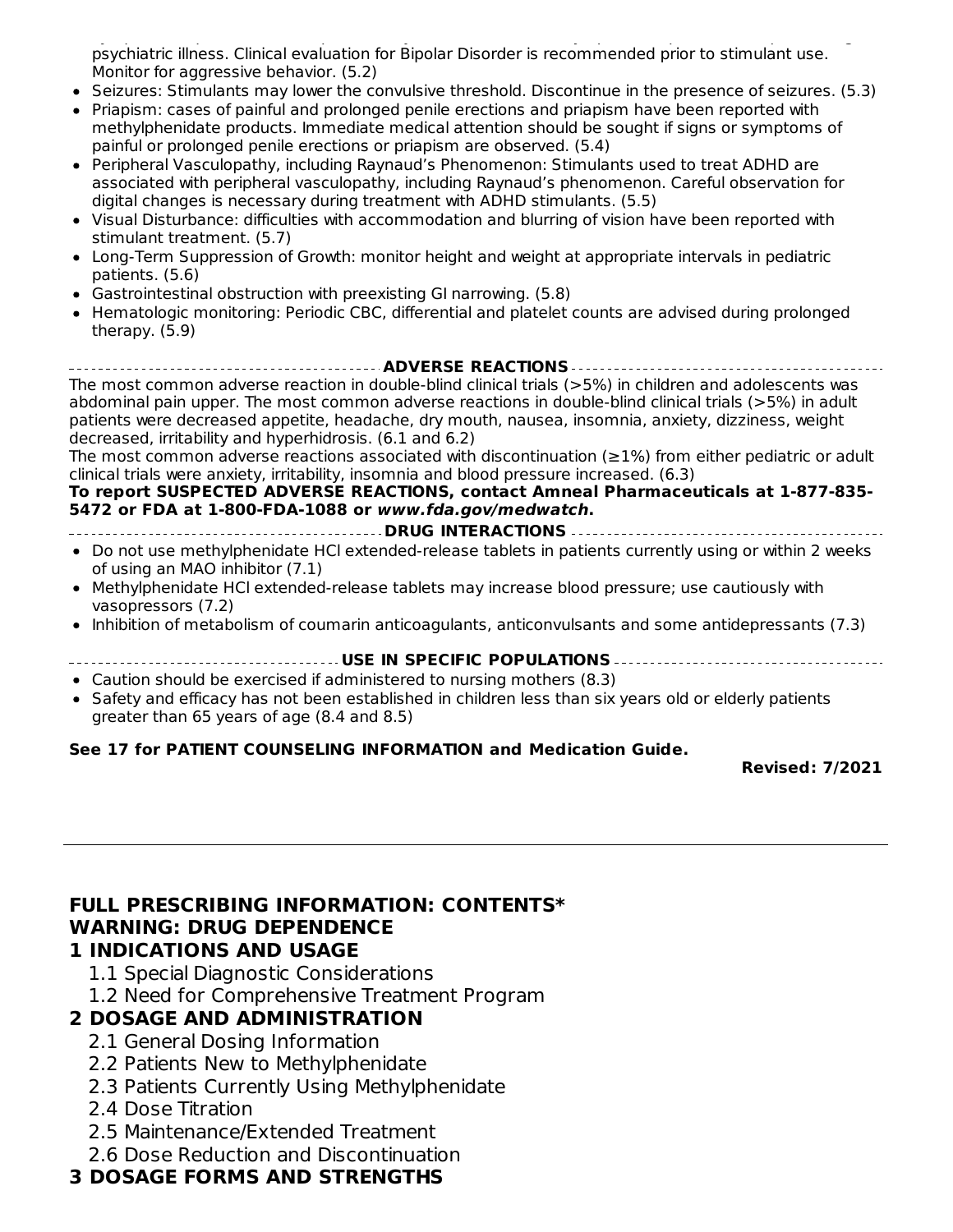### **4 CONTRAINDICATIONS**

- 4.1 Hypersensitivity to Methylphenidate
- 4.2 Agitation
- 4.3 Glaucoma
- 4.4 Tics
- 4.5 Monoamine Oxidase Inhibitors

# **5 WARNINGS AND PRECAUTIONS**

- 5.1 Serious Cardiovascular Events
- 5.2 Psychiatric Adverse Events
- 5.3 Seizures
- 5.4 Priapism
- 5.5 Peripheral Vasculopathy, including Raynaud's Phenomenon
- 5.6 Long-Term Suppression of Growth
- 5.7 Visual Disturbance
- 5.8 Potential for Gastrointestinal Obstruction
- 5.9 Hematologic Monitoring

# **6 ADVERSE REACTIONS**

6.1 Commonly Observed Adverse Reactions in Double-Blind, Placebo-Controlled Clinical Trials

6.2 Other Adverse Reactions Observed in Methylphenidate HCl Extended-Release Tablets Clinical Trials

6.3 Discontinuation Due to Adverse Reactions

6.4 Tics

6.5 Blood Pressure and Heart Rate Increases

6.6 Post-marketing Experience

# **7 DRUG INTERACTIONS**

- 7.1 MAO Inhibitors
- 7.2 Vasopressor Agents

7.3 Coumarin Anticoagulants, Antidepressants and Selective Serotonin Reuptake **Inhibitors** 

7.4 Risperidone

# **8 USE IN SPECIFIC POPULATIONS**

- 8.1 Pregnancy
- 8.2 Labor and Delivery
- 8.3 Nursing Mothers
- 8.4 Pediatric Use
- 8.5 Geriatric Use

# **9 DRUG ABUSE AND DEPENDENCE**

- 9.1 Controlled Substance
- 9.2 Abuse
- 9.3 Dependence

# **10 OVERDOSAGE**

- 10.1 Signs and Symptoms
- 10.2 Recommended Treatment
- 10.3 Poison Control Center

# **11 DESCRIPTION**

11.1 System Components and Performance

# **12 CLINICAL PHARMACOLOGY**

- 12.1 Mechanism of Action
- 12.2 Pharmacodynamics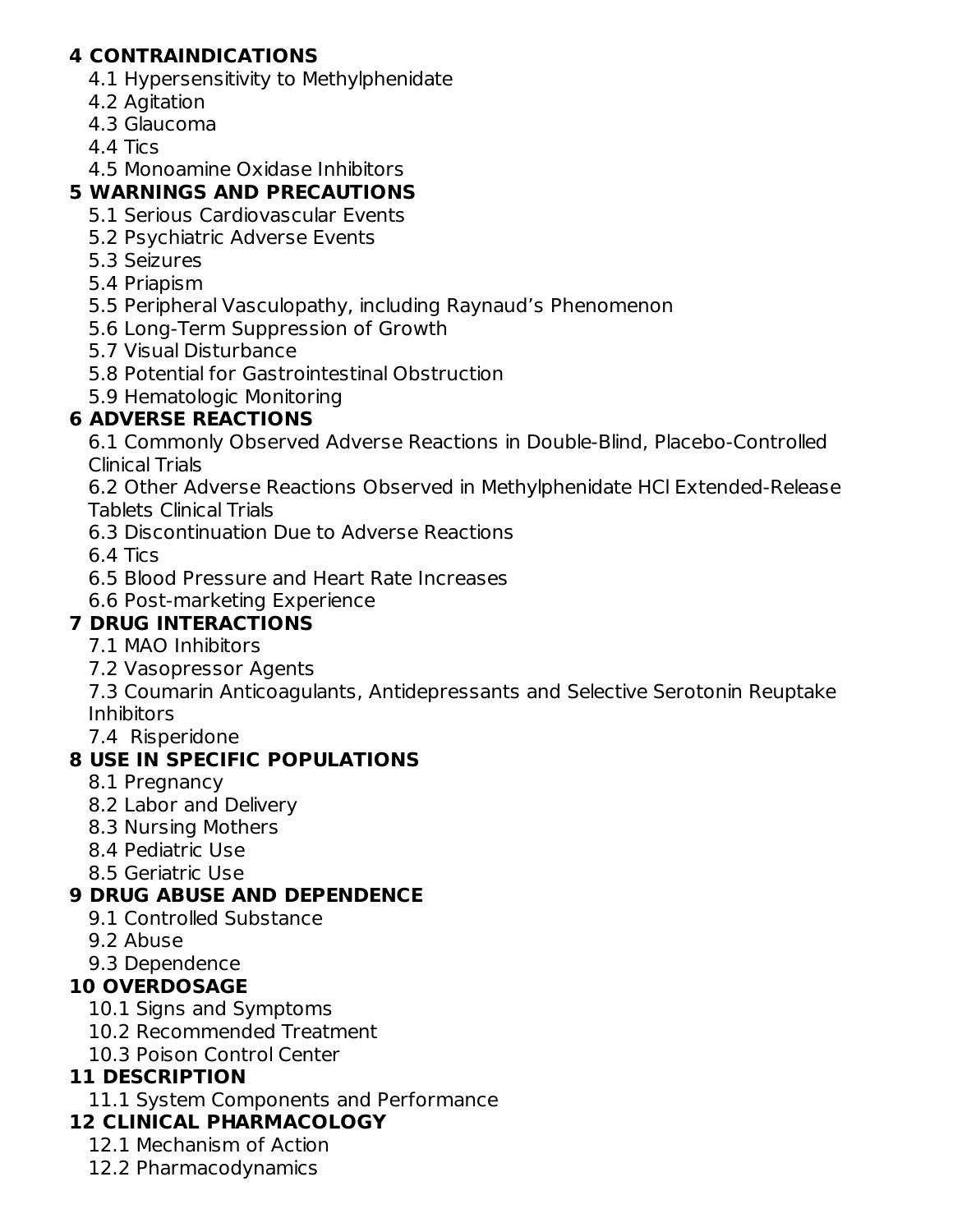# **13 NONCLINICAL TOXICOLOGY**

13.1 Carcinogenesis, Mutagenesis, Impairment of Fertility

#### **14 CLINICAL STUDIES**

- 14.1 Children
- 14.2 Adolescents
- 14.3 Adults
- **15 REFERENCES**

#### **16 HOW SUPPLIED/STORAGE AND HANDLING**

#### **17 PATIENT COUNSELING INFORMATION**

 $\ast$  Sections or subsections omitted from the full prescribing information are not listed.

### **FULL PRESCRIBING INFORMATION**

#### **WARNING: DRUG DEPENDENCE**

**Methylphenidate HCl extended-release tablets should be given cautiously to patients with a history of drug dependence or alcoholism. Chronic abusive use can lead to marked tolerance and psychological dependence with varying degrees of abnormal behavior. Frank psychotic episodes can occur, especially with parenteral abuse. Careful supervision is required during withdrawal from abusive use since severe depression may occur. Withdrawal following chronic therapeutic use may unmask symptoms of the underlying disorder that may require followup.**

#### **1 INDICATIONS AND USAGE**

Methylphenidate hydrochloride (HCl) extended-release tablets are indicated for the treatment of Attention Deficit Hyperactivity Disorder (ADHD) in children 6 years of age and older, adolescents and adults up to the age of 65 [see Clinical Studies (14)].

A diagnosis of Attention Deficit Hyperactivity Disorder (ADHD; DSM-IV) implies the presence of hyperactive-impulsive or inattentive symptoms that caused impairment and were present before age 7 years. The symptoms must cause clinically significant impairment, e.g., in social, academic, or occupational functioning, and be present in two or more settings, e.g., school (or work) and at home. The symptoms must not be better accounted for by another mental disorder. For the Inattentive Type, at least six of the following symptoms must have persisted for at least 6 months: lack of attention to details/careless mistakes; lack of sustained attention; poor listener; failure to follow through on tasks; poor organization; avoids tasks requiring sustained mental effort; loses things; easily distracted; forgetful. For the Hyperactive-Impulsive Type, at least six of the following symptoms must have persisted for at least 6 months: fidgeting/squirming; leaving seat; inappropriate running/climbing; difficulty with quiet activities; "on the go;" excessive talking; blurting answers; can't wait turn; intrusive. The Combined Type requires both inattentive and hyperactive-impulsive criteria to be met.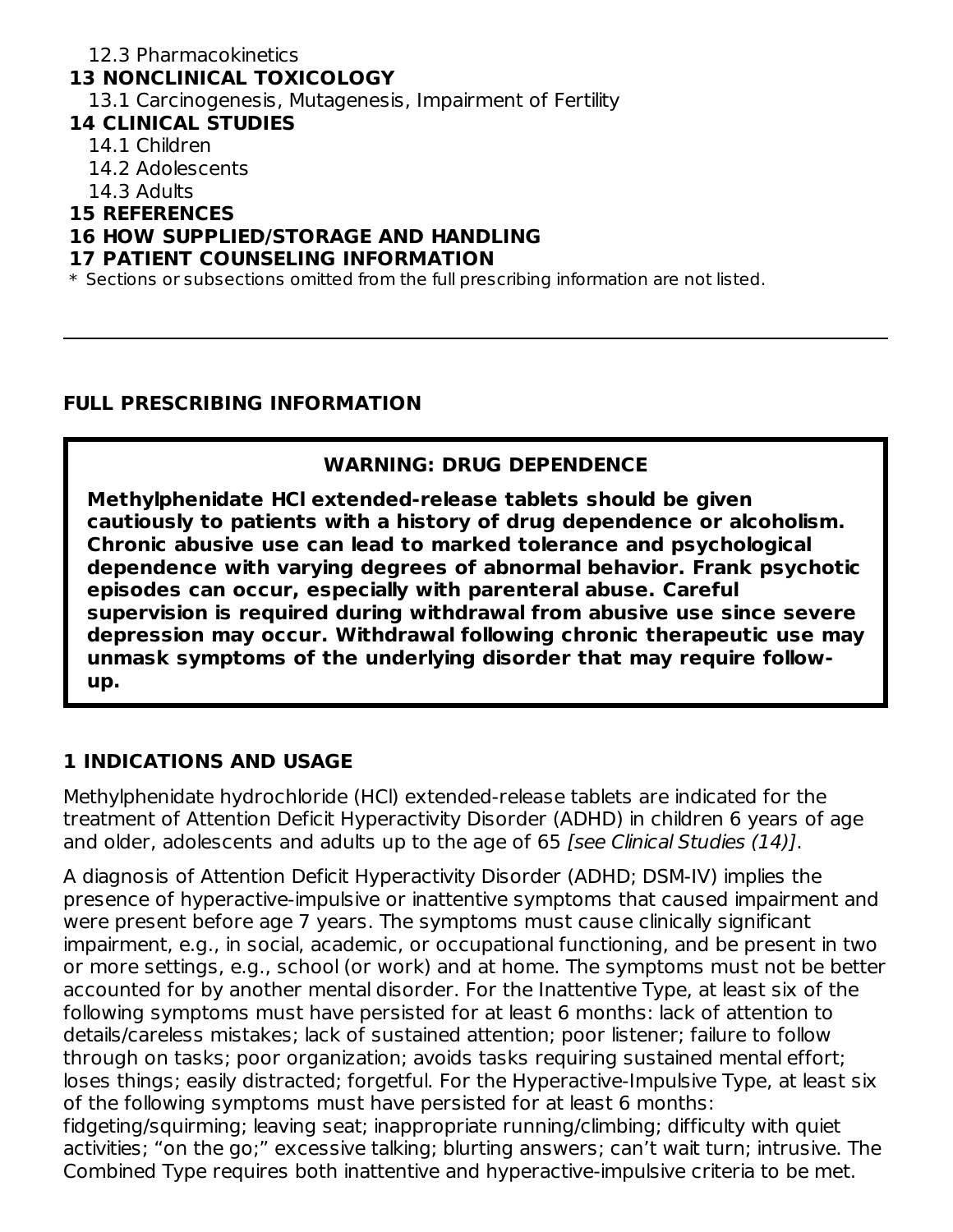# **1.1 Special Diagnostic Considerations**

Specific etiology of this syndrome is unknown, and there is no single diagnostic test. Adequate diagnosis requires the use of medical and special psychological, educational and social resources. Learning may or may not be impaired. The diagnosis must be based upon a complete history and evaluation of the patient and not solely on the presence of the required number of DSM-IV characteristics.

# **1.2 Need for Comprehensive Treatment Program**

Methylphenidate hydrochloride (HCl) extended-release tablets are indicated as an integral part of a total treatment program for ADHD that may include other measures (psychological, educational, social). Drug treatment may not be indicated for all patients with ADHD. Stimulants are not intended for use in patients who exhibit symptoms secondary to environmental factors and/or other primary psychiatric disorders, including psychosis. Appropriate educational placement is essential and psychosocial intervention is often helpful. When remedial measures alone are insufficient, the decision to prescribe stimulant medication will depend upon the physician's assessment of the chronicity and severity of the patient's symptoms.

# **2 DOSAGE AND ADMINISTRATION**

# **2.1 General Dosing Information**

Methylphenidate HCl extended-release tablets should be administered orally once daily in the morning with or without food.

Methylphenidate HCl extended-release tablets must be swallowed whole with the aid of liquids, and must not be chewed, divided, or crushed [see Patient Counseling] Information (17)].

### **2.2 Patients New to Methylphenidate**

The recommended starting dose of methylphenidate HCl extended-release tablets for patients who are not currently taking methylphenidate or stimulants other than methylphenidate is 18 mg once daily for children and adolescents and 18 or 36 mg once daily for adults (see Table 1).

| Table 1. Methylphenidate HCI Extended-Release Tablets Recommended<br><b>Starting Doses and Dose Ranges</b> |                                  |                                                      |  |
|------------------------------------------------------------------------------------------------------------|----------------------------------|------------------------------------------------------|--|
| <b>Patient Age</b>                                                                                         | <b>Recommended Starting Dose</b> | <b>Dose Range</b>                                    |  |
| Children 6 to 12 years of<br>age                                                                           | $ 18 \text{ mg}/day$             | $ 18 \text{ mg}$ to 54 mg/day                        |  |
| Adolescents 13 to 17<br>years of age                                                                       | $ 18 \text{ mg}/\text{day} $     | $18$ mg to 72 mg/day<br>not to exceed 2<br>mg/kg/day |  |
| Adults 18 to 65 years of<br>age                                                                            | $18$ or 36 mg/day                | $18$ mg to 72 mg/day                                 |  |

### **2.3 Patients Currently Using Methylphenidate**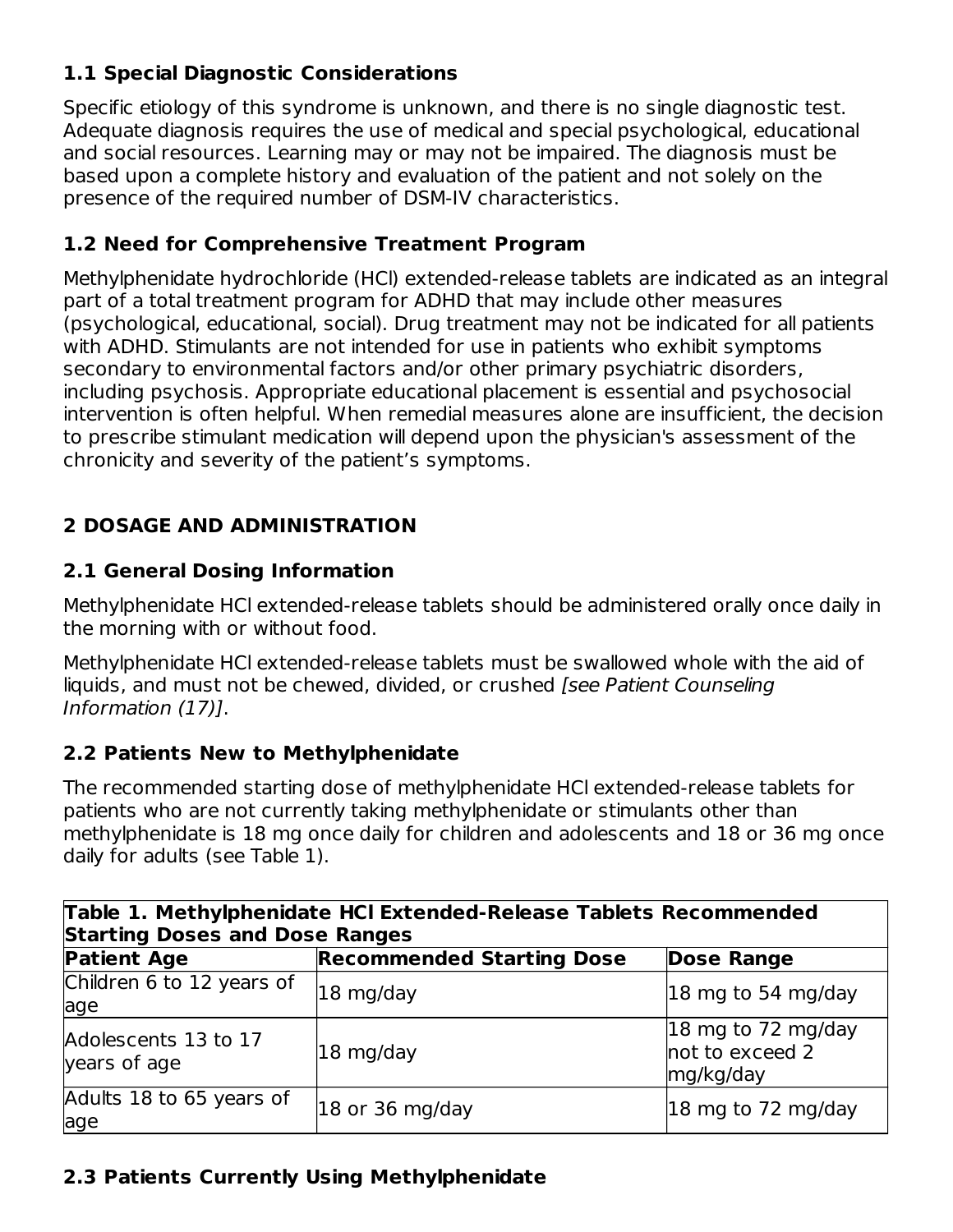The recommended dose of methylphenidate HCl extended-release tablets for patients who are currently taking methylphenidate twice daily or three times daily at doses of 10 to 60 mg/day is provided in Table 2. Dosing recommendations are based on current dose regimen and clinical judgment. Conversion dosage should not exceed 72 mg daily.

#### **Table 2. Recommended Dose Conversion from Methylphenidate Regimens to Methylphenidate HCl Extended-Release Tablets**

|                                                           | <b>Recommended Methylphenidate HCI</b><br><b>Extended-Release Tablets</b> |
|-----------------------------------------------------------|---------------------------------------------------------------------------|
| <b>Previous Methylphenidate Daily Dose</b>                | <b>Starting Dose</b>                                                      |
| 5 mg Methylphenidate twice daily or three<br>times daily  | 18 mg every morning                                                       |
| 10 mg Methylphenidate twice daily or three<br>times daily | 36 mg every morning                                                       |
| 15 mg Methylphenidate twice daily or three<br>times daily | 54 mg every morning                                                       |
| 20 mg Methylphenidate twice daily or three<br>times daily | 72 mg every morning                                                       |

Other methylphenidate regimens: Clinical judgment should be used when selecting the starting dose.

# **2.4 Dose Titration**

Doses may be increased in 18 mg increments at weekly intervals for patients who have not achieved an optimal response at a lower dose. Daily dosages above 54 mg in children and 72 mg in adolescents have not been studied and are not recommended. Daily dosages above 72 mg in adults are not recommended.

A 27 mg dosage strength is available for physicians who wish to prescribe between the 18 mg and 36 mg dosages.

# **2.5 Maintenance/Extended Treatment**

There is no body of evidence available from controlled trials to indicate how long the patient with ADHD should be treated with methylphenidate HCl extended-release tablets. It is generally agreed, however, that pharmacological treatment of ADHD may be needed for extended periods.

The effectiveness of methylphenidate HCl extended-release tablets for long-term use, i.e., for more than 7 weeks, has not been systematically evaluated in controlled trials. The physician who elects to use methylphenidate HCl extended-release tablets for extended periods in patients with ADHD should periodically re-evaluate the long-term usefulness of the drug for the individual patient with trials off medication to assess the patient's functioning without pharmacotherapy. Improvement may be sustained when the drug is either temporarily or permanently discontinued.

### **2.6 Dose Reduction and Discontinuation**

If paradoxical aggravation of symptoms or other adverse events occur, the dosage should be reduced, or, if necessary, the drug should be discontinued.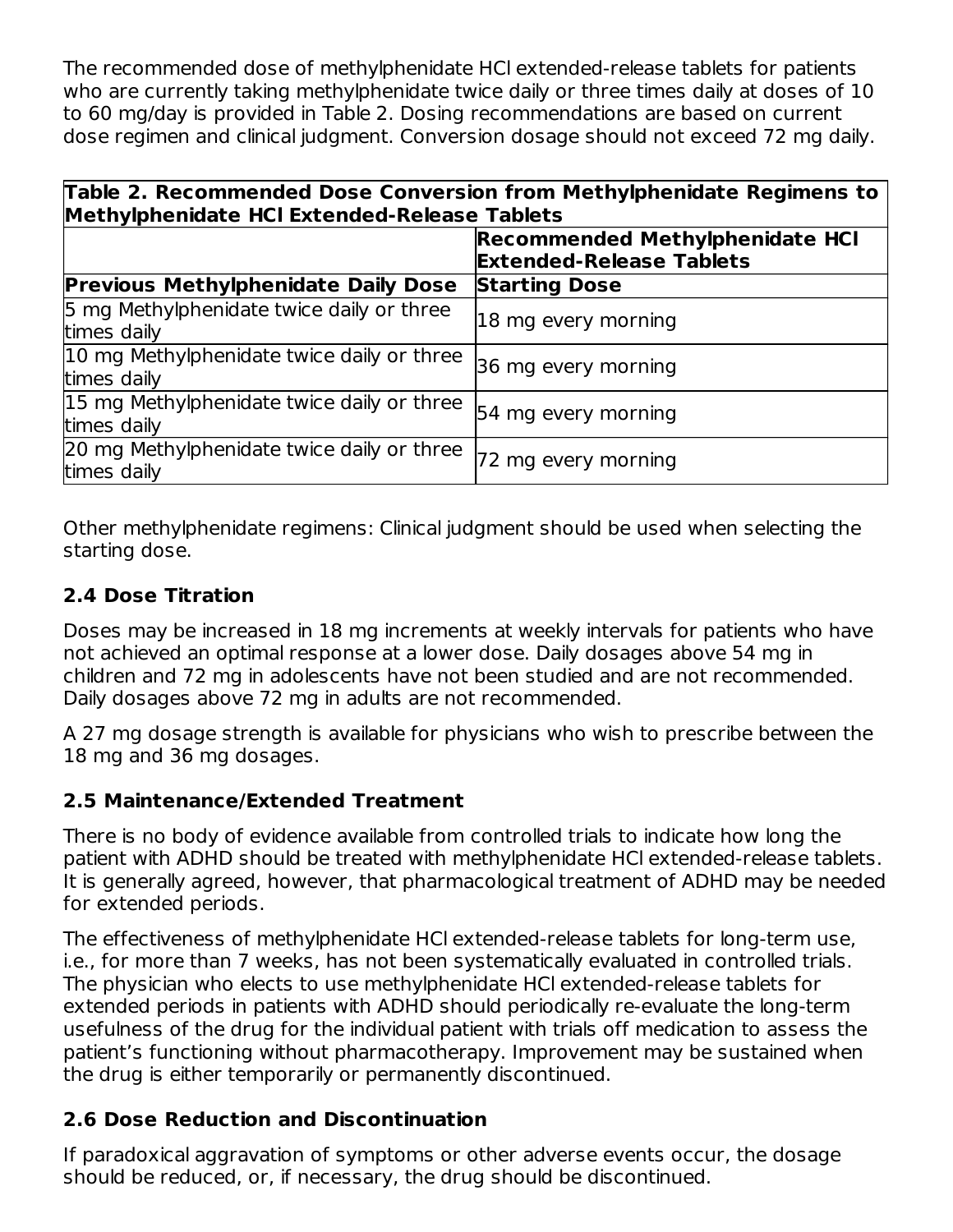If improvement is not observed after appropriate dosage adjustment over a one-month period, the drug should be discontinued.

# **3 DOSAGE FORMS AND STRENGTHS**

Methylphenidate HCl extended-release tablets, USP are available in the following dosage strengths: 18 mg tablets are yellow and debossed "18" on one side and plain on the other side, 27 mg tablets are gray and debossed "27" on one side and plain on the other side, 36 mg tablets are white and debossed "36" on one side and plain on the other side and 54 mg tablets are red and debossed "54" on one side and plain on the other side.

# **4 CONTRAINDICATIONS**

# **4.1 Hypersensitivity to Methylphenidate**

Hypersensitivity reactions, such as angioedema and anaphylactic reactions, have been observed in patients treated with methylphenidate HCl extended-release tablets. Therefore, methylphenidate HCl extended-release tablets are contraindicated in patients known to be hypersensitive to methylphenidate or other components of the product [see Adverse Reactions (6.6)].

# **4.2 Agitation**

Methylphenidate HCl extended-release tablets are contraindicated in patients with marked anxiety, tension and agitation, since the drug may aggravate these symptoms.

### **4.3 Glaucoma**

Methylphenidate HCl extended-release tablets are contraindicated in patients with glaucoma.

# **4.4 Tics**

Methylphenidate HCl extended-release tablets are contraindicated in patients with motor tics or with a family history or diagnosis of Tourette's syndrome [see Adverse Reactions  $(6.4)$ .

# **4.5 Monoamine Oxidase Inhibitors**

Methylphenidate HCl extended-release tablets are contraindicated during treatment with monoamine oxidase (MAO) inhibitors, and also within a minimum of 14 days following discontinuation of a MAO inhibitor (hypertensive crises may result) [see Drug] Interactions (7.1)].

# **5 WARNINGS AND PRECAUTIONS**

**5.1 Serious Cardiovascular Events**

# **Sudden Death and Preexisting Structural Cardiac Abnormalities or Other**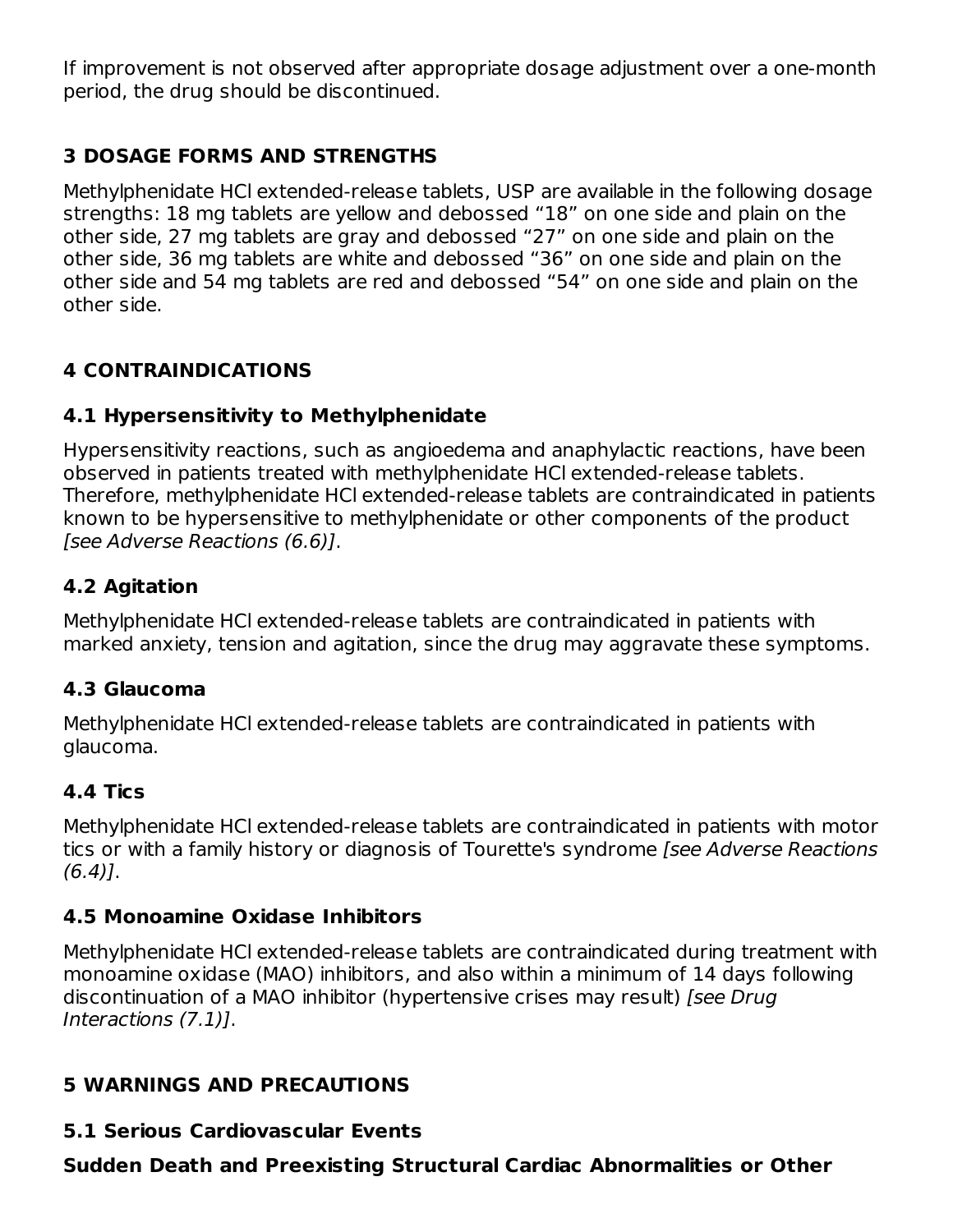### **Serious Heart Problems**

### **Children and Adolescents**

Sudden death has been reported in association with CNS stimulant treatment at usual doses in children and adolescents with structural cardiac abnormalities or other serious heart problems. Although some serious heart problems alone carry an increased risk of sudden death, stimulant products generally should not be used in children or adolescents with known serious structural cardiac abnormalities, cardiomyopathy, serious heart rhythm abnormalities, or other serious cardiac problems that may place them at increased vulnerability to the sympathomimetic effects of a stimulant drug.

#### **Adults**

Sudden deaths, stroke and myocardial infarction have been reported in adults taking stimulant drugs at usual doses for ADHD. Although the role of stimulants in these adult cases is also unknown, adults have a greater likelihood than children of having serious structural cardiac abnormalities, cardiomyopathy, serious heart rhythm abnormalities, coronary artery disease, or other serious cardiac problems. Adults with such abnormalities should also generally not be treated with stimulant drugs.

#### **Hypertension and Other Cardiovascular Conditions**

Stimulant medications cause a modest increase in average blood pressure (about 2 to 4 mm Hg) and average heart rate (about 3 to 6 bpm) [see Adverse Reactions (6.5)], and individuals may have larger increases. While the mean changes alone would not be expected to have short-term consequences, all patients should be monitored for larger changes in heart rate and blood pressure. Caution is indicated in treating patients whose underlying medical conditions might be compromised by increases in blood pressure or heart rate, e.g., those with preexisting hypertension, heart failure, recent myocardial infarction, or ventricular arrhythmia.

#### **Assessing Cardiovascular Status in Patients Being Treated with Stimulant Medications**

Children, adolescents, or adults who are being considered for treatment with stimulant medications should have a careful history (including assessment for a family history of sudden death or ventricular arrhythmia) and physical exam to assess for the presence of cardiac disease, and should receive further cardiac evaluation if findings suggest such disease (e.g., electrocardiogram and echocardiogram). Patients who develop symptoms such as exertional chest pain, unexplained syncope, or other symptoms suggestive of cardiac disease during stimulant treatment should undergo a prompt cardiac evaluation.

### **5.2 Psychiatric Adverse Events**

### **Preexisting Psychosis**

Administration of stimulants may exacerbate symptoms of behavior disturbance and thought disorder in patients with a preexisting psychotic disorder.

### **Bipolar Illness**

Particular care should be taken in using stimulants to treat ADHD in patients with comorbid bipolar disorder because of concern for possible induction of a mixed/manic episode in such patients. Prior to initiating treatment with a stimulant, patients with comorbid depressive symptoms should be adequately screened to determine if they are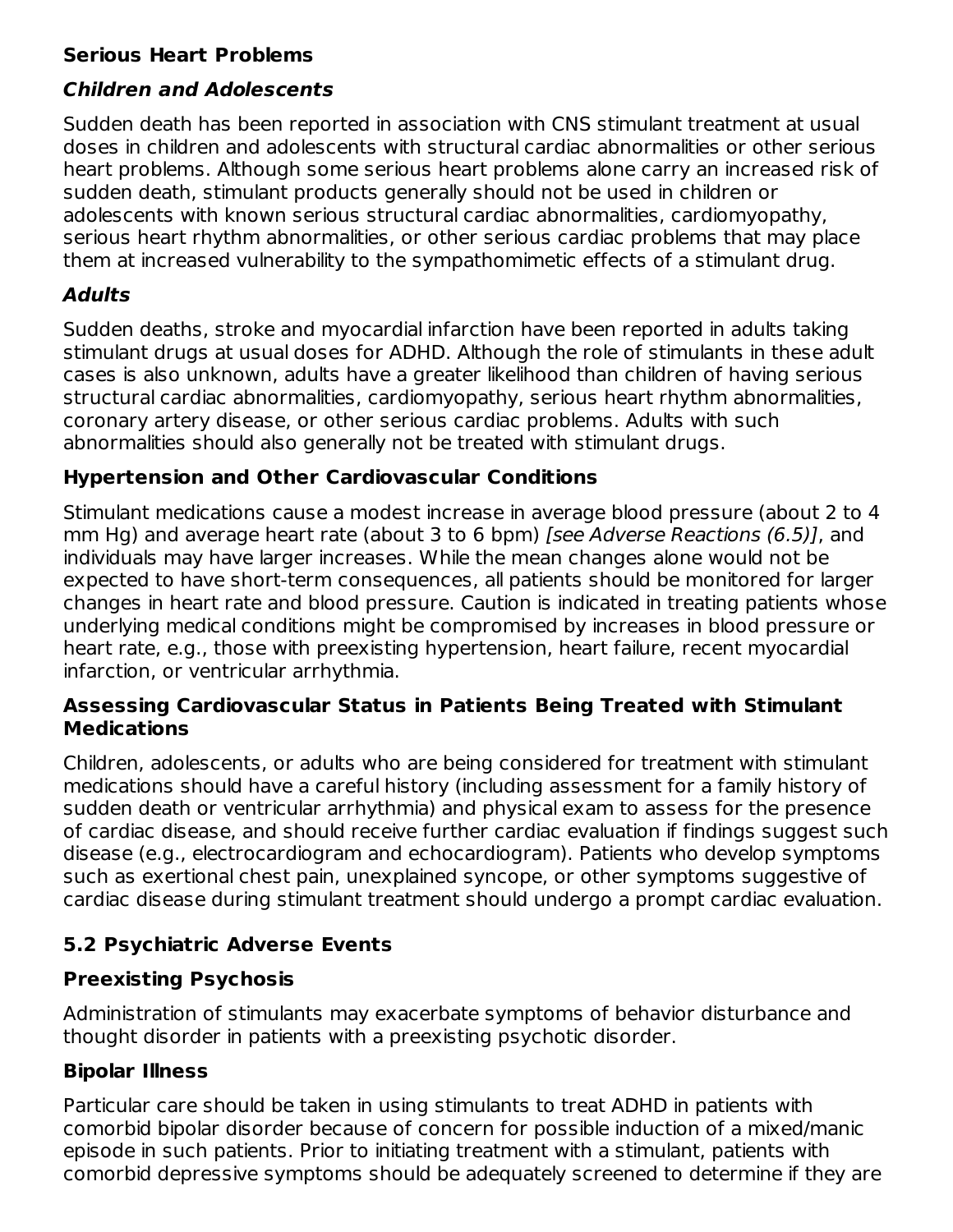at risk for bipolar disorder; such screening should include a detailed psychiatric history, including a family history of suicide, bipolar disorder and depression.

### **Emergence of New Psychotic or Manic Symptoms**

Treatment-emergent psychotic or manic symptoms, e.g., hallucinations, delusional thinking, or mania in patients without a prior history of psychotic illness or mania can be caused by stimulants at usual doses. If such symptoms occur, consideration should be given to a possible causal role of the stimulant, and discontinuation of treatment may be appropriate. In a pooled analysis of multiple short-term, placebo-controlled studies, such symptoms occurred in about 0.1% (4 patients with events out of 3,482 exposed to methylphenidate or amphetamine for several weeks at usual doses) of stimulant-treated patients compared to 0 in placebo-treated patients.

### **Aggression**

Aggressive behavior or hostility is often observed in patients with ADHD, and has been reported in clinical trials and the postmarketing experience of some medications indicated for the treatment of ADHD. Although there is no systematic evidence that stimulants cause aggressive behavior or hostility, patients beginning treatment for ADHD should be monitored for the appearance of or worsening of aggressive behavior or hostility.

#### **5.3 Seizures**

There is some clinical evidence that stimulants may lower the convulsive threshold in patients with prior history of seizures, in patients with prior EEG abnormalities in absence of seizures, and, very rarely, in patients without a history of seizures and no prior EEG evidence of seizures. In the presence of seizures, the drug should be discontinued.

#### **5.4 Priapism**

Prolonged and painful erections, sometimes requiring surgical intervention, have been reported with methylphenidate products, including methylphenidate HCl extendedrelease tablets, in both pediatric and adult patients [see Adverse Reactions (6.6)]. Priapism was not reported with drug initiation but developed after some time on the drug, often subsequent to an increase in dose. Priapism has also appeared during a period of drug withdrawal (drug holidays or during discontinuation). Patients who develop abnormally sustained or frequent and painful erections should seek immediate medical attention.

### **5.5 Peripheral Vasculopathy, including Raynaud's Phenomenon**

Stimulants, including methylphenidate HCl extended-release tablets, used to treat ADHD are associated with peripheral vasculopathy, including Raynaud's phenomenon. Signs and symptoms are usually intermittent and mild; however, very rare sequelae include digital ulceration and/or soft tissue breakdown. Effects of peripheral vasculopathy, including Raynaud's phenomenon, were observed in post-marketing reports at different times and at therapeutic doses in all age groups throughout the course of treatment. Signs and symptoms generally improve after reduction in dose or discontinuation of drug. Careful observation for digital changes is necessary during treatment with ADHD stimulants. Further clinical evaluation (e.g., rheumatology referral) may be appropriate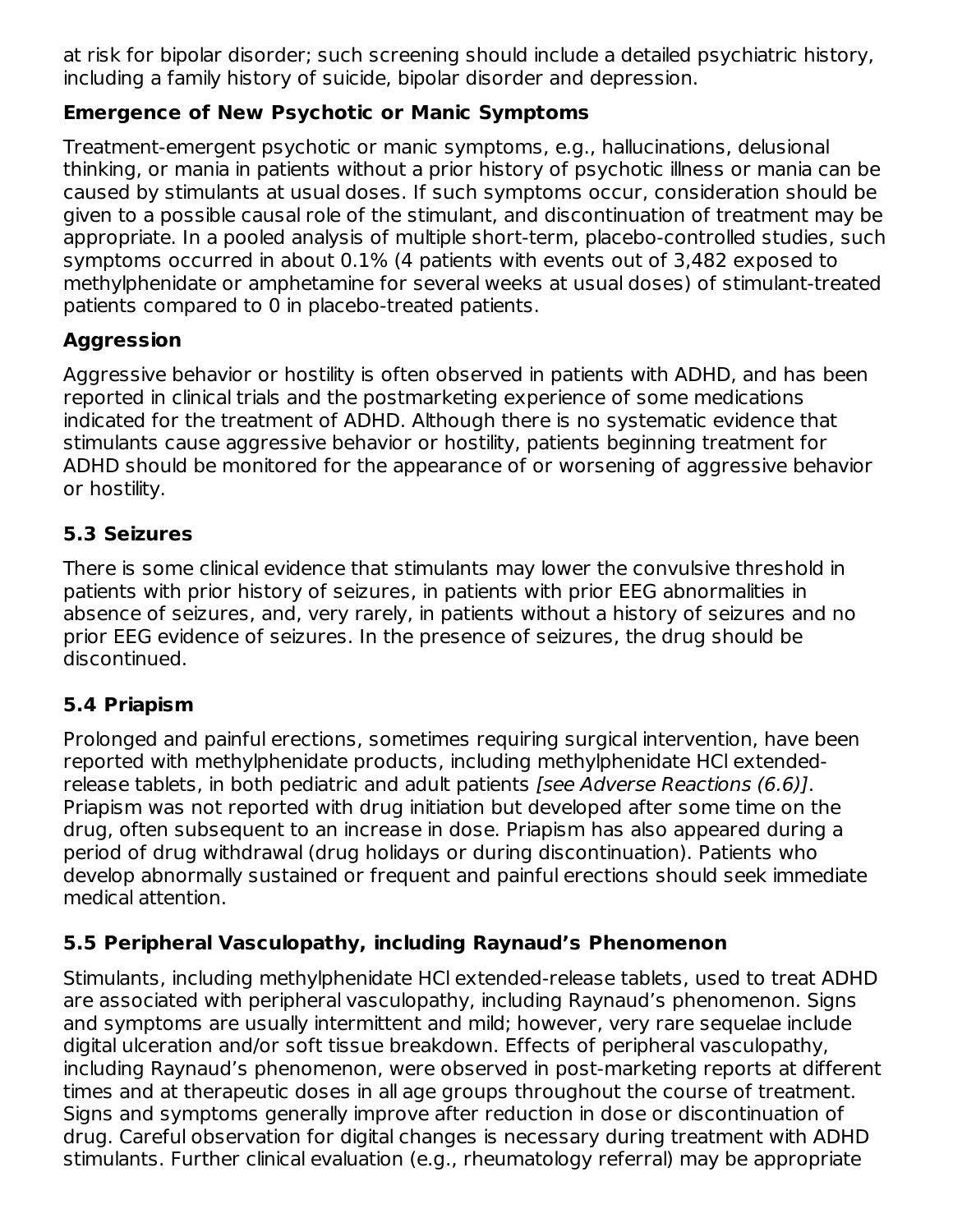for certain patients.

# **5.6 Long-Term Suppression of Growth**

Careful follow-up of weight and height in children ages 7 to 10 years who were randomized to either methylphenidate or nonmedication treatment groups over 14 months, as well as in naturalistic subgroups of newly methylphenidate-treated and nonmedication-treated children over 36 months (to the ages of 10 to 13 years), suggests that consistently medicated children (i.e., treatment for 7 days per week throughout the year) have a temporary slowing in growth rate (on average, a total of about 2 cm less growth in height and 2.7 kg less growth in weight over 3 years), without evidence of growth rebound during this period of development. Published data are inadequate to determine whether chronic use of amphetamines may cause similar suppression of growth; however, it is anticipated that they likely have this effect as well. Therefore, growth should be monitored during treatment with stimulants, and patients who are not growing or gaining height or weight as expected may need to have their treatment interrupted.

# **5.7 Visual Disturbance**

Difficulties with accommodation and blurring of vision have been reported with stimulant treatment.

# **5.8 Potential for Gastrointestinal Obstruction**

Because the methylphenidate HCl extended-release tablet is nondeformable and does not appreciably change in shape in the GI tract, methylphenidate HCl extended-release tablets should not ordinarily be administered to patients with preexisting severe gastrointestinal narrowing (pathologic or iatrogenic, for example: esophageal motility disorders, small bowel inflammatory disease, "short gut" syndrome due to adhesions or decreased transit time, past history of peritonitis, cystic fibrosis, chronic intestinal pseudo-obstruction, or Meckel's diverticulum). There have been rare reports of obstructive symptoms in patients with known strictures in association with the ingestion of drugs in nondeformable controlled-release formulations. Due to the controlled-release design of the tablet, methylphenidate HCl extended-release tablets should be used only in patients who are able to swallow the tablet whole [see Patient Counseling Information  $(17)$ ].

### **5.9 Hematologic Monitoring**

Periodic CBC, differential and platelet counts are advised during prolonged therapy.

# **6 ADVERSE REACTIONS**

The following are discussed in more detail in other sections of the labeling:

- Drug Dependence [see Box Warning]
- Hypersensitivity to Methylphenidate [see Contraindications (4.1)]
- Agitation [see Contraindications (4.2)]
- Glaucoma [see Contraindications (4.3)]
- Tics *[see Contraindications (4.4)]*
- Monoamine Oxidase Inhibitors [see Contraindications (4.5) and Drug Interactions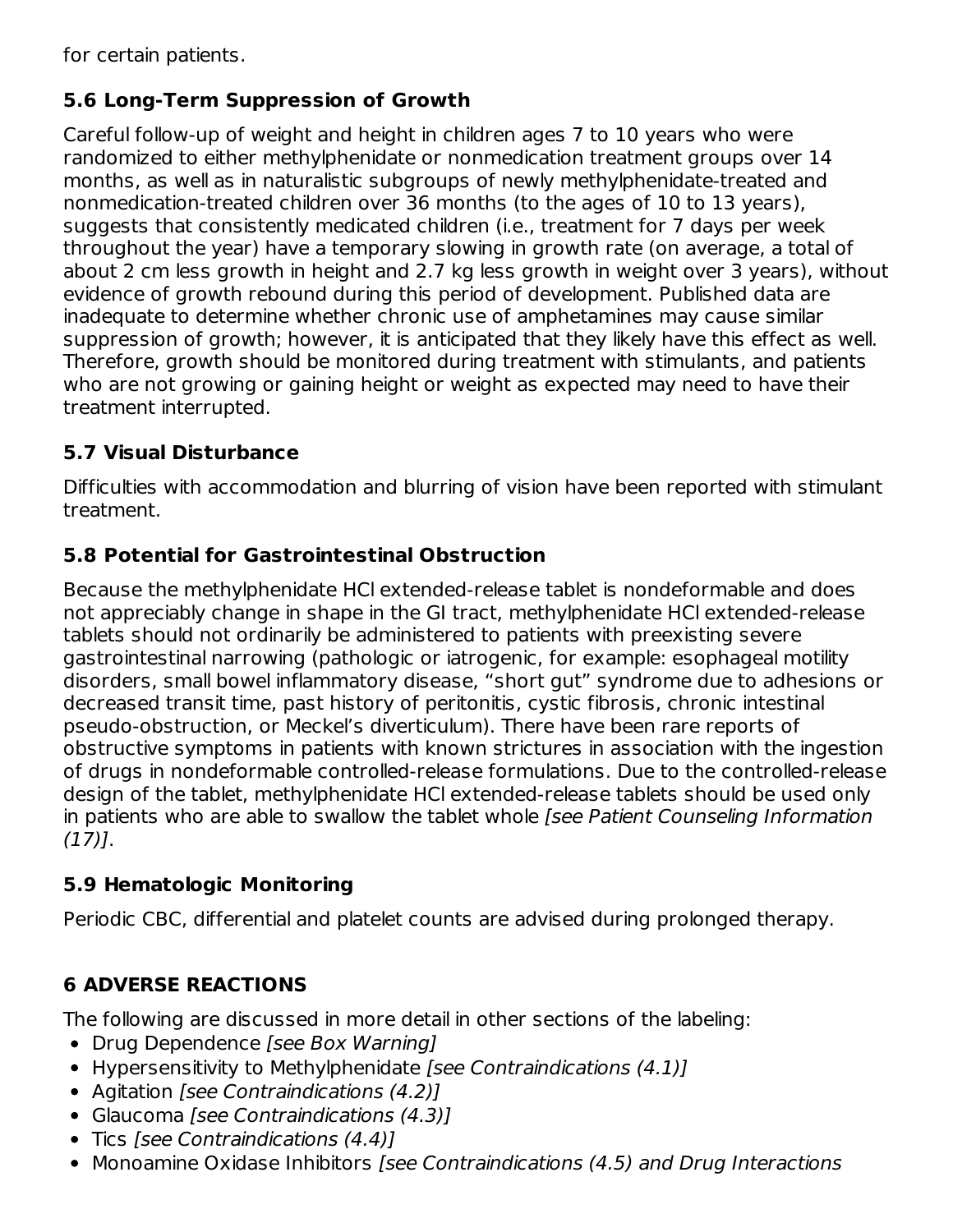$(7.1)$ ]

- Serious Cardiovascular Events [see Warnings and Precautions (5.1)]
- Psychiatric Adverse Events [see Warnings and Precautions (5.2)]
- Seizures [see Warnings and Precautions (5.3)]
- Priapism [see Warnings and Precautions (5.4)]
- Long-Term Suppression of Growth [see Warnings and Precautions (5.6)]
- Visual Disturbance [see Warnings and Precautions (5.7)]
- Potential for Gastrointestinal Obstruction [see Warnings and Precautions (5.8)]
- Hematologic Monitoring *[see Warnings and Precautions (5.9)]*

The most common adverse reaction in double-blind clinical trials (>5%) in pediatric patients (children and adolescents) was abdominal pain upper. The most common adverse reactions in double-blind clinical trials (>5%) in adult patients were decreased appetite, headache, dry mouth, nausea, insomnia, anxiety, dizziness, weight decreased, irritability and hyperhidrosis [see Adverse Reactions (6.1)].

The most common adverse reactions associated with discontinuation ( $\geq$ 1%) from either pediatric or adult clinical trials were anxiety, irritability, insomnia and blood pressure increased [see Adverse Reactions (6.3)].

The development program for methylphenidate HCl extended-release tablets included exposures in a total of 3,906 participants in clinical trials. Children, adolescents and adults with ADHD were evaluated in 6 controlled clinical studies and 11 open-label clinical studies (see Table 3). Safety was assessed by collecting adverse events, vital signs, weights and ECGs, and by performing physical examinations and laboratory analyses.

**Table 3. Methylphenidate HCl Extended-Release Tablets Exposure in Double-Blind and Open-Label Clinical Studies**

| <b>Patient Population</b> |       | Dose Range              |
|---------------------------|-------|-------------------------|
| Children                  | 2,216 | 18 to 54 mg once daily  |
| Adolescents               | 502   | 18 to 72 mg once daily  |
| Adults                    | 1,188 | 18 to 108 mg once daily |

Adverse events during exposure were obtained primarily by general inquiry and recorded by clinical investigators using their own terminology. Consequently, to provide a meaningful estimate of the proportion of individuals experiencing adverse events, events were grouped in standardized categories using MedDRA terminology.

The stated frequencies of adverse events represent the proportion of individuals who experienced, at least once, a treatment-emergent adverse event of the type listed. An event was considered treatment-emergent if it occurred for the first time or worsened while receiving therapy following baseline evaluation.

Throughout this section, adverse reactions are reported. Adverse reactions are adverse events that were considered to be reasonably associated with the use of methylphenidate HCl extended-release tablets based on the comprehensive assessment of the available adverse event information. A causal association for methylphenidate HCl extended-release tablets often cannot be reliably established in individual cases. Further, because clinical trials are conducted under widely varying conditions, adverse reaction rates observed in the clinical trials of a drug cannot be directly compared to rates in clinical trials of another drug and may not reflect the rates observed in clinical practice.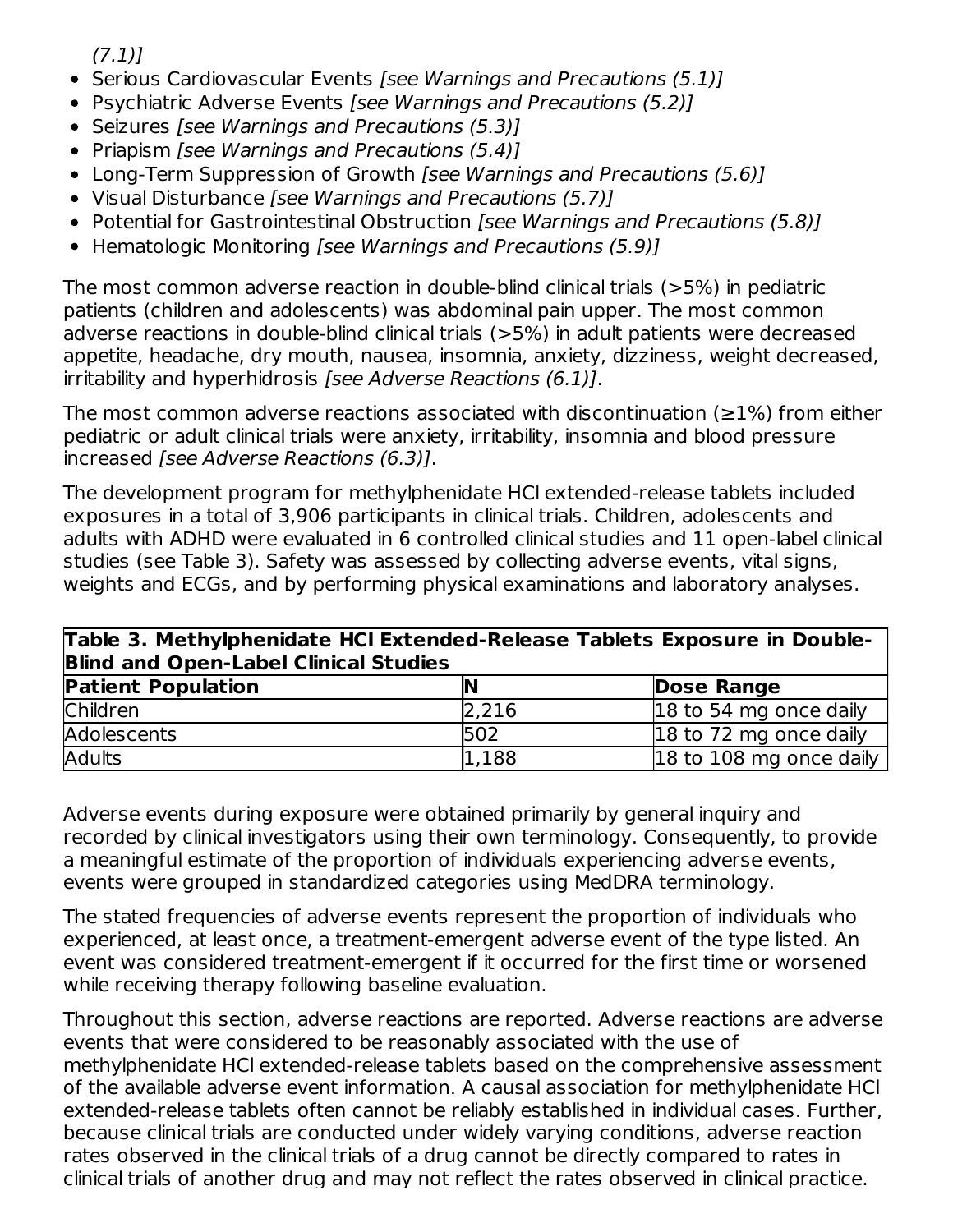The majority of adverse reactions were mild to moderate in severity.

#### **6.1 Commonly Observed Adverse Reactions in Double-Blind, Placebo-Controlled Clinical Trials**

Adverse reactions in either the pediatric or adult double-blind adverse reactions tables may be relevant for both patient populations.

clinical trials of another drug and may not reflect the rates observed in clinical practice.

#### **Children and Adolescents**

Table 4 lists the adverse reactions reported in 1% or more of methylphenidate HCl extended-release tablets-treated children and adolescent subjects in 4 placebocontrolled, double-blind clinical trials.

**Table 4. Adverse Reactions Reported by ≥1% of Methylphenidate HCl Extended-Release Tablets-Treated Children and Adolescent Subjects in 4 Placebo-Controlled, Double-Blind Clinical Trials of Methylphenidate HCl Extended-Release Tablets**

|                                       | <b>Methylphenidate HCI Extended-</b>                                                | <b>Placebo</b> |
|---------------------------------------|-------------------------------------------------------------------------------------|----------------|
| <b>System/Organ Class</b>             | <b>Release Tablets</b>                                                              | $(n=318)$      |
| <b>Adverse Reaction</b>               | $(n=321)$                                                                           | %              |
|                                       | %                                                                                   |                |
| <b>Gastrointestinal Disorders</b>     |                                                                                     |                |
| Abdominal pain upper                  | 6.2                                                                                 | 3.8            |
| Vomiting                              | 2.8                                                                                 | 1.6            |
| <b>General Disorders and</b>          |                                                                                     |                |
| <b>Administration Site Conditions</b> |                                                                                     |                |
| Pyrexia                               | 2.2                                                                                 | 0.9            |
| Infections and Infestations           |                                                                                     |                |
| Nasopharyngitis                       | 2.8                                                                                 | 2.2            |
| <b>Nervous System Disorders</b>       |                                                                                     |                |
| <b>Dizziness</b>                      | 1.9                                                                                 | 0              |
| <b>Psychiatric Disorders</b>          |                                                                                     |                |
| Insomnia <sup>*</sup>                 | 2.8                                                                                 | 0.3            |
| <b>Respiratory, Thoracic and</b>      |                                                                                     |                |
| <b>Mediastinal Disorders</b>          |                                                                                     |                |
| Cough                                 | 1.9                                                                                 | 0.9            |
| Oropharyngeal pain                    | 1.2                                                                                 | 0.9            |
|                                       | *Terms of Initial insomnia ( Methylphenidate HCl extended-release tablets=0.6%) and |                |
|                                       | Insomnia (Methylphenidate HCI extended-release tablets=2.2%) are combined into      |                |

Insomnia.

The majority of adverse reactions were mild to moderate in severity.

# **Adults**

Table 5 lists the adverse reactions reported in 1% or more of methylphenidate HCl extended-release tablets-treated adults in 2 placebo-controlled, double-blind clinical trials.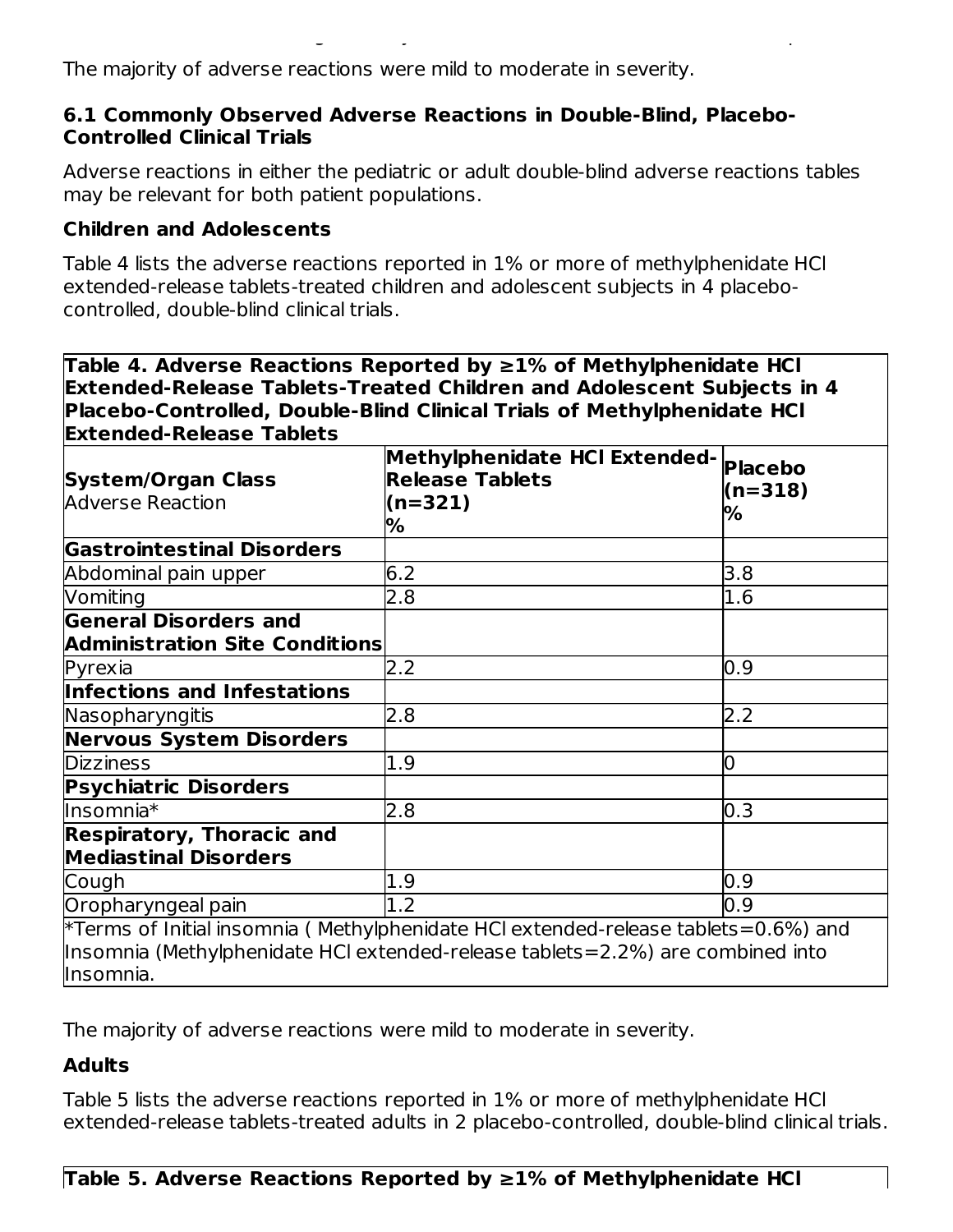**Table 5. Adverse Reactions Reported by ≥1% of Methylphenidate HCl Extended-Release Tablets-Treated Adult Subjects in 2 Placebo-Controlled, Double-Blind Clinical Trials\***

|                                       | Methylphenidate HCI Extended- |                |
|---------------------------------------|-------------------------------|----------------|
| <b>System/Organ Class</b>             | <b>Release Tablets</b>        | Placebo        |
| <b>Adverse Reaction</b>               | (n=415)                       | $(n=212)$      |
|                                       | %                             | %              |
| <b>Cardiac Disorders</b>              |                               |                |
| Tachycardia                           | 4.8                           | 0              |
| Palpitations                          | 3.1                           | 0.9            |
| <b>Ear and Labyrinth Disorders</b>    |                               |                |
| Vertigo                               | 1.7                           | 0              |
| <b>Eye Disorders</b>                  |                               |                |
| Vision blurred                        | 1.7                           | 0.5            |
| <b>Gastrointestinal Disorders</b>     |                               |                |
| Dry mouth                             | 14                            | 3.8            |
| <b>Nausea</b>                         | 12.8                          | 3.3            |
| Dyspepsia                             | 2.2                           | 0.9            |
| Vomiting                              | 1.7                           | 0.5            |
| Constipation                          | 1.4                           | 0.9            |
| <b>General Disorders and</b>          |                               |                |
| <b>Administration Site Conditions</b> |                               |                |
| Irritability                          | 5.8                           | 1.4            |
| Infections and Infestations           |                               |                |
| Upper respiratory tract infection     | 2.2                           | 0.9            |
| <b>Investigations</b>                 |                               |                |
| Weight decreased                      | 6.5                           | 3.3            |
| <b>Metabolism and Nutrition</b>       |                               |                |
| <b>Disorders</b>                      |                               |                |
| Decreased appetite                    | 25.3                          | 6.6            |
| Anorexia                              | 1.7                           | 0              |
| Musculoskeletal and                   |                               |                |
| <b>Connective Tissue Disorders</b>    |                               |                |
| Muscle tightness                      | 1.9                           | 0              |
| <b>Nervous System Disorders</b>       |                               |                |
| Headache                              | 22.2                          | 15.6           |
| <b>Dizziness</b>                      | 6.7                           | 5.2            |
| Tremor                                | 2.7                           | 0.5            |
| Paresthesia                           | 1.2                           | 0              |
| Sedation                              | 1.2                           | $\overline{0}$ |
| Tension headache                      | 1.2                           | 0.5            |
| <b>Psychiatric Disorders</b>          |                               |                |
| Insomnia                              | 12.3                          | 6.1            |
| Anxiety                               | 8.2                           | 2.4            |
| Initial insomnia                      | 4.3                           | 2.8            |
| Depressed mood                        | 3.9                           | 1.4            |
| Nervousness                           | 3.1                           | 0.5            |
| Restlessness                          | $\overline{3.1}$              | $\overline{0}$ |
| Agitation                             | 2.2                           | 0.5            |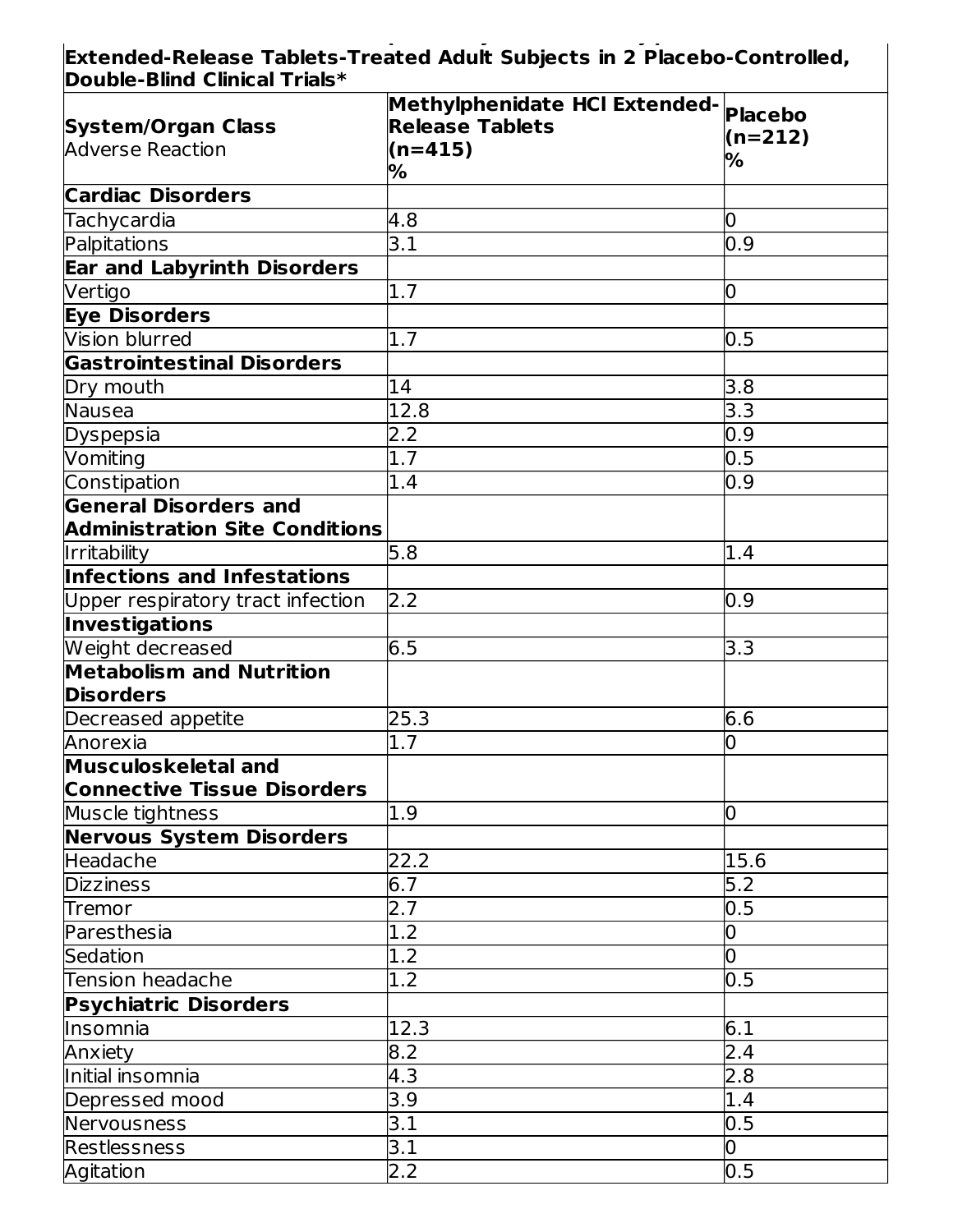| Aggression                          | 1.7 | 0.5 |
|-------------------------------------|-----|-----|
| <b>Bruxism</b>                      | 1.7 | 0.5 |
| Depression                          |     | 0.9 |
| Libido decreased                    | 1.7 | 0.5 |
| Affect lability                     | 1.4 | 0.9 |
| Confusional state                   | 1.2 | 0.5 |
| Tension                             | 1.2 | 0.5 |
| <b>Respiratory, Thoracic and</b>    |     |     |
| <b>Mediastinal Disorders</b>        |     |     |
| Oropharyngeal pain                  | 1.7 | 1.4 |
| <b>Skin and Subcutaneous Tissue</b> |     |     |
| <b>Disorders</b>                    |     |     |
| <b>Hyperhidrosis</b>                | 5.1 | 0.9 |
| $*$ Included doses up to 108 mg.    |     |     |

The majority of ADRs were mild to moderate in severity.

#### **6.2 Other Adverse Reactions Observed in Methylphenidate HCl Extended-Release Tablets Clinical Trials**

This section includes adverse reactions reported by methylphenidate HCl extendedrelease tablets-treated subjects in double-blind trials that do not meet the criteria specified for Table 4 or Table 5 and all adverse reactions reported by methylphenidate HCl extended-release tablets-treated subjects who participated in open-label and postmarketing clinical trials.

Blood and Lymphatic System Disorders: Leukopenia

Eye Disorders: Accommodation disorder, Dry eye

Vascular Disorders: Hot flush

Gastrointestinal Disorders: Abdominal discomfort, Abdominal pain, Diarrhea

General Disorders and Administrative Site Conditions: Asthenia, Fatigue, Feeling jittery, Thirst

Infections and Infestations: Sinusitis

Investigations: Alanine aminotransferase increased, Blood pressure increased, Cardiac murmur, Heart rate increased

Musculoskeletal and Connective Tissue Disorders: Muscle spasms

Nervous System Disorders: Lethargy, Psychomotor hyperactivity, Somnolence

Psychiatric Disorders: Anger, Hypervigilance, Mood altered, Mood swings, Panic attack, Sleep disorder, Tearfulness, Tic

Reproductive System and Breast Disorders: Erectile dysfunction

Respiratory, Thoracic and Mediastinal Disorders: Dyspnea

Skin and Subcutaneous Tissue Disorders: Rash, Rash macular

Vascular Disorders: Hypertension

# **6.3 Discontinuation Due to Adverse Reactions**

Adverse reactions in the 4 placebo-controlled studies of children and adolescents leading to discontinuation occurred in 2 methylphenidate HCl extended-release tablets patients (0.6%) including depressed mood (1, 0.3%) and headache and insomnia (1, 0.3%) and 6 placebo patients (1.9%) including headache and insomnia (1, 0.3%), irritability (2, 0.6%),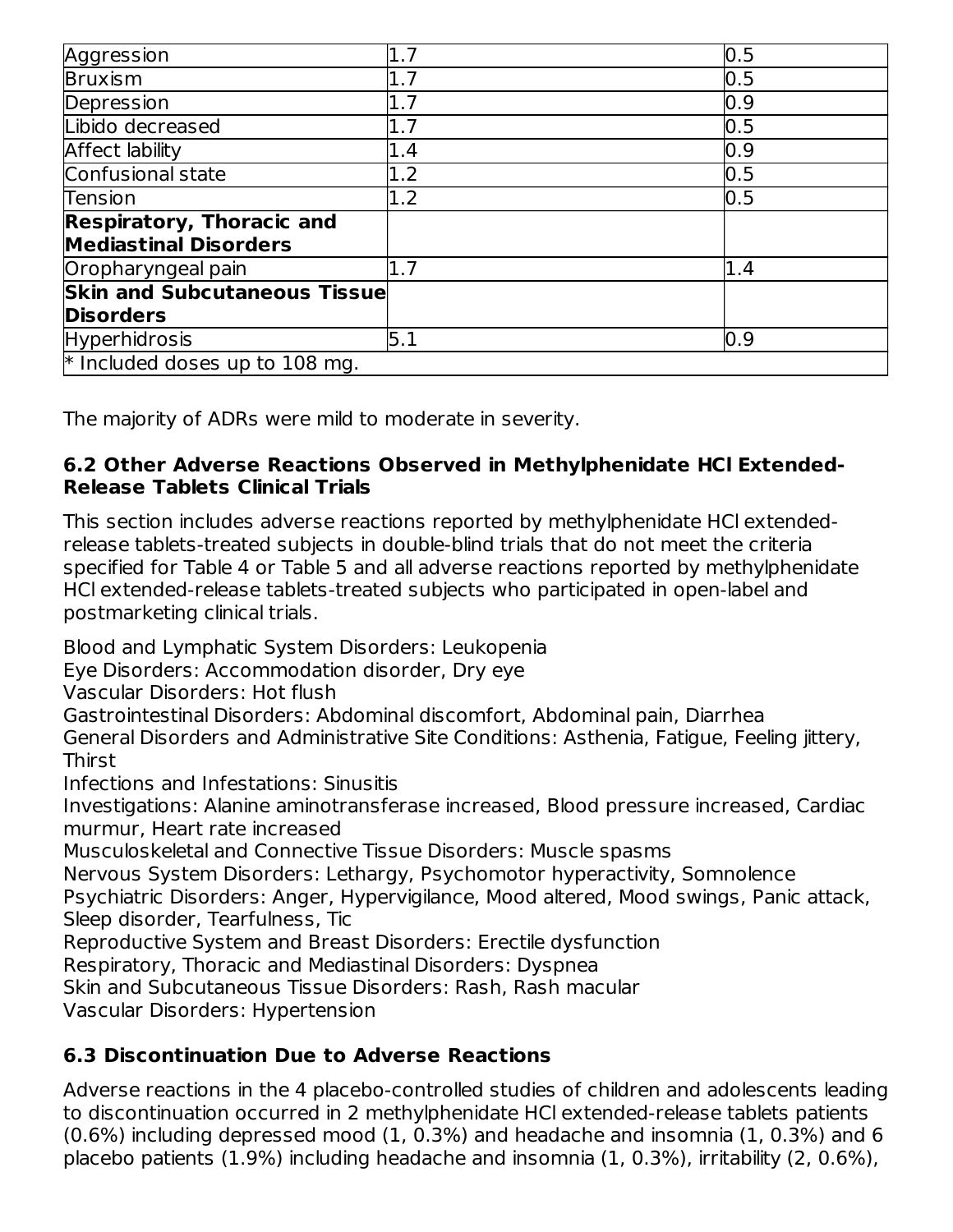headache (1, 0.3%), psychomotor hyperactivity (1, 0.3%) and tic (1, 0.3%).

In the 2 placebo-controlled studies of adults, 25 methylphenidate HCl extended-release tablets patients (6%) and 6 placebo patients (2.8%) discontinued due to an adverse reaction. Those events with an incidence of  $>0.5\%$  in the methylphenidate HCl extendedrelease tablets patients included anxiety (1.7%), irritability (1.4%), blood pressure increased (1%) and nervousness (0.7%). In placebo patients, blood pressure increased and depressed mood had an incidence of >0.5% (0.9%).

In the 11 open-label studies of children, adolescents and adults, 266 methylphenidate HCl extended-release tablets patients (7%) discontinued due to an adverse reaction. Those events with an incidence of  $>0.5\%$  included insomnia (1.2%), irritability (0.8%), anxiety (0.7%), decreased appetite (0.7%) and tic (0.6%).

# **6.4 Tics**

In a long-term uncontrolled study (n=432 children), the cumulative incidence of new onset of tics was 9% after 27 months of treatment with methylphenidate HCl extendedrelease tablets.

In a second uncontrolled study (n=682 children) the cumulative incidence of new-onset tics was 1% (9/682 children). The treatment period was up to 9 months with mean treatment duration of 7.2 months.

### **6.5 Blood Pressure and Heart Rate Increases**

In the laboratory classroom clinical trials in children (Studies 1 and 2), both methylphenidate HCl extended-release tablets once daily and methylphenidate three times daily increased resting pulse by an average of 2 to 6 bpm and produced average increases of systolic and diastolic blood pressure of roughly 1 to 4 mm Hg during the day, relative to placebo. In the placebo-controlled adolescent trial (Study 4), mean increases from baseline in resting pulse rate were observed with methylphenidate HCl extended-release tablets and placebo at the end of the double-blind phase (5 and 3 beats/minute, respectively). Mean increases from baseline in blood pressure at the end of the double-blind phase for methylphenidate HCl extended-release tablets and placebotreated patients were 0.7 and 0.7 mm Hg (systolic) and 2.6 and 1.4 mm Hg (diastolic), respectively. In one placebo-controlled study in adults (Study 6), dose-dependent mean increases of 3.9 to 9.8 bpm from baseline in standing pulse rate were observed with methylphenidate HCl extended-release tablets at the end of the double-blind treatment vs. an increase of 2.7 beats/minute with placebo. Mean changes from baseline in standing blood pressure at the end of double-blind treatment ranged from 0.1 to 2.2 mm Hg (systolic) and - 0.7 to 2.2 mm Hg (diastolic) for methylphenidate HCl extendedrelease tablets and was 1.1 mm Hg (systolic) and -1.8 mm Hg (diastolic) for placebo. In a second placebo-controlled study in adults (Study 5), mean changes from baseline in resting pulse rate were observed for methylphenidate HCl extended-release tablets and placebo at the end of the double-blind treatment (3.6 and –1.6 beats/minute, respectively). Mean changes from baseline in blood pressure at the end of the double– blind treatment for methylphenidate HCl extended-release tablets and placebo-treated patients were –1.2 and –0.5 mm Hg (systolic) and 1.1 and 0.4 mm Hg (diastolic), respectively [see Warnings and Precautions (5.1)].

### **6.6 Post-marketing Experience**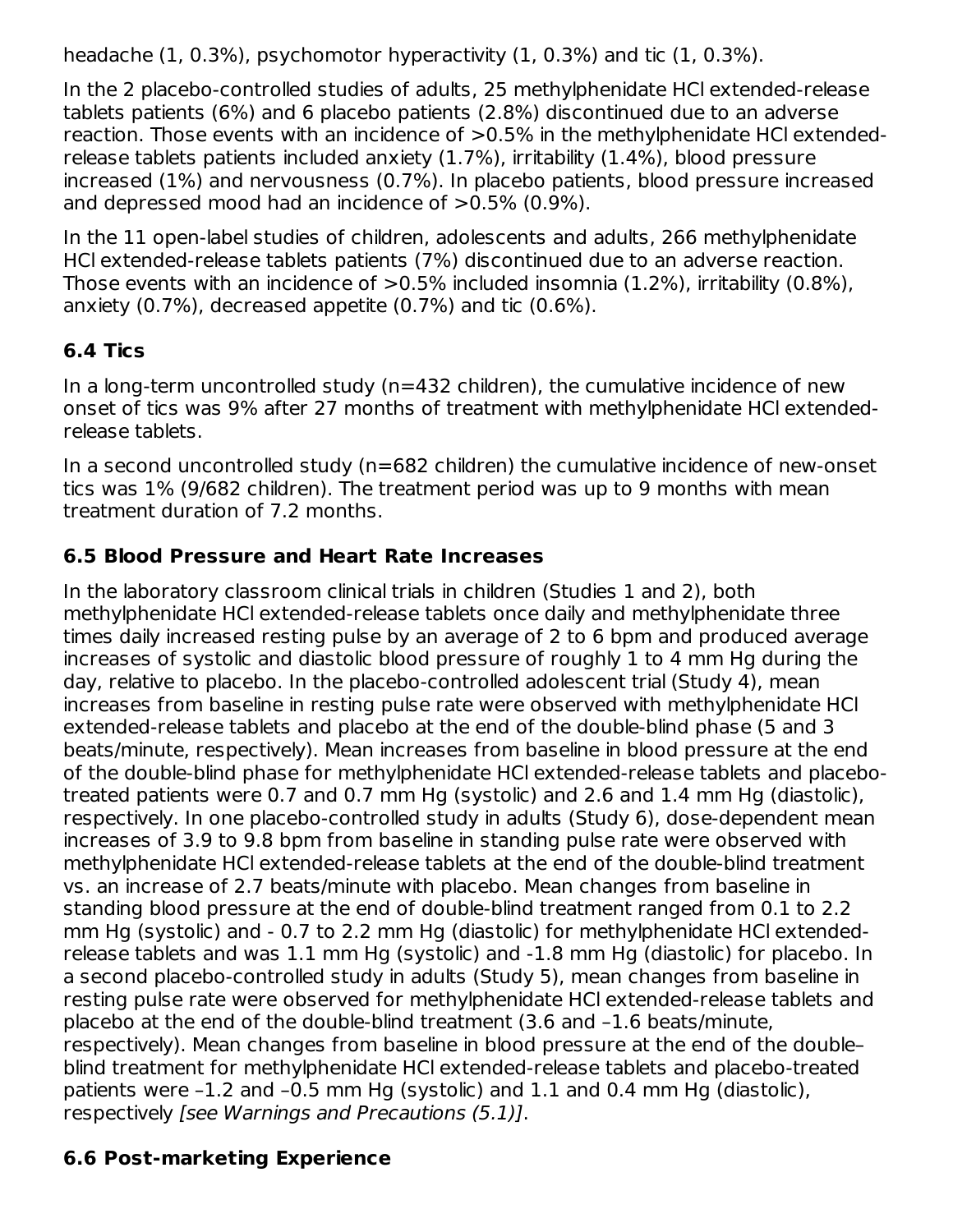The following additional adverse reactions have been identified during postapproval use of methylphenidate HCl extended-release tablets. Because these reactions are reported voluntarily from a population of uncertain size, it is not always possible to reliably estimate their frequency:

Blood and Lymphatic System Disorders: Pancytopenia, Thrombocytopenia, Thrombocytopenic purpura

Cardiac Disorders: Angina pectoris, Bradycardia, Extrasystoles, Supraventricular tachycardia, Ventricular extrasystoles

Eye Disorders: Diplopia, Mydriasis, Visual impairment

General Disorders: Chest pain, Chest discomfort, Drug effect decreased, Hyperpyrexia, Therapeutic response decreased

Hepatobiliary disorders: Hepatocellular injury, Acute hepatic failure

Immune System Disorders: Hypersensitivity reactions such as Angioedema, Anaphylactic reactions, Auricular swelling, Bullous conditions, Exfoliative conditions, Urticarias, Pruritus NEC, Rashes, Eruptions and Exanthemas NEC

Investigations: Blood alkaline phosphatase increased, Blood bilirubin increased, Hepatic enzyme increased, Platelet count decreased, White blood cell count abnormal

Musculoskeletal, Connective Tissue and Bone Disorders: Arthralgia, Myalgia, Muscle twitching, Rhabdomyolysis

Nervous System Disorders: Convulsion, Grand mal convulsion, Dyskinesia, Serotonin syndrome in combination with serotonergic drugs

Psychiatric Disorders: Disorientation, Hallucination, Hallucination auditory, Hallucination visual, Mania, Logorrhea, Libido changes

Reproductive System and Breast Disorders: Priapism

Skin and Subcutaneous Tissue Disorders: Alopecia, Erythema

Vascular Disorders: Raynaud's phenomenon

# **7 DRUG INTERACTIONS**

# **7.1 MAO Inhibitors**

Methylphenidate HCl extended-release tablets should not be used in patients being treated (currently or within the preceding 2 weeks) with MAO inhibitors [see Contraindications (4.5)].

# **7.2 Vasopressor Agents**

Because of possible increases in blood pressure, methylphenidate HCl extended-release tablets should be used cautiously with vasopressor agents *[see Warnings and* Precautions (5.1)].

### **7.3 Coumarin Anticoagulants, Antidepressants and Selective Serotonin Reuptake Inhibitors**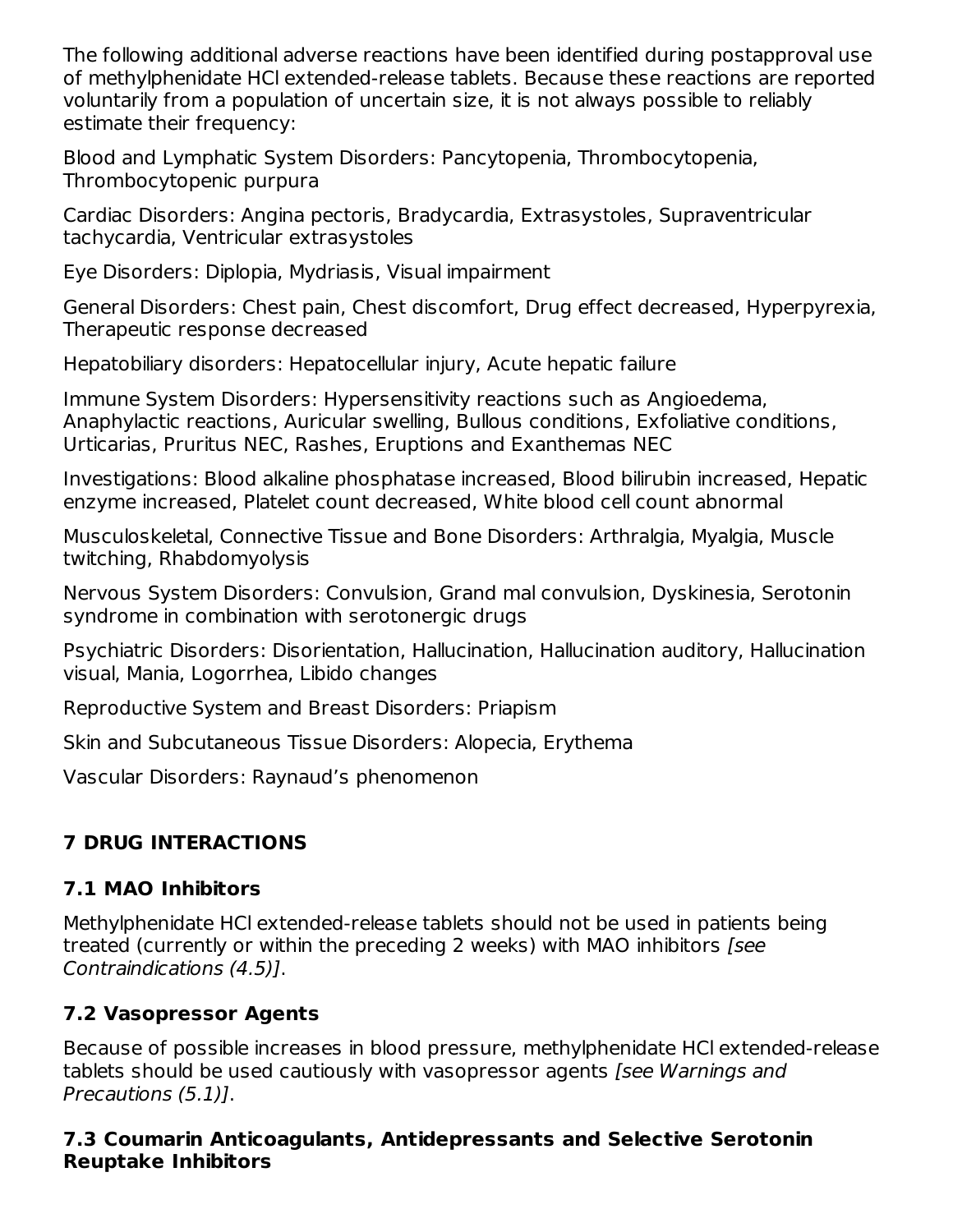Human pharmacologic studies have shown that methylphenidate may inhibit the metabolism of coumarin anticoagulants, anticonvulsants (e.g., phenobarbital, phenytoin, primidone) and some antidepressants (tricyclics and selective serotonin reuptake inhibitors). Downward dose adjustment of these drugs may be required when given concomitantly with methylphenidate. It may be necessary to adjust the dosage and monitor plasma drug concentrations (or, in the case of coumarin, coagulation times), when initiating or discontinuing concomitant methylphenidate.

# **7.4 Risperidone**

Combined use of methylphenidate with risperidone when there is a change, whether an increase or decrease, in dosage of either or both medications, may increase the risk of extrapyramidal symptoms (EPS). Monitor for signs of EPS.

# **8 USE IN SPECIFIC POPULATIONS**

### **8.1 Pregnancy**

# **Pregnancy Category C**

Methylphenidate has been shown to have teratogenic effects in rabbits when given in doses of 200 mg/kg/day, which is approximately 100 times and 40 times the maximum recommended human dose on a mg/kg and mg/m<sup>2</sup> basis, respectively.

A reproduction study in rats revealed no evidence of harm to the fetus at oral doses up to 30 mg/kg/day, approximately 15-fold and 3-fold the maximum recommended human dose of methylphenidate HCl extended-release tablets on a mg/kg and mg/m<sup>2</sup> basis, respectively. The approximate plasma exposure to methylphenidate plus its main metabolite PPAA in pregnant rats was 1 to 2 times that seen in trials in volunteers and patients with the maximum recommended dose of methylphenidate HCl extendedrelease tablets based on the AUC.

The safety of methylphenidate for use during human pregnancy has not been established. There are no adequate and well-controlled studies in pregnant women. Methylphenidate HCl extended-release tablets should be used during pregnancy only if the potential benefit justifies the potential risk to the fetus.

### **8.2 Labor and Delivery**

The effect of methylphenidate HCl extended-release tablets on labor and delivery in humans is unknown.

### **8.3 Nursing Mothers**

It is not known whether methylphenidate is excreted in human milk. Because many drugs are excreted in human milk, caution should be exercised if methylphenidate HCl extended-release tablets are administered to a nursing woman.

In lactating female rats treated with a single oral dose of 5 mg/kg radiolabeled methylphenidate, radioactivity (representing methylphenidate and/or its metabolites) was observed in milk and levels were generally similar to those in plasma.

### **8.4 Pediatric Use**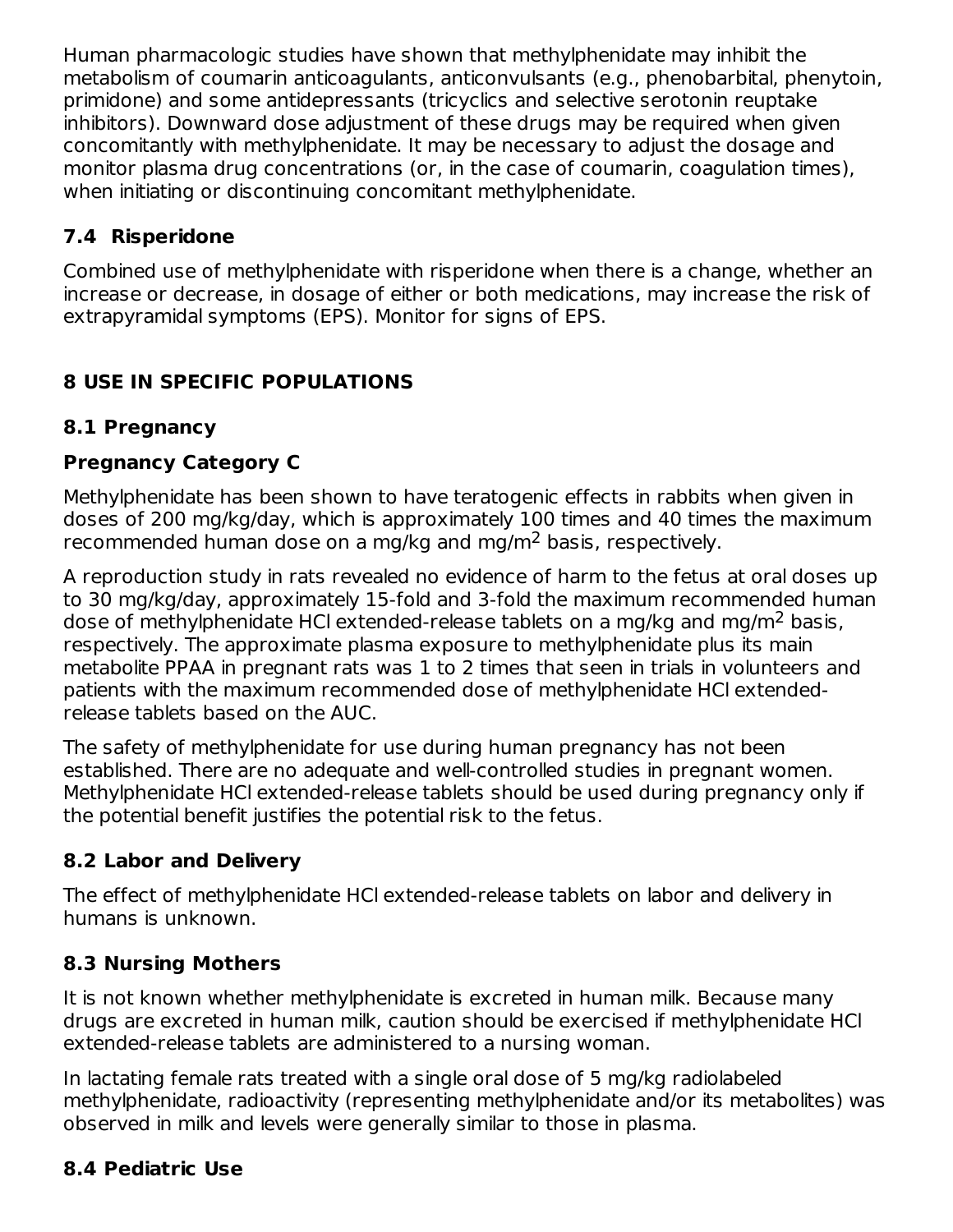Methylphenidate HCl extended-release tablets should not be used in children under six years, since safety and efficacy in this age group have not been established. Long-term effects of methylphenidate in children have not been well established.

# **8.5 Geriatric Use**

Methylphenidate HCl extended-release tablets have not been studied in patients greater than 65 years of age.

# **9 DRUG ABUSE AND DEPENDENCE**

# **9.1 Controlled Substance**

Methylphenidate is a Schedule II controlled substance under the Controlled Substances Act.

# **9.2 Abuse**

As noted in the Box Warning, methylphenidate HCl extended-release tablets should be given cautiously to patients with a history of drug dependence or alcoholism. Chronic abusive use can lead to marked tolerance and psychological dependence with varying degrees of abnormal behavior. Frank psychotic episodes can occur, especially with parenteral abuse.

In two placebo-controlled human abuse potential studies, single oral doses of methylphenidate HCl extended-release tablets were compared to single oral doses of immediate-release methylphenidate (IR MPH) and placebo in subjects with a history of recreational stimulant use to assess relative abuse potential. For the purpose of this assessment, the response for each of the subjective measures was defined as the maximum effect within the first 8 hours after dose administration.

In one study (n=40), both methylphenidate HCl extended-release tablets (108 mg) and 60 mg IR MPH compared to placebo produced statistically significantly greater responses on the five subjective measures suggestive of abuse potential. In comparisons between the two active treatments, however, methylphenidate HCl extended-release tablets (108 mg) produced variable responses on positive subjective measures that were either statistically indistinguishable from (Abuse Potential, Drug Liking, Amphetamine and Morphine Benzedrine Group [Euphoria]) or statistically less than (Stimulation – Euphoria) responses produced by 60 mg IR MPH.

In another study (n=49), both doses of methylphenidate HCl extended-release tablets (54 mg and 108 mg) and both doses of IR MPH (50 mg and 90 mg) produced statistically significantly greater responses compared to placebo on the two primary scales used in the study (Drug Liking, Euphoria). When doses of methylphenidate HCl extended-release tablets (54 mg and 108 mg) were compared to IR MPH (50 mg and 90 mg), respectively, methylphenidate HCl extended-release tablets produced statistically significantly lower subjective responses on these two scales than IR MPH. Methylphenidate HCl extended-release tablets (108 mg) produced responses that were statistically indistinguishable from the responses on these two scales produced by IR MPH (50 mg). Differences in subjective responses to the respective doses should be considered in the context that only 22% of the total amount of methylphenidate in methylphenidate extended-release tablets is available for immediate release from the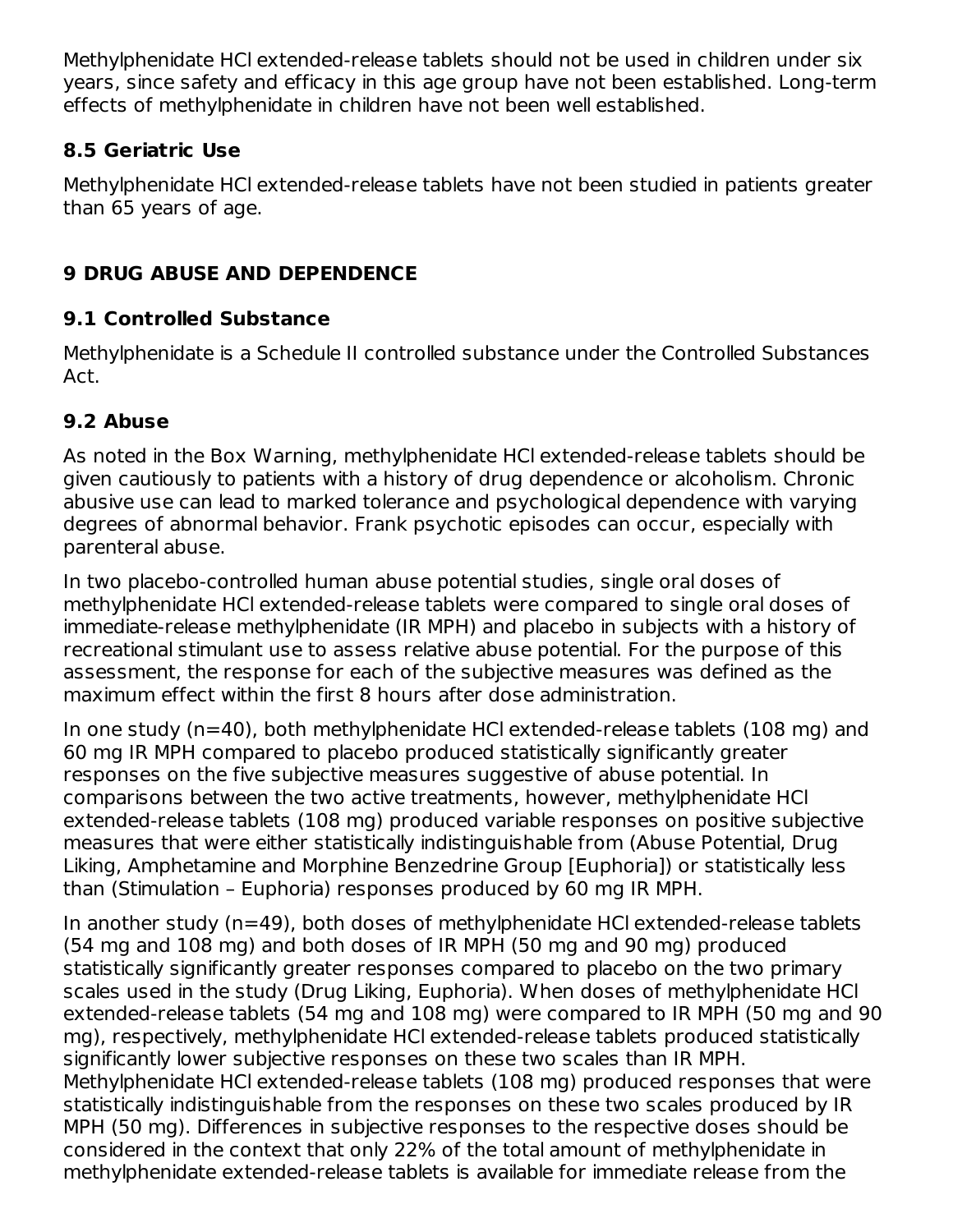drug overcoat [see System Components and Performance (11.1)].

Although these findings reveal a relatively lower response to methylphenidate HCl extended-release tablets on subjective measures suggestive of abuse potential compared to IR MPH at roughly equivalent total MPH doses, the relevance of these findings to the abuse potential of methylphenidate HCl extended-release tablets in the community is unknown.

# **9.3 Dependence**

As noted in the Box Warning, careful supervision is required during withdrawal from abusive use since severe depression may occur. Withdrawal following chronic therapeutic use may unmask symptoms of the underlying disorder that may require follow-up.

# **10 OVERDOSAGE**

# **10.1 Signs and Symptoms**

Signs and symptoms of methylphenidate HCl extended-release tablets overdosage, resulting principally from overstimulation of the CNS and from excessive sympathomimetic effects, may include the following: vomiting, agitation, muscle twitching, convulsion, grand mal convulsion, confusional state, hallucinations (auditory and/or visual), hyperhidrosis, headache, pyrexia, tachycardia, palpitations, heart rate increased, sinus arrhythmia, hypertension, rhabdomyolysis, mydriasis and dry mouth.

### **10.2 Recommended Treatment**

Treatment consists of appropriate supportive measures. The patient must be protected against self-injury and against external stimuli that would aggravate overstimulation already present. Gastric contents may be evacuated by gastric lavage as indicated. Before performing gastric lavage, control agitation and seizures if present and protect the airway.

Other measures to detoxify the gut include administration of activated charcoal and a cathartic. Intensive care must be provided to maintain adequate circulation and respiratory exchange; external cooling procedures may be required for pyrexia.

Efficacy of peritoneal dialysis or extracorporeal hemodialysis for methylphenidate HCl extended-release tablets overdosage has not been established.

The prolonged release of methylphenidate from methylphenidate HCl extended-release tablets should be considered when treating patients with overdose.

# **10.3 Poison Control Center**

As with the management of all overdosage, the possibility of multiple-drug ingestion should be considered. The physician may wish to consider contacting a poison control center for up-to-date information on the management of overdosage with methylphenidate.

# **11 DESCRIPTION**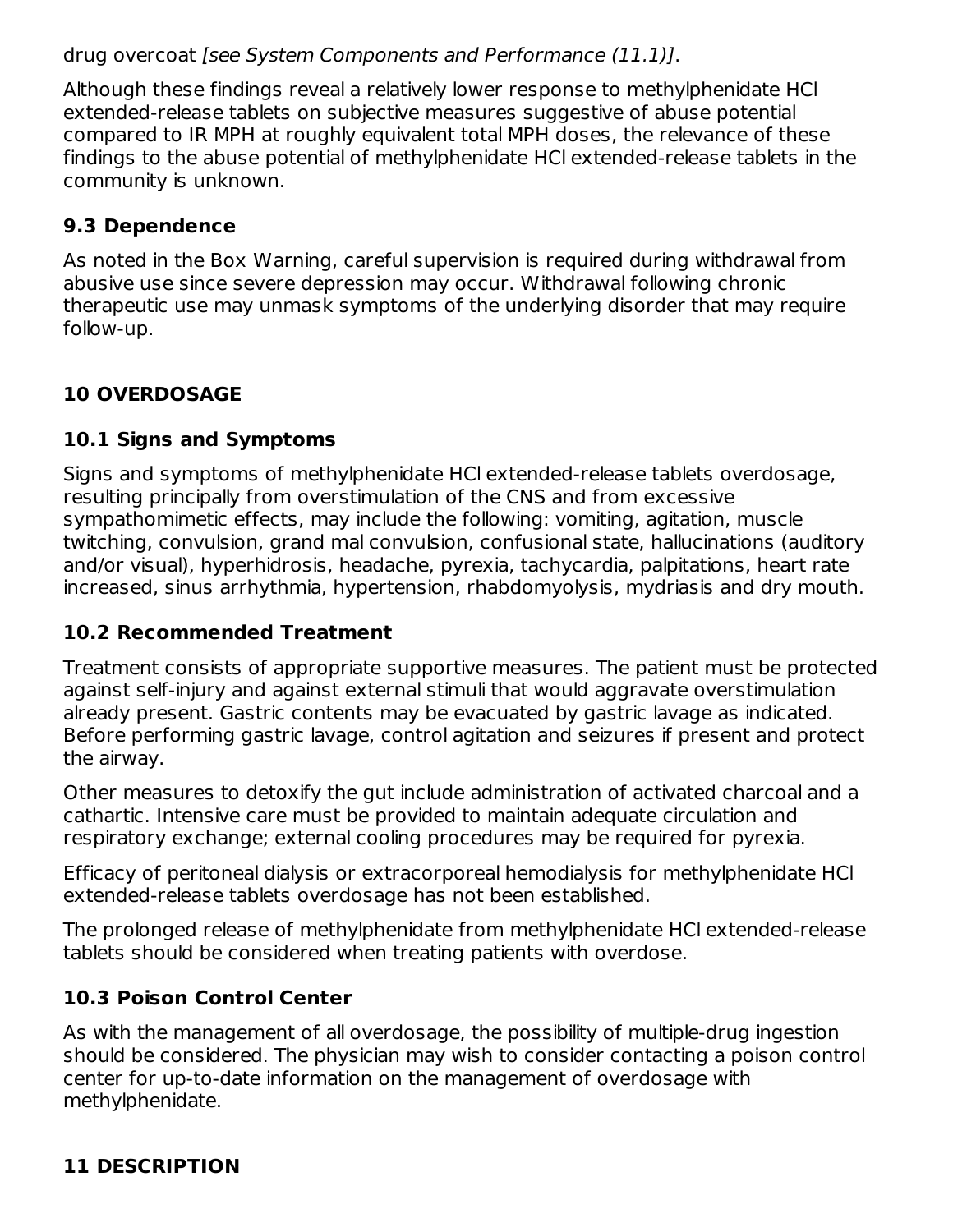Methylphenidate HCl extended-release tablets, USP are a central nervous system (CNS) stimulant. Methylphenidate HCl extended-release tablets, USP are available in four tablet strengths. Each extended-release tablet for once-a-day oral administration contains 18, 27, 36, or 54 mg of methylphenidate HCl, USP and is designed to have a 12-hour duration of effect. Chemically, methylphenidate HCl, USP is d,l (racemic) methyl αphenyl-2-piperidineacetate hydrochloride. Its molecular formula is  $\mathsf{C}_{14}\mathsf{H}_{19}\mathsf{NO}_{2}\bullet \mathsf{HCl}.$  Its structural formula is:



Methylphenidate HCl, USP is a white, odorless crystalline powder. Its solutions are acid to litmus. It is freely soluble in water and in methanol, soluble in alcohol and slightly soluble in chloroform and in acetone. Its molecular weight is 269.77.

Methylphenidate HCl extended-release tablets, USP also contains the following inert ingredients: colloidal silicon dioxide, ethylcellulose, fumaric acid, hypromellose, mannitol, microcrystalline cellulose, polyethylene glycol, polyvinyl alcohol, povidone, sodium chloride, stearic acid, talc, titanium dioxide and triethyl citrate. The 18 mg extendedrelease tablet also contains iron oxide black and iron oxide yellow. The 27 mg extendedrelease tablet also contains iron oxide black and iron oxide yellow. The 54 mg extendedrelease tablet also contains iron oxide red.

USP dissolution test is pending.

# **11.1 System Components and Performance**

Methylphenidate HCl extended-release tablets, USP uses a matrix core with a precisely designed coating to deliver methylphenidate HCl, USP at a controlled rate. The system comprises a polymeric core surrounded by a diffusion controlling membrane with an immediate release drug overcoat. In an aqueous environment, such as the gastrointestinal tract, the topmost drug overcoat dissolves within one hour, providing an initial dose of methylphenidate. Water diffuses through the diffusion controlling membrane to the active layer and the controlled release tablet core. As the core swells, methylphenidate is released through the diffusion controlling membrane. The diffusion controlling membrane controls the drug delivery in conjunction with the gradient release from the active layer and the matrix core. The non-absorbed components of the tablet pass through the gastrointestinal tract and are eliminated in the stool. It is possible that methylphenidate HCl extended-release tablets, USP may be visible on abdominal x-rays under certain circumstances, especially when digital enhancing techniques are utilized.

# **12 CLINICAL PHARMACOLOGY**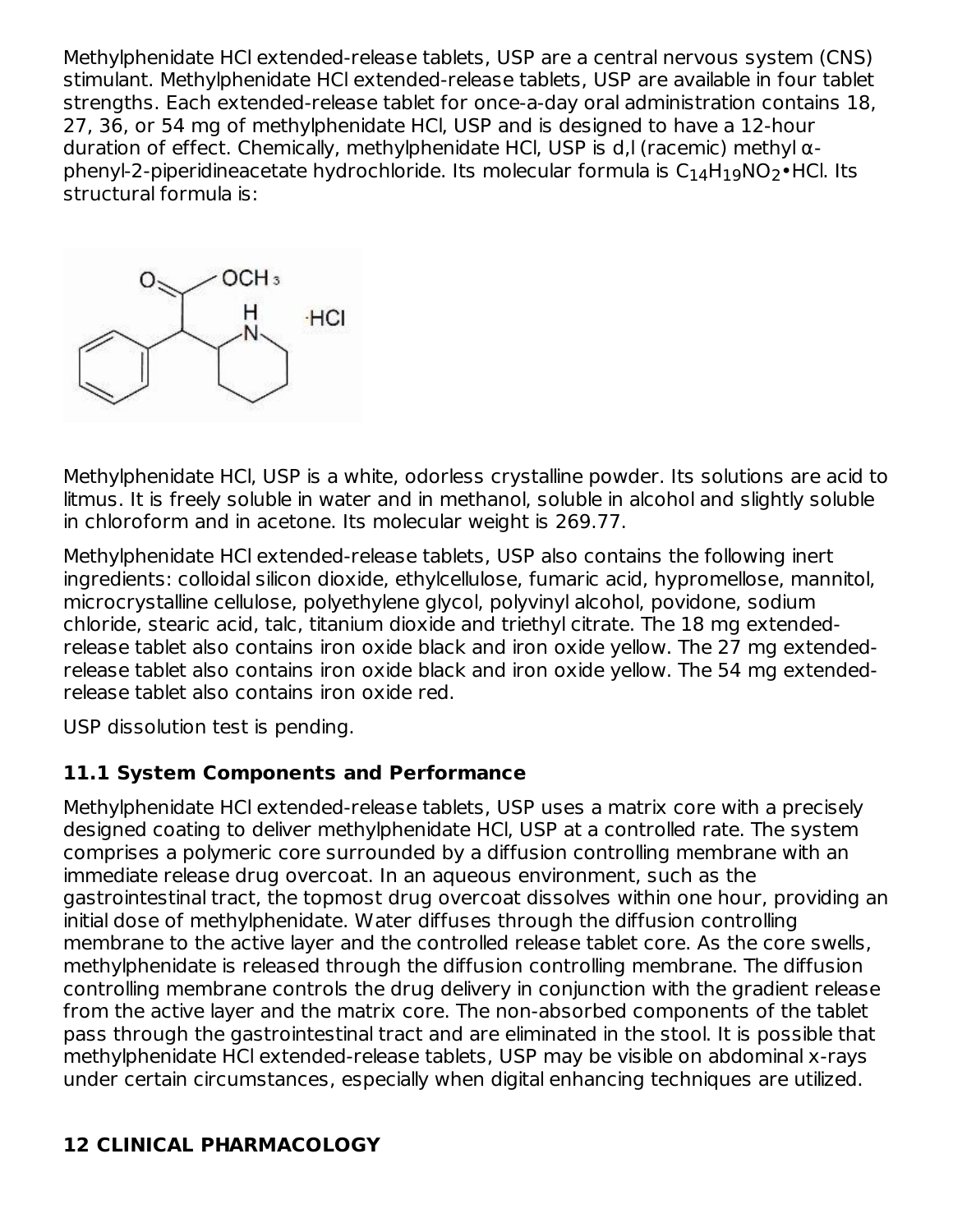# **12.1 Mechanism of Action**

Methylphenidate HCl is a central nervous system (CNS) stimulant. The mode of therapeutic action in Attention Deficit Hyperactivity Disorder (ADHD) is not known. Methylphenidate is thought to block the reuptake of norepinephrine and dopamine into the presynaptic neuron and increase the release of these monoamines into the extraneuronal space.

# **12.2 Pharmacodynamics**

Methylphenidate is a racemic mixture comprised of the d- and l-isomers. The d-isomer is more pharmacologically active than the l-isomer.

# **12.3 Pharmacokinetics**

# **Absorption**

Methylphenidate is readily absorbed. Following oral administration of methylphenidate HCl extended-release tablets, plasma methylphenidate concentrations increase rapidly, reaching an initial maximum at about 1 hour, followed by gradual ascending concentrations over the next 5 to 9 hours, after which a gradual decrease begins. Mean times to reach peak plasma concentrations across all doses of methylphenidate HCl extended-release tablets occurred between 6 and 10 hours.

Methylphenidate HCl extended-release tablets once daily minimizes the fluctuations between peak and trough concentrations associated with immediate-release methylphenidate three times daily (see Figure 1). The relative bioavailability of methylphenidate HCl extended-release tablets once daily and methylphenidate three times daily in adults is comparable.

**Figure 1.** Mean methylphenidate plasma concentrations in 36 adults, following a single dose of methylphenidate HCl extended-release tablets 18 mg once daily and immediaterelease methylphenidate 5 mg three times daily administered every 4 hours.

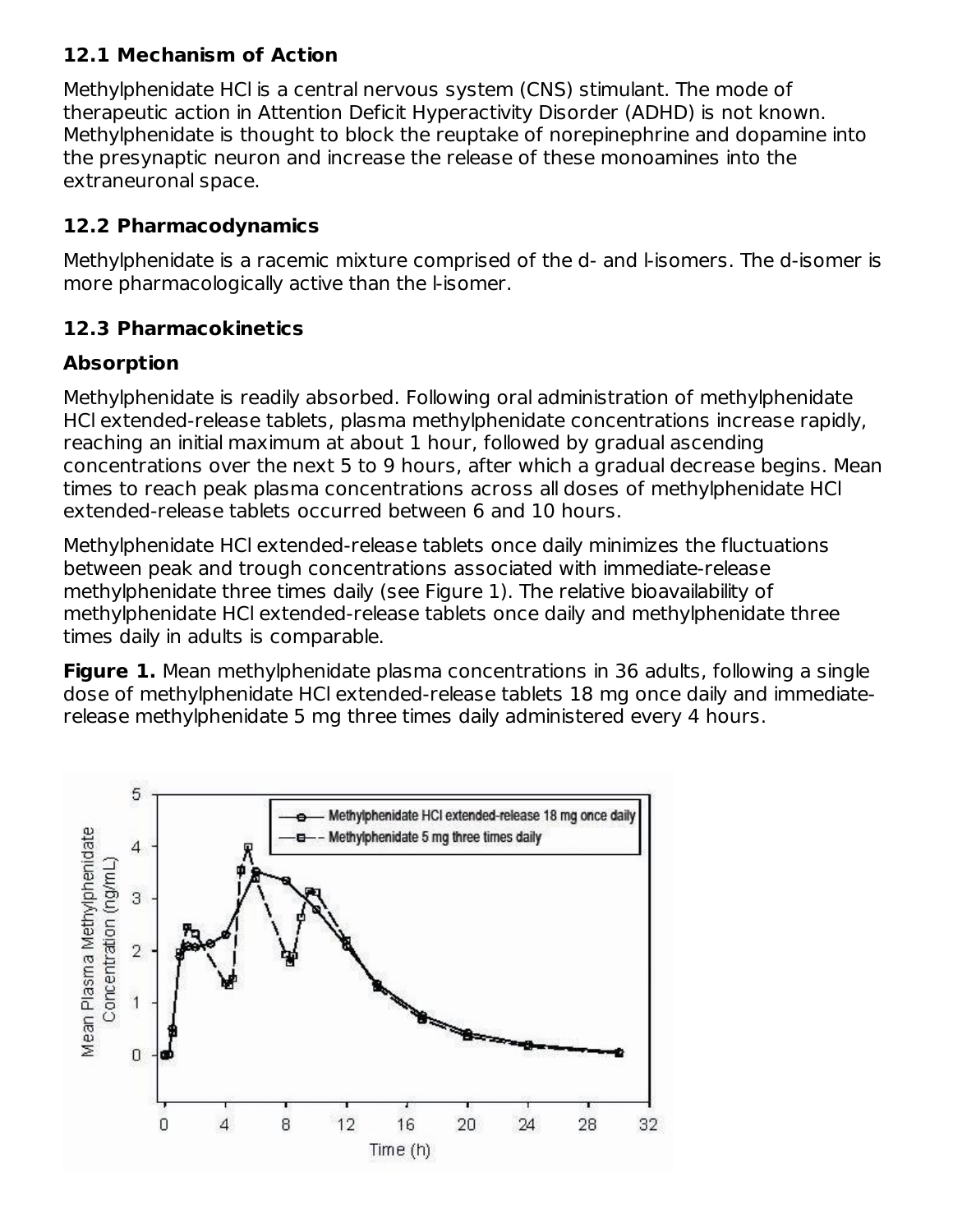The mean single-dose pharmacokinetic parameters in 36 healthy adults following the administration of methylphenidate HCl extended-release tablets 18 mg once daily and methylphenidate 5 mg three times daily are summarized in Table 6.

| Table 6. Pharmacokinetic Parameters (Mean ± SD) After Single Dose in<br><b>Healthy Adults</b> |                                                                                             |                                                                   |
|-----------------------------------------------------------------------------------------------|---------------------------------------------------------------------------------------------|-------------------------------------------------------------------|
| <b>Parameters</b>                                                                             | Methylphenidate HCI<br>extended-release tablets<br>$(18 \text{ mg once daily})$<br>$(n=36)$ | Methylphenidate<br>$(5 \text{ mg three times daily})$<br>$(n=35)$ |
| $C_{\text{max}}$ (ng/mL)                                                                      | $3.7 \pm 1$                                                                                 | $4.2 \pm 1$                                                       |
| $T_{\sf max}$ (h)                                                                             | $6.8 \pm 1.8$                                                                               | $6.5 \pm 1.8$                                                     |
| $AUC_{inf}$ (ng • h/mL)                                                                       | $41.8 \pm 13.9$                                                                             | $38 \pm 11$                                                       |
| $t_{\frac{1}{2}}$ (h)                                                                         | $3.5 \pm 0.4$                                                                               | $3 \pm 0.5$                                                       |

The pharmacokinetics of methylphenidate HCl extended-release tablets were evaluated in healthy adults following single-and multiple-dose administration (steady-state) of doses up to 144 mg/day. The mean half-life was about 3.6 hours. No differences in the pharmacokinetics of methylphenidate HCl extended-release tablets were noted following single and repeated once-daily dosing, indicating no significant drug accumulation. The AUC and  $\rm t_{1/2}$  following repeated once-daily dosing are similar to those following the first dose of methylphenidate HCl extended-release tablets in a dose range of 18 to 144 mg.

### **Dose Proportionality**

Following administration of methylphenidate HCl extended-release tablets in single doses of 18, 36 and 54 mg/day to healthy adults, C<sub>max</sub> and AUC <sub>(0-inf)</sub> of d-methylphenidate were proportional to dose, whereas l-methylphenidate C<sub>max</sub> and AUC <sub>(0-inf)</sub> increased disproportionately with respect to dose. Following administration of methylphenidate HCl extended-release tablets, plasma concentrations of the l-isomer were approximately 1/40 the plasma concentrations of the d-isomer.

In healthy adults, single and multiple dosing of once-daily methylphenidate HCl extendedrelease tablets doses from 54 to 144 mg/day resulted in linear and dose-proportional increases in C<sub>max</sub> and AUC<sub>inf</sub> for total methylphenidate (MPH) and its major metabolite, α-phenyl-piperidine acetic acid (PPAA). There was no time dependency in the pharmacokinetics of methylphenidate. The ratio of metabolite (PPAA) to parent drug (MPH) was constant across doses from 54 to 144 mg/day, both after single dose and upon multiple dosing.

In a multiple-dose study in adolescent ADHD patients aged 13 to 16 administered their prescribed dose (18 to 72 mg/day) of methylphenidate HCl extended-release tablets, mean C $_{\sf max}$  and AUC $_{\sf TAU}$  of d- and total methylphenidate increased proportionally with respect to dose.

# **Distribution**

Plasma methylphenidate concentrations in adults and adolescents decline biexponentially following oral administration. The half-life of methylphenidate in adults and adolescents following oral administration of methylphenidate HCl extended-release tablets was approximately 3.5 hours.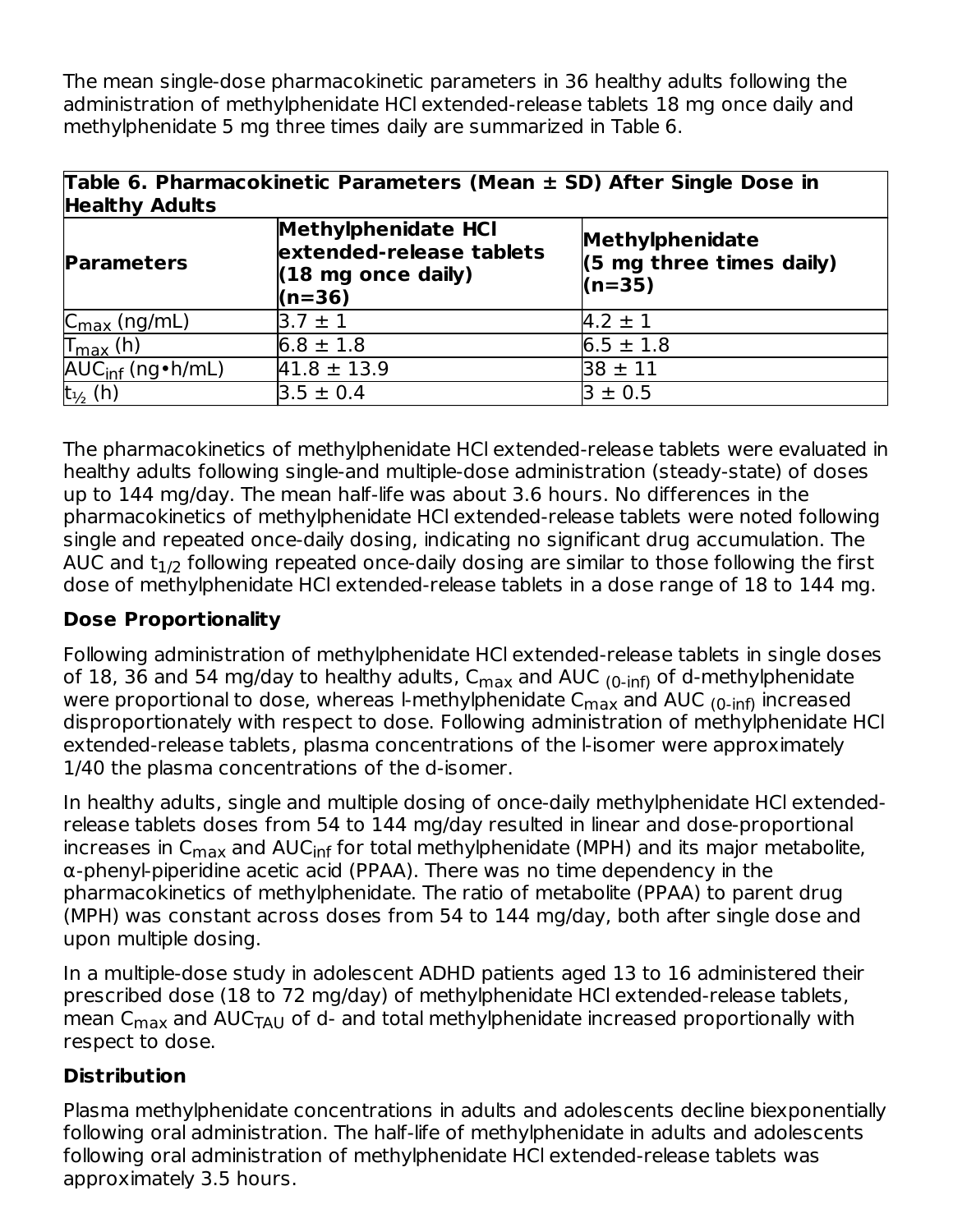# **Metabolism and Excretion**

approximately 3.5 hours.

In humans, methylphenidate is metabolized primarily by de-esterification to PPAA, which has little or no pharmacologic activity. In adults the metabolism of methylphenidate HCl extended-release tablets once daily as evaluated by metabolism to PPAA is similar to that of methylphenidate three times daily. The metabolism of single and repeated once-daily doses of methylphenidate HCl extended-release tablets is similar.

After oral dosing of radiolabeled methylphenidate in humans, about 90% of the radioactivity was recovered in urine. The main urinary metabolite was PPAA, accounting for approximately 80% of the dose.

# **Food Effects**

In patients, there were no differences in either the pharmacokinetics or the pharmacodynamic performance of methylphenidate HCl extended-release tablets when administered after a high-fat breakfast. There is no evidence of dose dumping in the presence or absence of food.

# **Alcohol Effect**

An *in vitro* study was conducted to explore the effect of alcohol on the release characteristics of methylphenidate from the methylphenidate HCl 18 mg extendedrelease tablet dosage form. At an alcohol concentration up to 40% there was no increased release of methylphenidate in the first hour. The results with the 18 mg tablet strength are considered representative of the other available tablet strengths.

# **Special Populations**

### **Gender**

In healthy adults, the mean dose-adjusted AUC <sub>(0-inf)</sub> values for methylphenidate HCl extended-release tablets were 36.7 ng•h/mL in men and 37.1 ng•h/mL in women, with no differences noted between the two groups.

### **Race**

In adults receiving methylphenidate HCl extended-release tablets, dose-adjusted AUC (0-  $_{\mathsf{inf})}$  was consistent across ethnic groups; however, the sample size may have been insufficient to detect ethnic variations in pharmacokinetics.

# **Age**

Increase in age resulted in increased apparent oral clearance (CL/F) (58% increase in adolescents compared to children). Some of these differences could be explained by body-weight differences among these populations. This suggests that subjects with higher body weight may have lower exposures of total methylphenidate at similar doses.

The pharmacokinetics of methylphenidate HCl extended-release tablets have not been studied in children less than 6 years of age.

# **Renal Insufficiency**

There is no experience with the use of methylphenidate HCl extended-release tablets in patients with renal insufficiency. After oral administration of radiolabeled methylphenidate in humans, methylphenidate was extensively metabolized and approximately 80% of the radioactivity was excreted in the urine in the form of PPAA.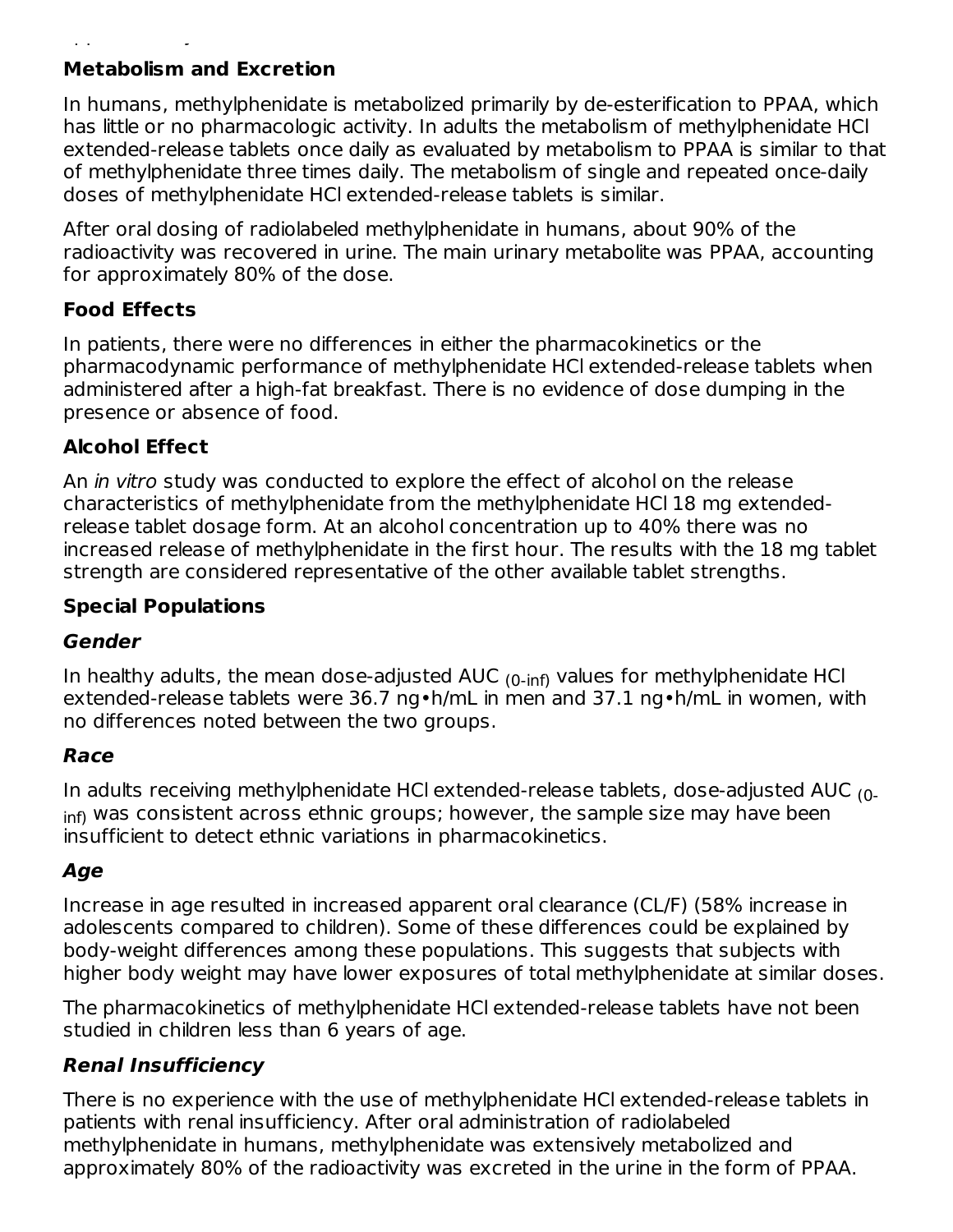Since renal clearance is not an important route of methylphenidate clearance, renal insufficiency is expected to have little effect on the pharmacokinetics of methylphenidate HCl extended-release tablets.

# **Hepatic Insufficiency**

There is no experience with the use of methylphenidate HCl extended-release tablets in patients with hepatic insufficiency.

# **13 NONCLINICAL TOXICOLOGY**

# **13.1 Carcinogenesis, Mutagenesis, Impairment of Fertility**

# **Carcinogenesis**

In a lifetime carcinogenicity study carried out in B6C3F1 mice, methylphenidate caused an increase in hepatocellular adenomas and, in males only, an increase in hepatoblastomas at a daily dose of approximately 60 mg/kg/day. This dose is approximately 30 times and 4 times the maximum recommended human dose of methylphenidate HCl extended-release tablets on a mg/kg and mg/m<sup>2</sup> basis, respectively. Hepatoblastoma is a relatively rare rodent malignant tumor type. There was no increase in total malignant hepatic tumors. The mouse strain used is sensitive to the development of hepatic tumors, and the significance of these results to humans is unknown.

Methylphenidate did not cause any increases in tumors in a lifetime carcinogenicity study carried out in F344 rats; the highest dose used was approximately 45 mg/kg/day, which is approximately 22 times and 5 times the maximum recommended human dose of methylphenidate HCl extended-release tablets on a mg/kg and mg/m<sup>2</sup> basis, respectively.

In a 24-week carcinogenicity study in the transgenic mouse strain p53+/-, which is sensitive to genotoxic carcinogens, there was no evidence of carcinogenicity. Male and female mice were fed diets containing the same concentration of methylphenidate as in the lifetime carcinogenicity study; the high-dose groups were exposed to 60 to 74 mg/kg/day of methylphenidate.

# **Mutagenesis**

Methylphenidate was not mutagenic in the in vitro Ames reverse mutation assay or the in vitro mouse lymphoma cell forward mutation assay. Sister chromatid exchanges and chromosome aberrations were increased, indicative of a weak clastogenic response, in an in vitro assay in cultured Chinese Hamster Ovary cells. Methylphenidate was negative in vivo in males and females in the mouse bone marrow micronucleus assay.

# **Impairment of Fertility**

Methylphenidate did not impair fertility in male or female mice that were fed diets containing the drug in an 18-week Continuous Breeding study. The study was conducted at doses up to 160 mg/kg/day, approximately 80-fold and 8-fold the highest recommended human dose of methylphenidate HCl extended-release tablets on a mg/kg and mg/m<sup>2</sup> basis, respectively.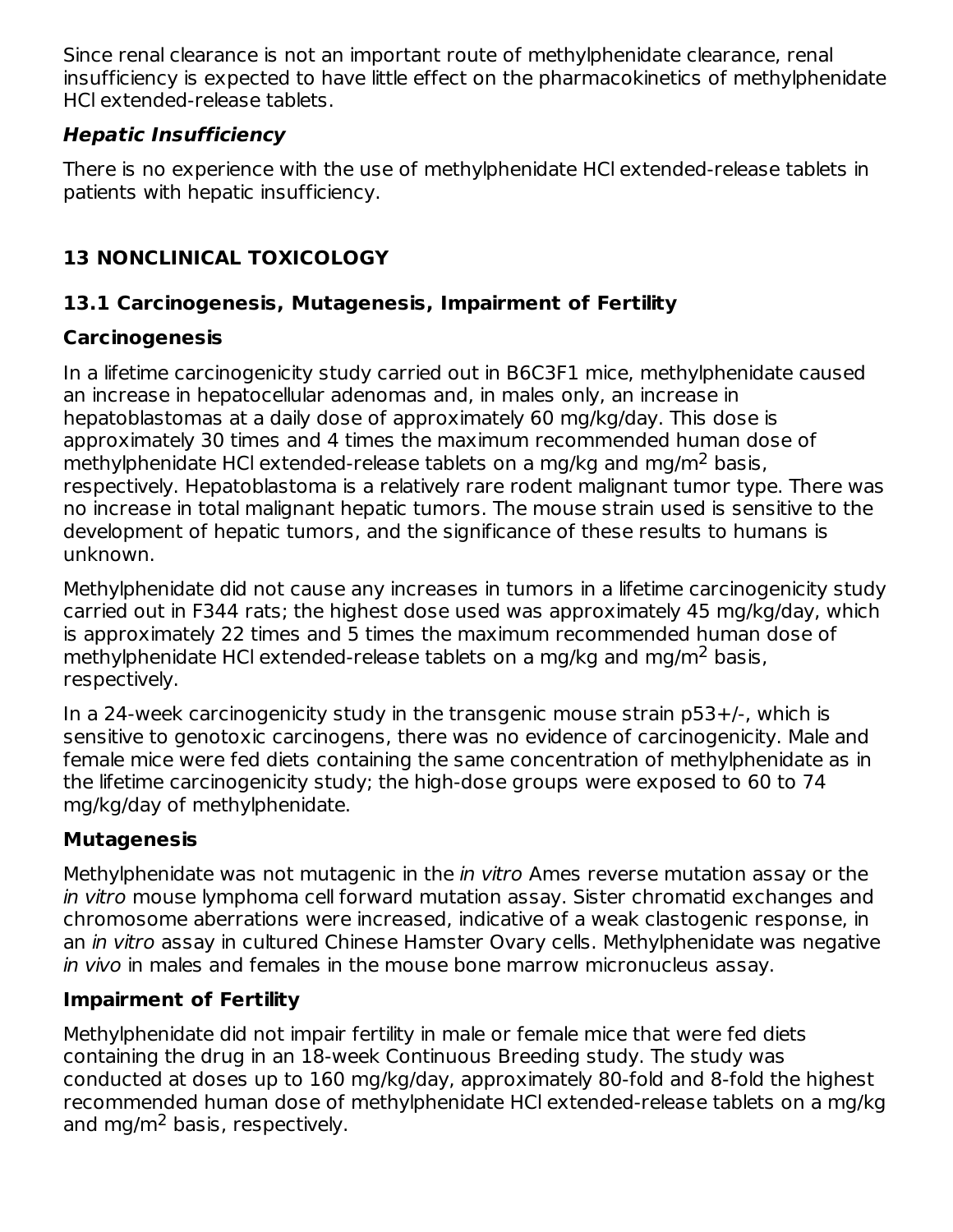# **14 CLINICAL STUDIES**

Methylphenidate HCl extended-release tablets were demonstrated to be effective in the treatment of Attention Deficit Hyperactivity Disorder (ADHD) in 4 randomized, doubleblind, placebo-controlled studies in children and adolescents and 2 double-blind placebocontrolled studies in adults who met the Diagnostic and Statistical Manual 4<sup>th</sup> edition (DSM-IV) criteria for ADHD.

# **14.1 Children**

Three double-blind, active- and placebo-controlled studies were conducted in 416 children aged 6 to 12 years. The controlled studies compared methylphenidate HCl extended-release tablets given once daily (18, 36, or 54 mg), methylphenidate given three times daily over 12 hours (15, 30, or 45 mg total daily dose) and placebo in two single-center, 3-week crossover studies (Studies 1 and 2) and in a multicenter, 4-week, parallel-group comparison (Study 3). The primary comparison of interest in all three trials was methylphenidate HCl extended-release tablets versus placebo.

Symptoms of ADHD were evaluated by community schoolteachers using the Inattention/Overactivity with Aggression (IOWA) Conners scale. Statistically significant reduction in the Inattention/Overactivity subscale versus placebo was shown consistently across all three controlled studies for methylphenidate HCl extended-release tablets. The scores for methylphenidate HCl extended-release tablets and placebo for the three studies are presented in Figure 2.

**Figure 2.** Mean Community School Teacher IOWA Conners Inattention/Overactivity Scores with methylphenidate HCl extended-release tablets once daily (18, 36, or 54 mg) and placebo. Studies 1 and 2 involved a 3-way crossover of 1 week per treatment arm. Study 3 involved 4 weeks of parallel-group treatments with a Last Observation Carried Forward analysis at week 4. Error bars represent the mean plus standard error of the mean.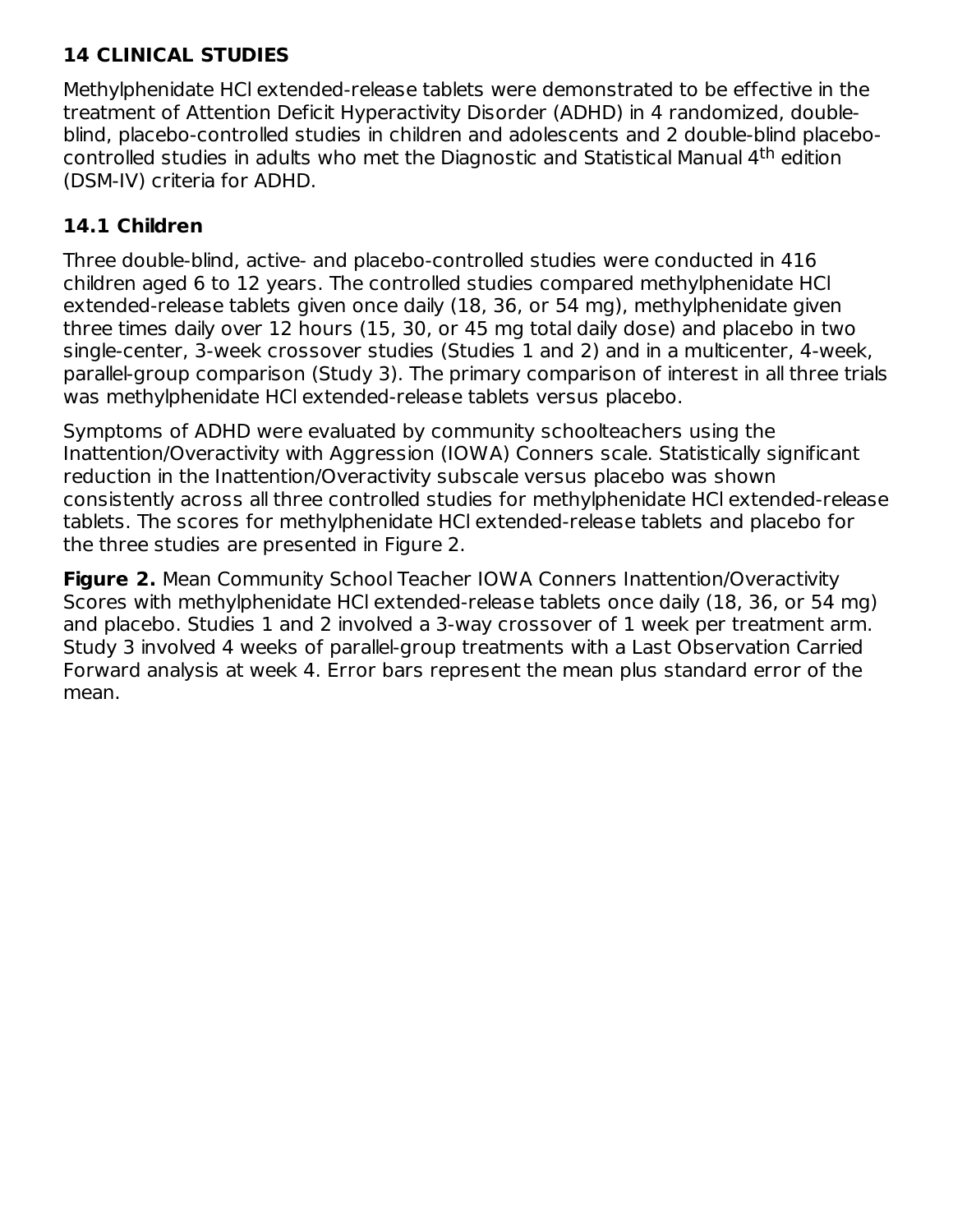

In Studies 1 and 2, symptoms of ADHD were evaluated by laboratory schoolteachers using the SKAMP\* laboratory school rating scale. The combined results from these two studies demonstrated statistically significant improvements in attention and behavior in patients treated with methylphenidate HCl extended-release tablets versus placebo that were maintained through 12 hours after dosing. Figure 3 presents the laboratory schoolteacher SKAMP ratings for methylphenidate HCl extended-release tablets and placebo.

\*Swanson, Kotkin, Agler, M-Fynn and Pelham

**Figure 3.** Laboratory School Teacher SKAMP Ratings: Mean (SEM) of Combined Attention (Studies 1 and 2)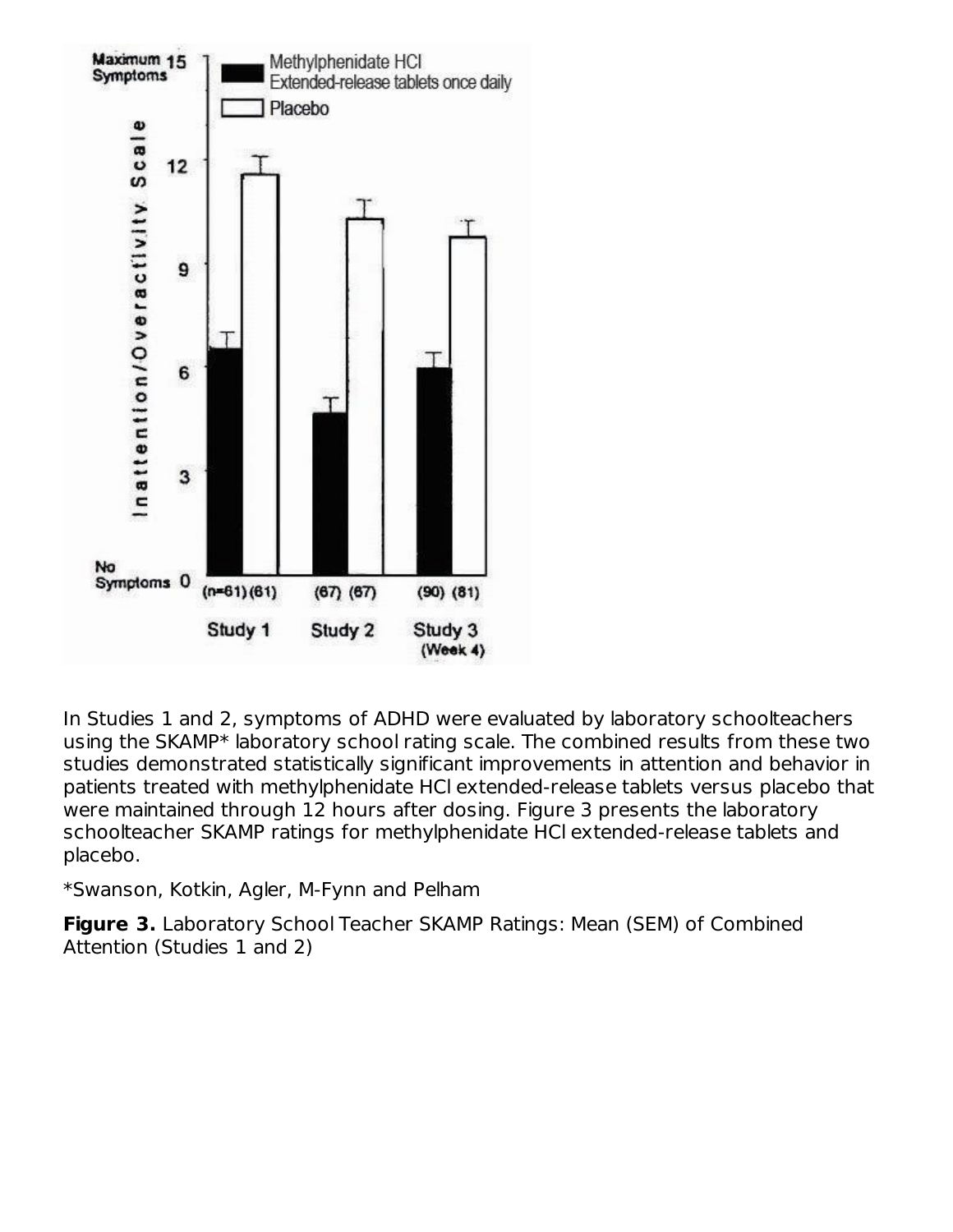

# **14.2 Adolescents**

In a randomized, double-blind, multicenter, placebo-controlled trial (Study 4) involving 177 patients, methylphenidate HCl extended-release tablets were demonstrated to be effective in the treatment of ADHD in adolescents aged 13 to 18 years at doses up to 72 mg/day (1.4 mg/kg/day). Of 220 patients who entered an open 4-week titration phase, 177 were titrated to an individualized dose (maximum of 72 mg/day) based on meeting specific improvement criteria on the ADHD Rating Scale and the Global Assessment of Effectiveness with acceptable tolerability. Patients who met these criteria were then randomized to receive either their individualized dose of methylphenidate HCl extendedrelease tablets (18 to 72 mg/day, n=87) or placebo (n=90) during a two-week doubleblind phase. At the end of this phase, mean scores for the investigator rating on the ADHD Rating Scale demonstrated that methylphenidate HCl extended-release tablets were statistically significantly superior to placebo.

### **14.3 Adults**

Two double-blind, placebo-controlled studies were conducted in 627 adults aged 18 to 65 years. The controlled studies compared methylphenidate HCl extended-release tablets administered once daily and placebo in a multicenter, parallel-group, 7-week dose-titration study (Study 5) (36 to 108 mg/day) and in a multicenter, parallel-group, 5 week, fixed-dose study (Study 6) (18, 36 and 72 mg/day).

Study 5 demonstrated the effectiveness of methylphenidate HCl extended-release tablets in the treatment of ADHD in adults aged 18 to 65 years at doses from 36 mg/day to 108 mg/day based on the change from baseline to final study visit on the Adult ADHD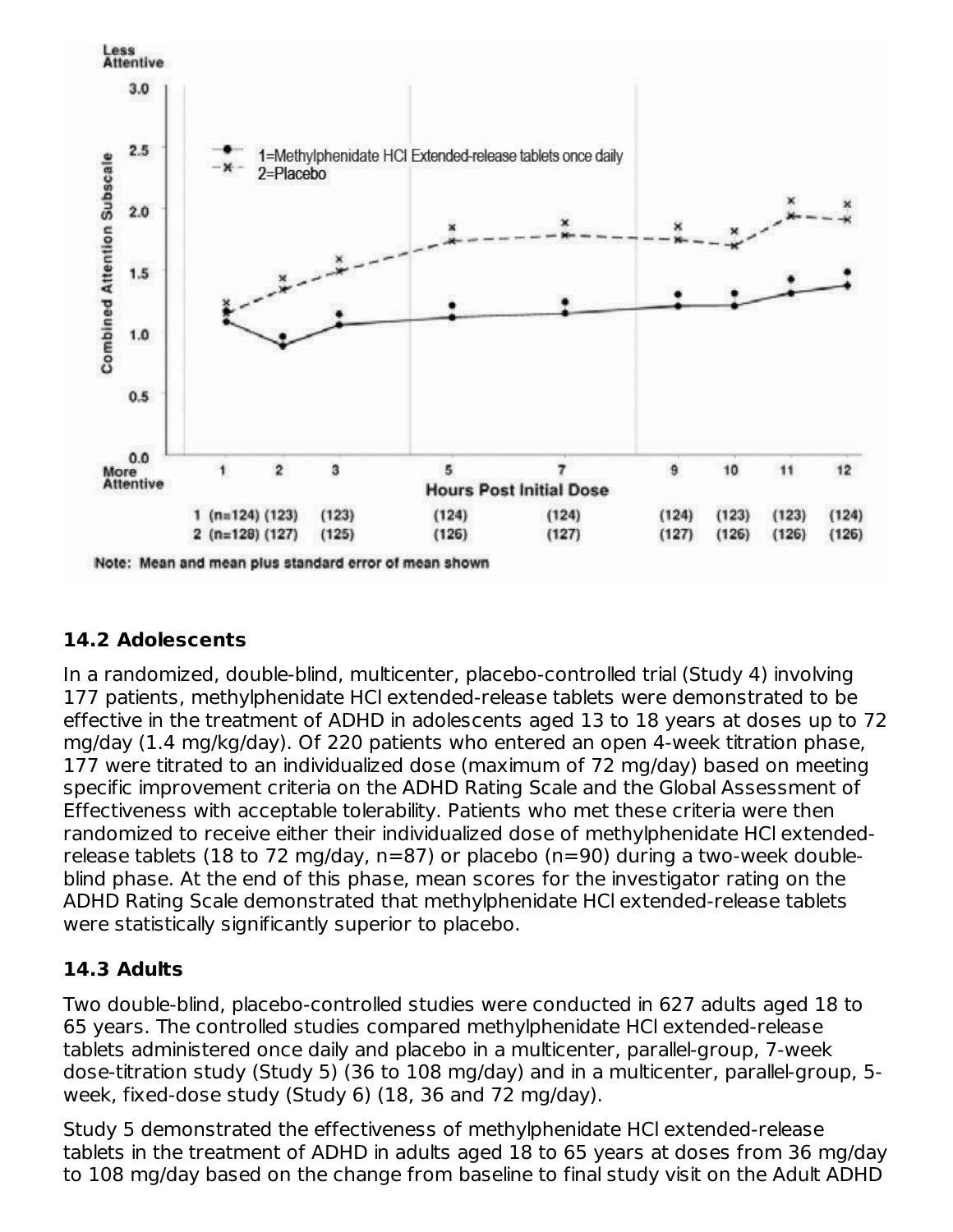Investigator Rating Scale (AISRS). Of 226 patients who entered the 7-week trial, 110 were randomized to methylphenidate HCl extended-release tablets and 116 were randomized to placebo. Treatment was initiated at 36 mg/day and patients continued with incremental increases of 18 mg/day (36 to 108 mg/day) based on meeting specific improvement criteria with acceptable tolerability. At the final study visit, mean change scores (LS Mean, SEM) for the investigator rating on the AISRS demonstrated that methylphenidate HCl extended-release tablets were statistically significantly superior to placebo.

Study 6 was a multicenter, double-blind, randomized, placebo-controlled, parallel-group, dose-response study (5-week duration) with 3 fixed-dose groups (18, 36 and 72 mg). Patients were randomized to receive methylphenidate HCl extended-release tablets administered at doses of 18 mg (n=101), 36 mg (n=102), 72 mg/day (n=102), or placebo (n=96). All three doses of methylphenidate HCl extended-release tablets were statistically significantly more effective than placebo in improving CAARS (Conners' Adult ADHD Rating Scale) total scores at double-blind end point in adult subjects with ADHD.

### **15 REFERENCES**

American Psychiatric Association. Diagnostic and Statistical Manual of Mental Disorders. 4th ed. Washington, DC: American Psychiatric Association, 1994.

### **16 HOW SUPPLIED/STORAGE AND HANDLING**

Methylphenidate HCl extended-release tablets, USP, **18 mg,** are supplied as yellow, round, film-coated biconvex tablets, debossed "18" on one side and plain on the other side.

They are available as follows:

| Bottles of 30: | NDC 65162-231-03 |
|----------------|------------------|
| Bottles of 90: | NDC 65162-231-09 |

Methylphenidate HCl extended-release tablets, USP, **27 mg,** are supplied as gray, round, film-coated biconvex tablets, debossed "27" on one side and plain on the other side. They are available as follows:

| Bottles of 30: | NDC 65162-233-03 |
|----------------|------------------|
| Bottles of 90: | NDC 65162-233-09 |

Methylphenidate HCl extended-release tablets, USP, **36 mg,** are supplied as white, round, film-coated biconvex tablets, debossed "36" on one side and plain on the other side.

They are available as follows:

| Bottles of 30: | NDC 65162-235-03 |
|----------------|------------------|
| Bottles of 90: | NDC 65162-235-09 |

Methylphenidate HCl extended-release tablets, USP, **54 mg,** are supplied as red, round, film-coated biconvex tablets, debossed "54" on one side and plain on the other side. They are supplied as follows:

| Bottles of 30: | NDC 65162-237-03 |
|----------------|------------------|
| Bottles of 90: | NDC 65162-237-09 |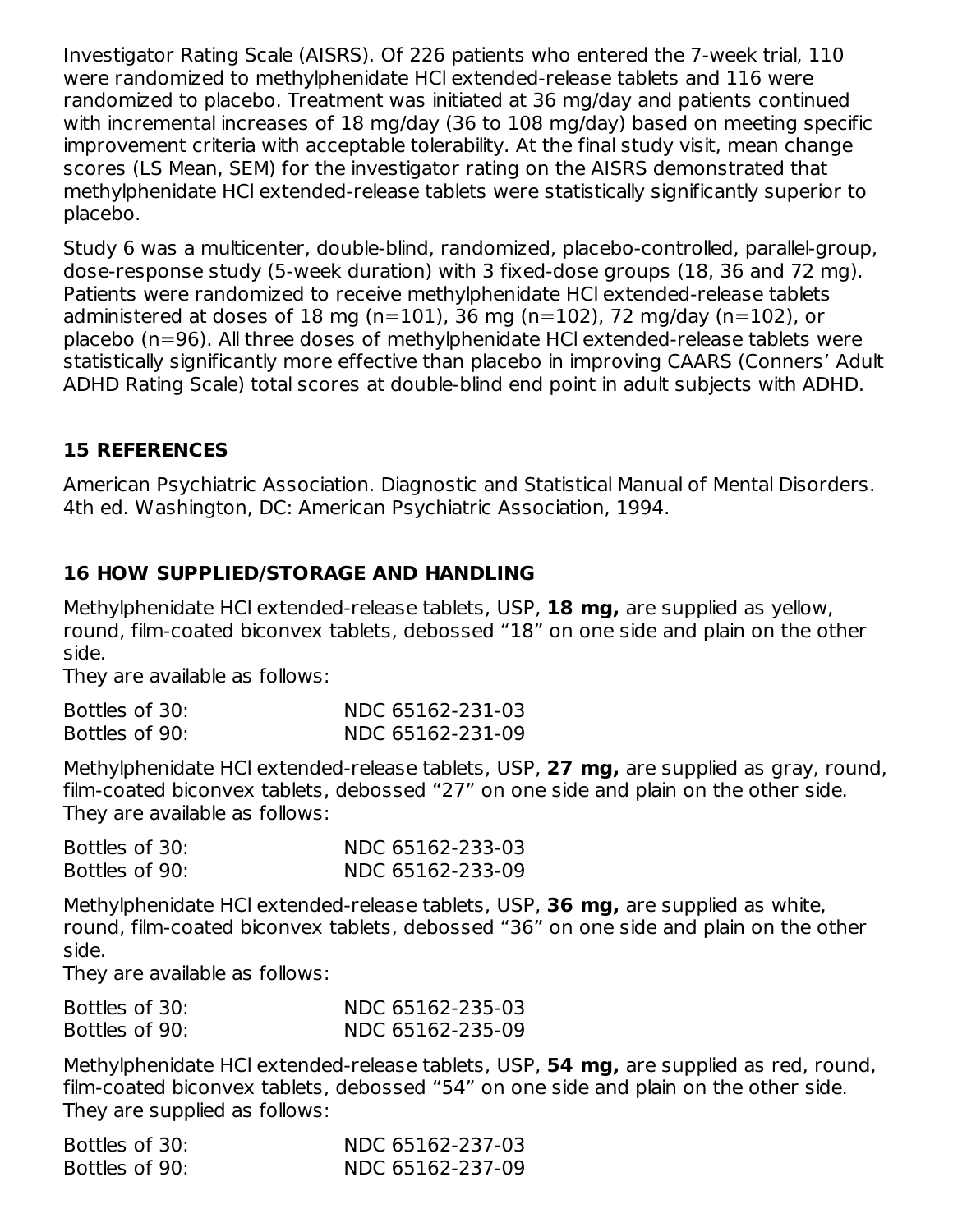#### **Storage and Handling**

Store at 20° to 25°C (68° to 77°F); excursions permitted between 15° to 30°C (59° to 86°F) [see USP Controlled Room Temperature]. Protect from humidity.

# **17 PATIENT COUNSELING INFORMATION**

#### See Medication Guide

#### **Priapism**

Advise patients, caregivers and family members of the possibility of painful or prolonged penile erections (priapism). **Instruct the patient to seek immediate medical attention in the event of priapism** [see Warnings and Precautions (5.4)].

#### **Circulation Problems in Fingers and Toes [Peripheral Vasculopathy, including Raynaud's Phenomenon]**

Instruct patients beginning treatment with methylphenidate HCl extended-release tablets about the risk of peripheral vasculopathy, including Raynaud's phenomenon, and associated signs and symptoms: fingers or toes may feel numb, cool, painful and/or may change color from pale, to blue, to red.

Instruct patients to report to their physician any new numbness, pain, skin color change, or sensitivity to temperature in fingers or toes.

#### **Instruct patients to call their physician immediately with any signs of unexplained wounds appearing on fingers or toes while taking methylphenidate HCl extended-release tablets.**

Further clinical evaluation (e.g., rheumatology referral) may be appropriate for certain patients.

### **General Considerations**

Prescribers or other health professionals should inform patients, their families and their caregivers about the benefits and risks associated with treatment with methylphenidate and should counsel them in its appropriate use. A patient Medication Guide is available for methylphenidate HCl extended-release tablets. The prescriber or health professional should instruct patients, their families and their caregivers to read the Medication Guide and should assist them in understanding its contents. Patients should be given the opportunity to discuss the contents of the Medication Guide and to obtain answers to any questions they may have. The complete text of the Medication Guide is reprinted at the end of this document.

### **Administration Instructions**

Patients should be informed that methylphenidate HCl extended-release tablets should be swallowed whole with the aid of liquids. Tablets should not be chewed, divided, or crushed. The medication is contained within a nonabsorbable shell designed to release the drug at a controlled rate. The tablet shell, along with insoluble core components, is eliminated from the body; patients should not be concerned if they occasionally notice in their stool something that looks like a tablet.

### **Driving or Operating Heavy Machinery**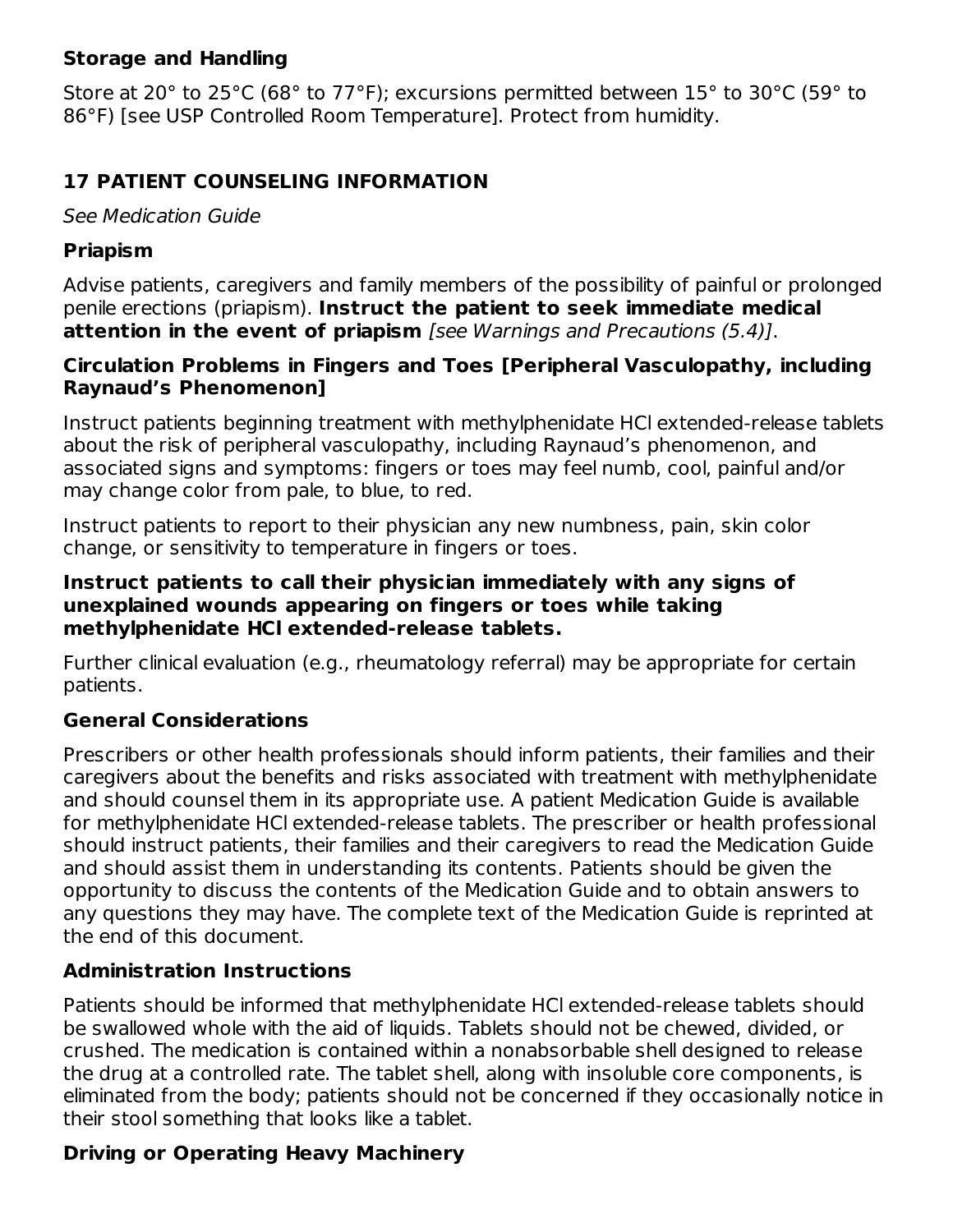Stimulants may impair the ability of the patient to operate potentially hazardous machinery or vehicles. Patients should be cautioned accordingly until they are reasonably certain that methylphenidate HCl extended-release tablets do not adversely affect their ability to engage in such activities.

For more information call 1-877-835-5472.

#### Manufactured by: **Amneal Pharmaceuticals of NY LLC** Brookhaven, NY 11719

Rev. 07-2021-01

# **MEDICATION GUIDE**

# **Methylphenidate (meth" il fen' i date) HCl Extended-Release Tablets, USP CII**

Read the Medication Guide that comes with methylphenidate HCl extended-release tablets before you or your child starts taking it and each time you get a refill. There may be new information. This Medication Guide does not take the place of talking to your doctor about your or your child's treatment with methylphenidate HCl extended-release tablets.

**What is the most important information I should know about methylphenidate HCl extended-release tablets?**

**The following have been reported with use of methylphenidate HCl extended-release tablets and other stimulant medicines:**

- **1. Heart-related problems:**
- **sudden death in patients who have heart problems or heart defects**
- **stroke and heart attack in adults**
- **increased blood pressure and heart rate**

Tell your doctor if you or your child has any heart problems, heart defects, high blood pressure, or a family history of these problems.

Your doctor should check you or your child carefully for heart problems before starting methylphenidate HCl extended-release tablets.

Your doctor should check your or your child's blood pressure and heart rate regularly during treatment with methylphenidate HCl extended-release tablets.

**Call your doctor right away if you or your child has any signs of heart problems such as chest pain, shortness of breath, or fainting while taking methylphenidate HCl extended-release tablets.**

### **2. Mental (Psychiatric) problems:**

**All Patients**

- **new or worse behavior and thought problems**
- **new or worse bipolar illness**
- **new or worse aggressive behavior or hostility**

# **Children and Teenagers**

**new psychotic symptoms (such as hearing voices, believing things that are not true, are suspicious) or new manic symptoms**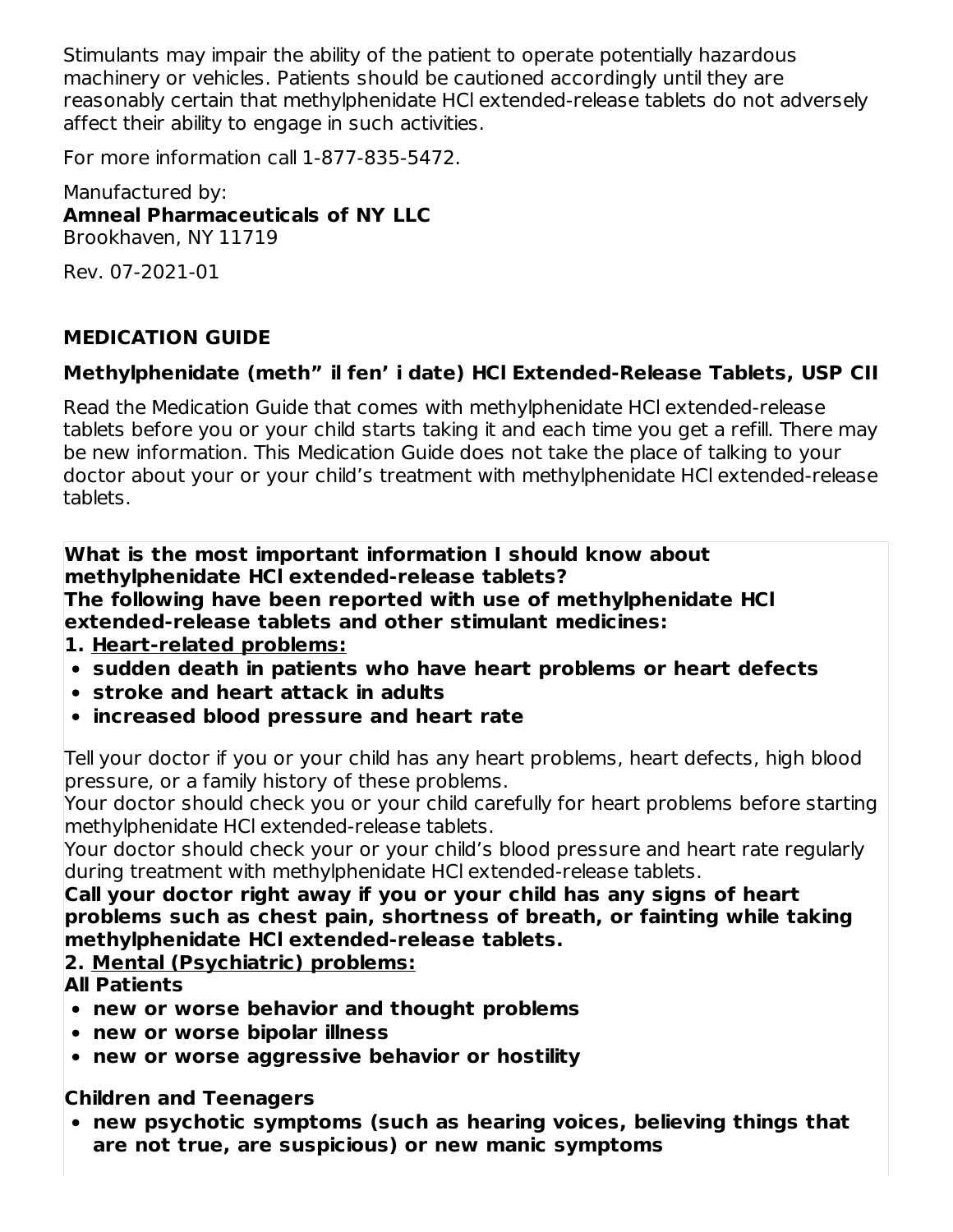Tell your doctor about any mental problems you or your child have, or about a family history of suicide, bipolar illness, or depression.

**Call your doctor right away if you or your child has any new or worsening mental symptoms or problems while taking methylphenidate HCl extendedrelease tablets, especially seeing or hearing things that are not real, believing things that are not real, or are suspicious.**

### **3. Painful and prolonged erections (priapism)**

Painful and prolonged erections (priapism) have occurred with methylphenidate. If you or your child develop priapism, seek medical help right away. **Because of the potential for lasting damage, priapism should be evaluated by a doctor immediately.**

### **4. Circulation problems in fingers and toes**

[Peripheral vasculopathy, including Raynaud's phenomenon]:

- fingers or toes may feel numb, cool, painful
- fingers or toes may change color from pale, to blue, to red

Tell your doctor if you have or your child has numbness, pain, skin color change, or sensitivity to temperature in your fingers or toes.

#### **Call your doctor right away if you have or your child has any signs of unexplained wounds appearing on fingers or toes while taking methylphenidate HCl extended-release tablets.**

# **What are methylphenidate HCl extended-release tablets?**

Methylphenidate HCl extended-release tablets are a central nervous system stimulant prescription medicine. **It is used for the treatment of attention deficit and hyperactivity disorder (ADHD).** Methylphenidate HCl extended-release tablets may help increase attention and decrease impulsiveness and hyperactivity in patients with ADHD.

Methylphenidate HCl extended-release tablets should be used as a part of a total treatment program for ADHD that may include counseling or other therapies.

**Methylphenidate HCl extended-release tablets are a federally controlled substance (CII) because it can be abused or lead to dependence. Keep methylphenidate HCl extended-release tablets in a safe place to prevent misuse and abuse. Selling or giving away methylphenidate HCl extendedrelease tablets may harm others, and is against the law.**

Tell your doctor if you or your child has (or has a family history of) ever abused or been dependent on alcohol, prescription medicines, or street drugs.

# **Who should not take methylphenidate HCl extended-release tablets?**

#### **Methylphenidate HCl extended-release tablets should not be taken if you or your child:**

- is very anxious, tense, or agitated
- has an eye problem called glaucoma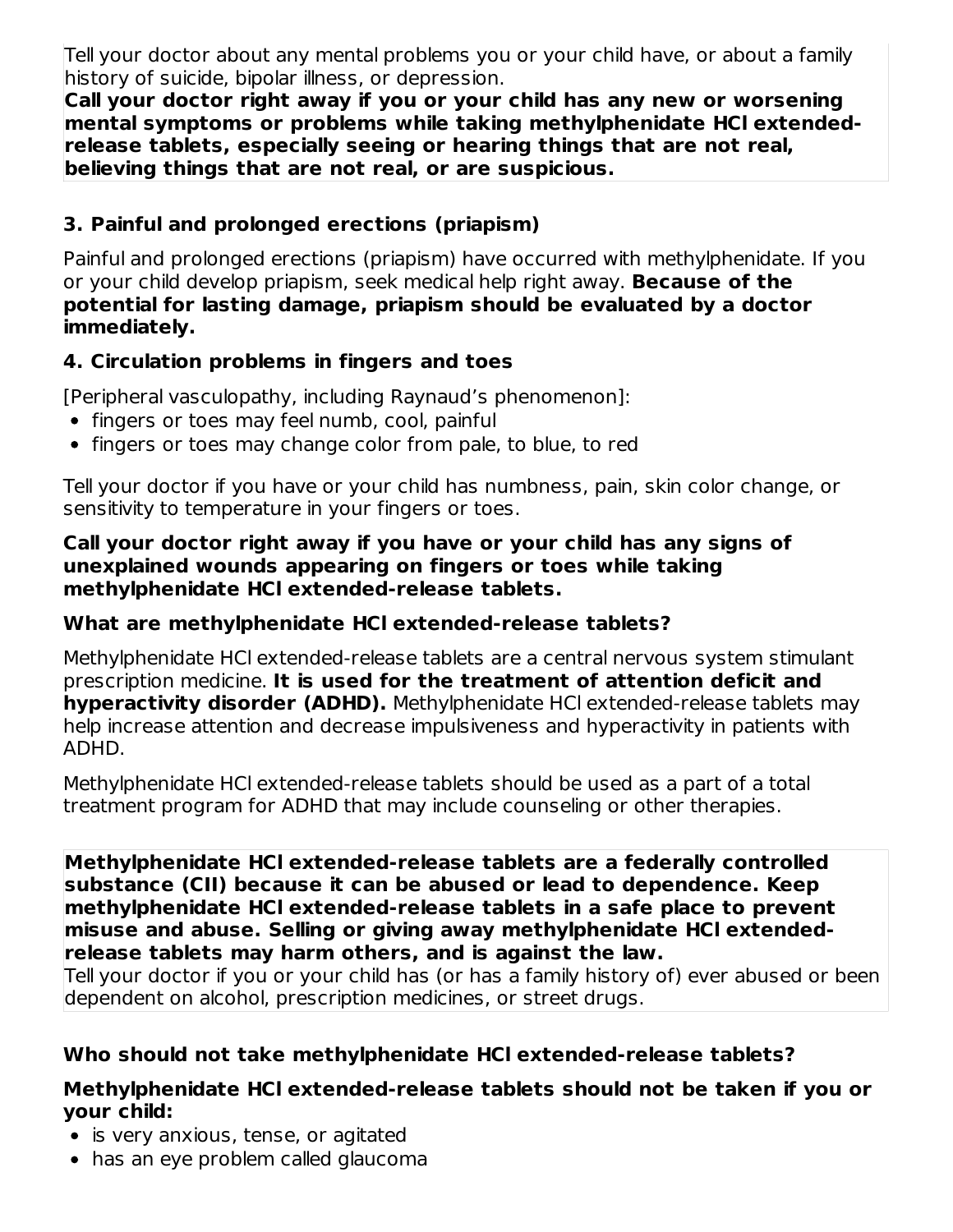- has tics or Tourette's syndrome, or a family history of Tourette's syndrome. Tics are hard-to-control repeated movements or sounds.
- is taking or has taken within the past 14 days an antidepression medicine called a monoamine oxidase inhibitor or MAOI.
- is allergic to anything in methylphenidate HCl extended-release tablets. See the end of this Medication Guide for a complete list of ingredients.

Methylphenidate HCl extended-release tablets should not be used in children less than 6 years old because it has not been studied in this age group.

#### **Methylphenidate HCl extended-release tablets may not be right for you or your child. Before starting methylphenidate HCl extended-release tablets, tell your or your child's doctor about all health conditions (or a family history of) including:**

- heart problems, heart defects, or high blood pressure
- mental problems including psychosis, mania, bipolar illness, or depression
- tics or Tourette's syndrome
- seizures or have had an abnormal brain wave test (EEG)
- circulation problems in fingers and toes
- esophagus, stomach, or small or large intestine problems

Tell your doctor if you or your child is pregnant, planning to become pregnant, or breastfeeding.

#### **Can methylphenidate HCl extended-release tablets be taken with other medicines?**

**Tell your doctor about all of the medicines that you or your child takes including prescription and nonprescription medicines, vitamins and herbal supplements.** Methylphenidate HCl extended-release tablets and some medicines may interact with each other and cause serious side effects. Sometimes the doses of other medicines will need to be adjusted while taking methylphenidate HCl extended-release tablets.

Your doctor will decide whether methylphenidate HCl extended-release tablets can be taken with other medicines.

### **Especially tell your doctor if you or your child takes:**

- antidepression medicines including MAOIs
- seizure medicines
- blood thinner medicines
- blood pressure medicines
- cold or allergy medicines that contain decongestants

Know the medicines that you or your child takes. Keep a list of your medicines with you to show your doctor and pharmacist.

#### **Do not start any new medicine while taking methylphenidate HCl extendedrelease tablets without talking to your doctor first.**

### **How should methylphenidate HCl extended-release tablets be taken?**

**Take methylphenidate HCl extended-release tablets exactly as prescribed.** Your doctor may adjust the dose until it is right for you or your child.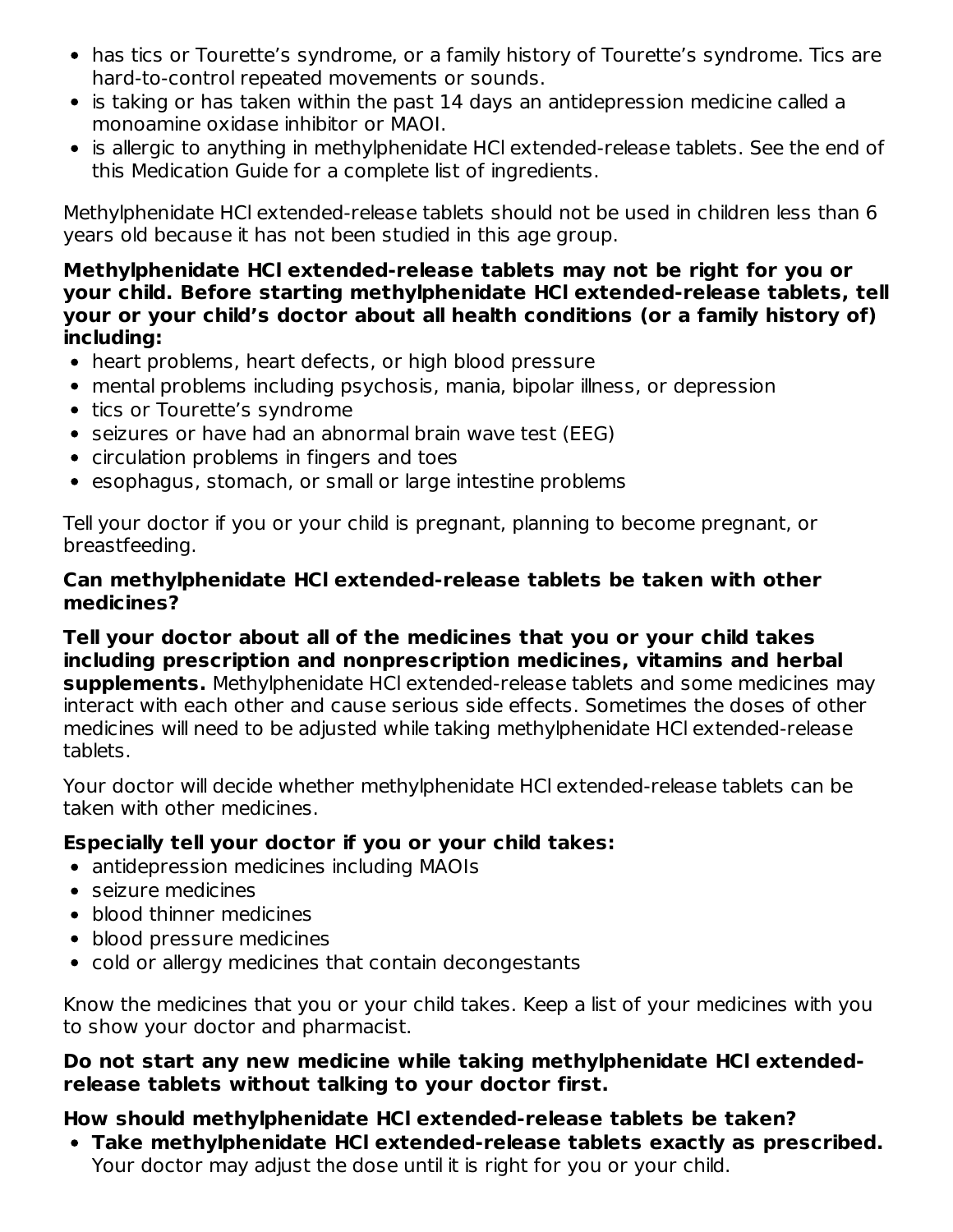- **Do not chew, crush, or divide the tablets.** Swallow methylphenidate HCl extended-release tablets whole with water or other liquids. Tell your doctor if you or your child cannot swallow methylphenidate HCl extended-release tablets whole. A different medicine may need to be prescribed.
- Methylphenidate HCl extended-release tablets can be taken with or without food.
- Take methylphenidate HCl extended-release tablets once each day in the morning. Methylphenidate HCl extended-release tablets is an extended-release tablet. It releases medication into your or your child's body throughout the day.
- The methylphenidate HCl extended-release tablet does not dissolve completely in the body after all the medicine has been released. You or your child may sometimes notice the empty tablet in a bowel movement. This is normal.
- From time to time, your doctor may stop methylphenidate HCl extended-release tablets treatment for a while to check ADHD symptoms.
- Your doctor may do regular checks of the blood, heart and blood pressure while taking methylphenidate HCl extended-release tablets. Children should have their height and weight checked often while taking methylphenidate HCl extended-release tablets. Methylphenidate HCl extended-release tablets treatment may be stopped if a problem is found during these check-ups.
- **If you or your child takes too much methylphenidate HCl extended-release tablets or overdoses, call your doctor or poison control center right away, or get emergency treatment.**

**What are possible side effects of methylphenidate HCl extended-release tablets? See "What is the most important information I should know about methylphenidate HCl extended-release tablets?"** for information on reported heart and mental problems.

### **Other serious side effects include:**

- slowing of growth (height and weight) in children
- seizures, mainly in patients with a history of seizures
- eyesight changes or blurred vision
- blockage of the esophagus, stomach, small or large intestine in patients who already have a narrowing in any of these organs

### **Common side effects include:**

- decreased appetite
- dry mouth
- trouble sleeping
- dizziness
- stomach ache
- increased sweating
- headache
- nausea
- anxiety
- weight loss
- irritability

Stimulants may impair the ability of you or your child to operate potentially hazardous machinery or vehicles. You or your child should exercise caution until you or your child is reasonably certain that methylphenidate HCl extended-release tablets does not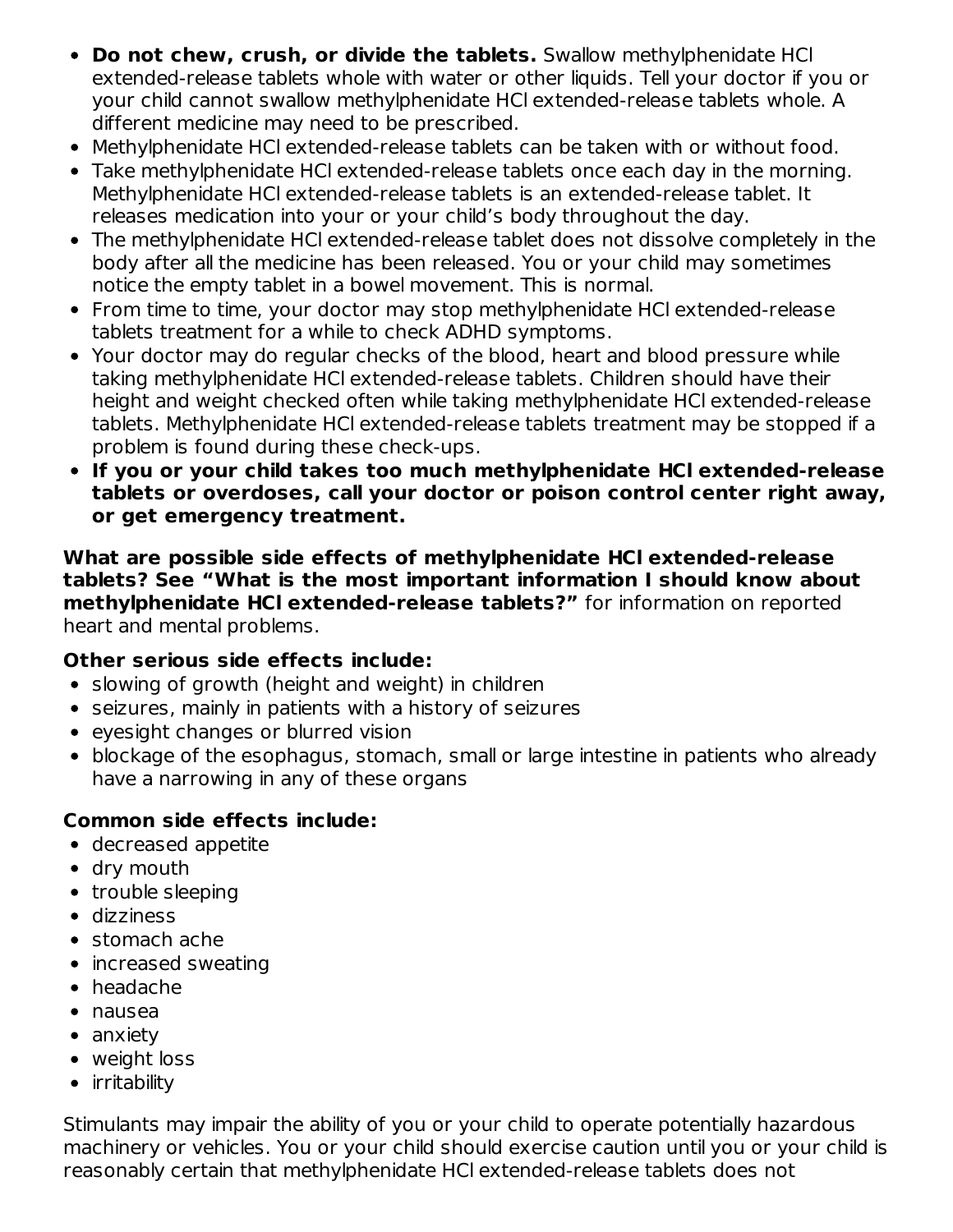adversely affect your or your child's ability to engage in such activities.

Talk to your doctor if you or your child has side effects that are bothersome or do not go away.

This is not a complete list of possible side effects. Ask your doctor or pharmacist for more information.

Call your doctor for medical advice about side effects. You may report side effects to FDA at 1-800-FDA-1088.

You may also report side effects to Amneal Pharmaceuticals at 1-877-835-5472.

### **How should I store methylphenidate HCl extended-release tablets?**

- Store methylphenidate HCl extended-release tablets in a safe place at room temperature, 59 to 86° F (15 to 30° C). Protect from moisture.
- **Keep methylphenidate HCl extended-release tablets and all medicines out of the reach of children.**

### **General information about methylphenidate HCl extended-release tablets**

Medicines are sometimes prescribed for purposes other than those listed in a Medication Guide. Do not use methylphenidate HCl extended-release tablets for a condition for which it was not prescribed. Do not give methylphenidate HCl extended-release tablets to other people, even if they have the same condition. It may harm them and it is against the law.

This Medication Guide summarizes the most important information about methylphenidate HCl extended-release tablets. If you would like more information, talk with your doctor. You can ask your doctor or pharmacist for information about methylphenidate HCl extended-release tablets that was written for healthcare professionals. For more information about methylphenidate HCl extended-release tablets call 1-877-835-5472.

### **What are the ingredients in methylphenidate HCl extended-release tablets?**

### **Active Ingredient:** methylphenidate HCl, USP

**Inactive Ingredients:** colloidal silicon dioxide, ethylcellulose, fumaric acid, hypromellose, mannitol, microcrystalline cellulose, polyethylene glycol, polyvinyl alcohol, povidone, sodium chloride, stearic acid, talc, titanium dioxide and triethyl citrate. The 18 mg extended-release tablet also contains iron oxide black and iron oxide yellow. The 27 mg extended-release tablet also contains iron oxide black and iron oxide yellow. The 54 mg extended-release tablet also contains iron oxide red.

#### **This Medication Guide has been approved by the U.S. Food and Drug Administration.**

Manufactured by: **Amneal Pharmaceuticals of NY LLC** Brookhaven, NY 11719

Rev. 07-2021-01

### **PACKAGE LABEL.PRINCIPAL DISPLAY PANEL**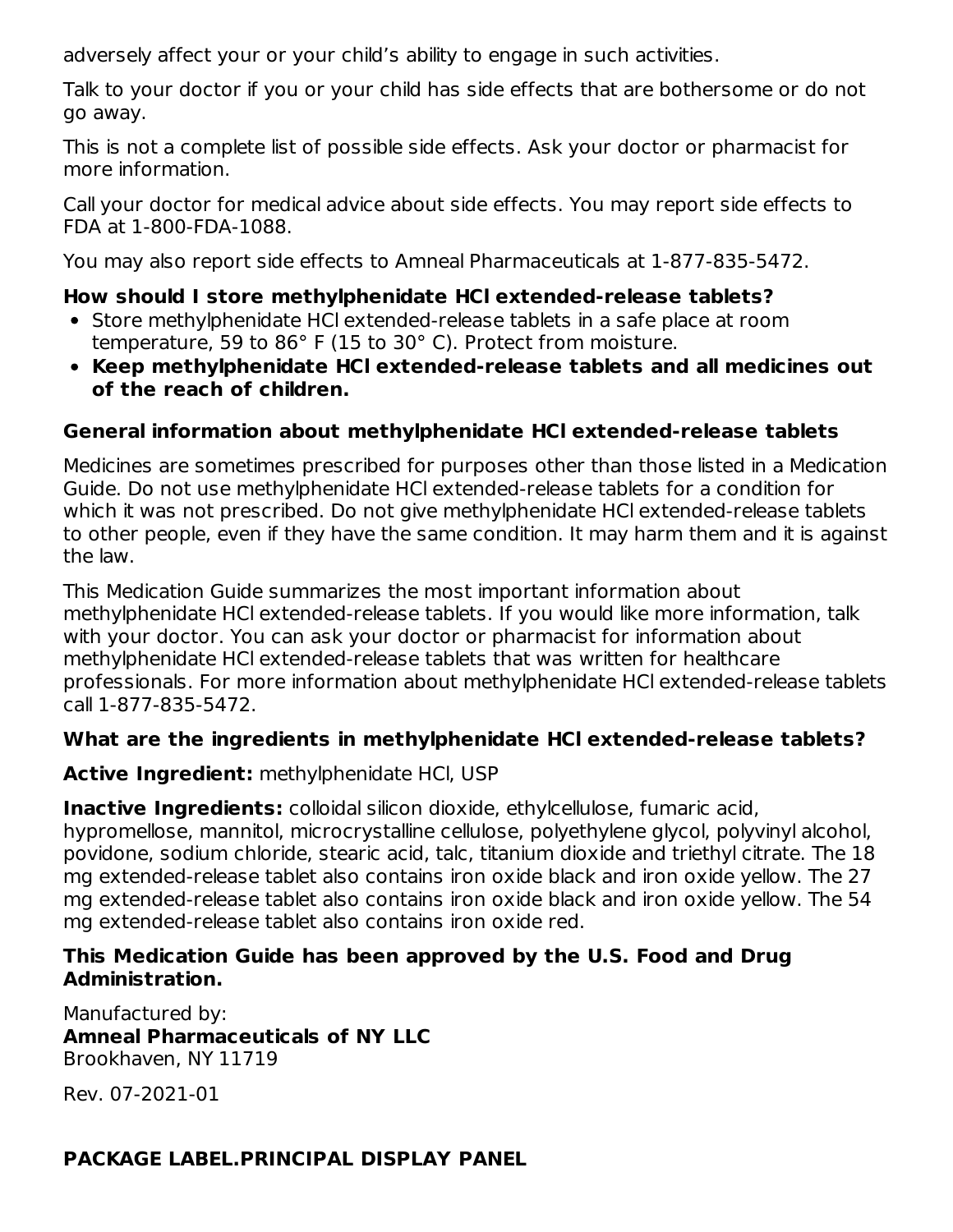



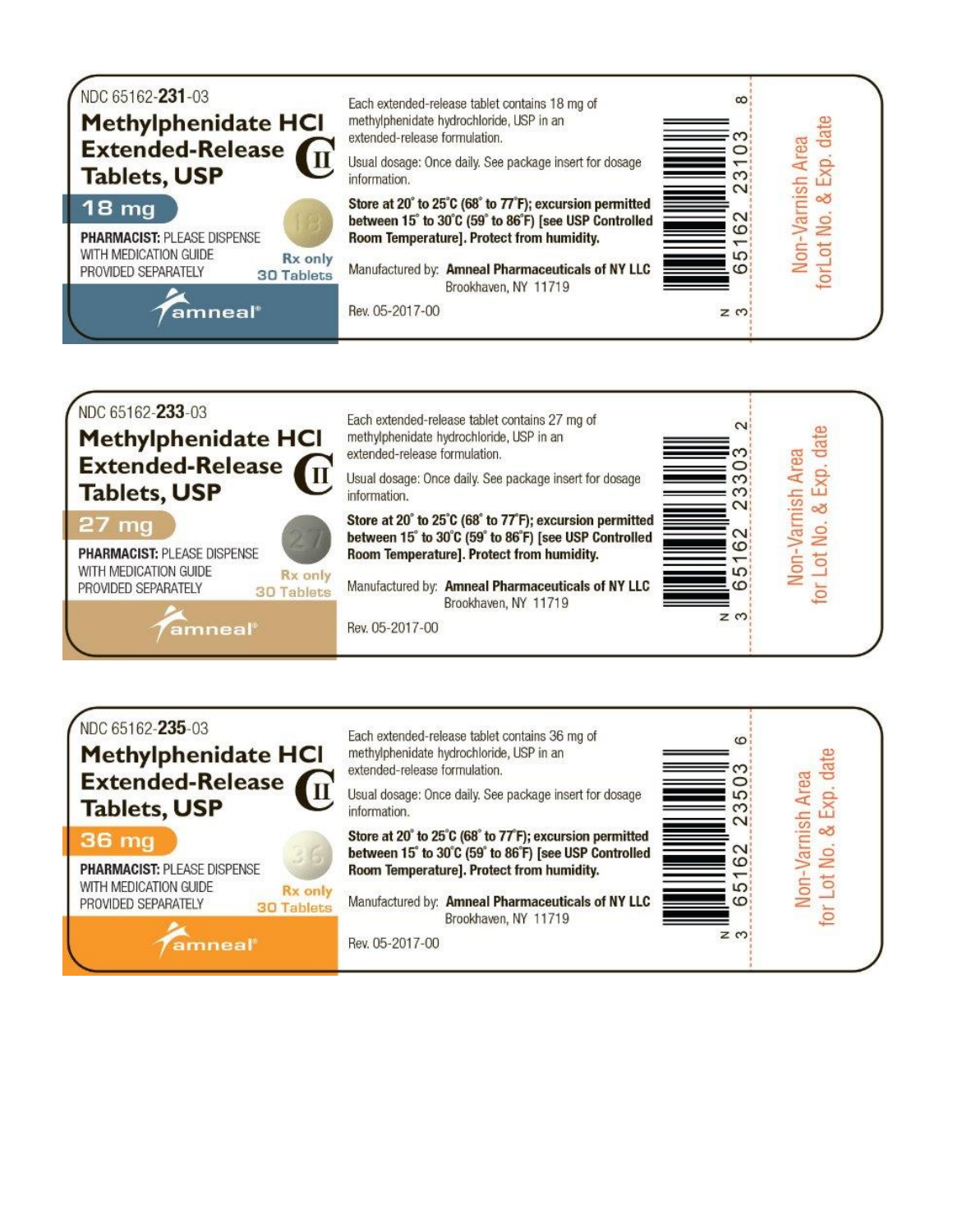

# **METHYLPHENIDATE HYDROCHLORIDE**

L.

methylphenidate hydrochloride tablet, extended release

| <b>Product Information</b>                                                                     |                         |                     |                                                |                 |                  |
|------------------------------------------------------------------------------------------------|-------------------------|---------------------|------------------------------------------------|-----------------|------------------|
|                                                                                                |                         |                     |                                                |                 |                  |
| <b>Product Type</b>                                                                            | HUMAN PRESCRIPTION DRUG |                     | <b>Item Code (Source)</b>                      |                 | NDC:65162-231    |
| <b>Route of Administration</b>                                                                 | ORAL                    | <b>DEA Schedule</b> |                                                | CII             |                  |
|                                                                                                |                         |                     |                                                |                 |                  |
|                                                                                                |                         |                     |                                                |                 |                  |
| <b>Active Ingredient/Active Moiety</b>                                                         |                         |                     |                                                |                 |                  |
|                                                                                                | <b>Ingredient Name</b>  |                     | <b>Basis of Strength</b>                       |                 | <b>Strength</b>  |
| <b>METHYLPHENIDATE HYDROCHLORIDE (UNII: 4B3SC438HI)</b><br>(METHYLPHENIDATE - UNII:207ZZ9QZ49) |                         |                     | <b>METHYLPHENIDATE</b><br><b>HYDROCHLORIDE</b> |                 | 18 <sub>mg</sub> |
|                                                                                                |                         |                     |                                                |                 |                  |
|                                                                                                |                         |                     |                                                |                 |                  |
| <b>Inactive Ingredients</b>                                                                    |                         |                     |                                                |                 |                  |
|                                                                                                | <b>Ingredient Name</b>  |                     |                                                | <b>Strength</b> |                  |
| <b>MANNITOL (UNII: 30WL53L36A)</b>                                                             |                         |                     |                                                |                 |                  |
| SODIUM CHLORIDE (UNII: 451W47IQ8X)                                                             |                         |                     |                                                |                 |                  |
| <b>SILICON DIOXIDE (UNII: ETJ7Z6XBU4)</b>                                                      |                         |                     |                                                |                 |                  |
| ETHYLCELLULOSES (UNII: 7Z8S9VYZ4B)                                                             |                         |                     |                                                |                 |                  |
| FUMARIC ACID (UNII: 88XHZ13131)                                                                |                         |                     |                                                |                 |                  |
| HYPROMELLOSES (UNII: 3NXW29V3WO)                                                               |                         |                     |                                                |                 |                  |
| POLYETHYLENE GLYCOL, UNSPECIFIED (UNII: 3WQ0SDWIA)                                             |                         |                     |                                                |                 |                  |
| CELLULOSE, MICROCRYSTALLINE (UNII: OP1R32D61U)                                                 |                         |                     |                                                |                 |                  |
| POLYVINYL ALCOHOL, UNSPECIFIED (UNII: 532B59J990)                                              |                         |                     |                                                |                 |                  |
| POVIDONE (UNII: FZ989GH94E)                                                                    |                         |                     |                                                |                 |                  |
| <b>STEARIC ACID (UNII: 4ELV7Z65AP)</b>                                                         |                         |                     |                                                |                 |                  |
| <b>TALC</b> (UNII: 7SEV7J4R1U)                                                                 |                         |                     |                                                |                 |                  |
| TITANIUM DIOXIDE (UNII: 15FIX9V2JP)                                                            |                         |                     |                                                |                 |                  |
|                                                                                                |                         |                     |                                                |                 |                  |
| TRIETHYL CITRATE (UNII: 8Z96QXD6UM)                                                            |                         |                     |                                                |                 |                  |
| <b>FERROSOFERRIC OXIDE (UNII: XM0M87F357)</b>                                                  |                         |                     |                                                |                 |                  |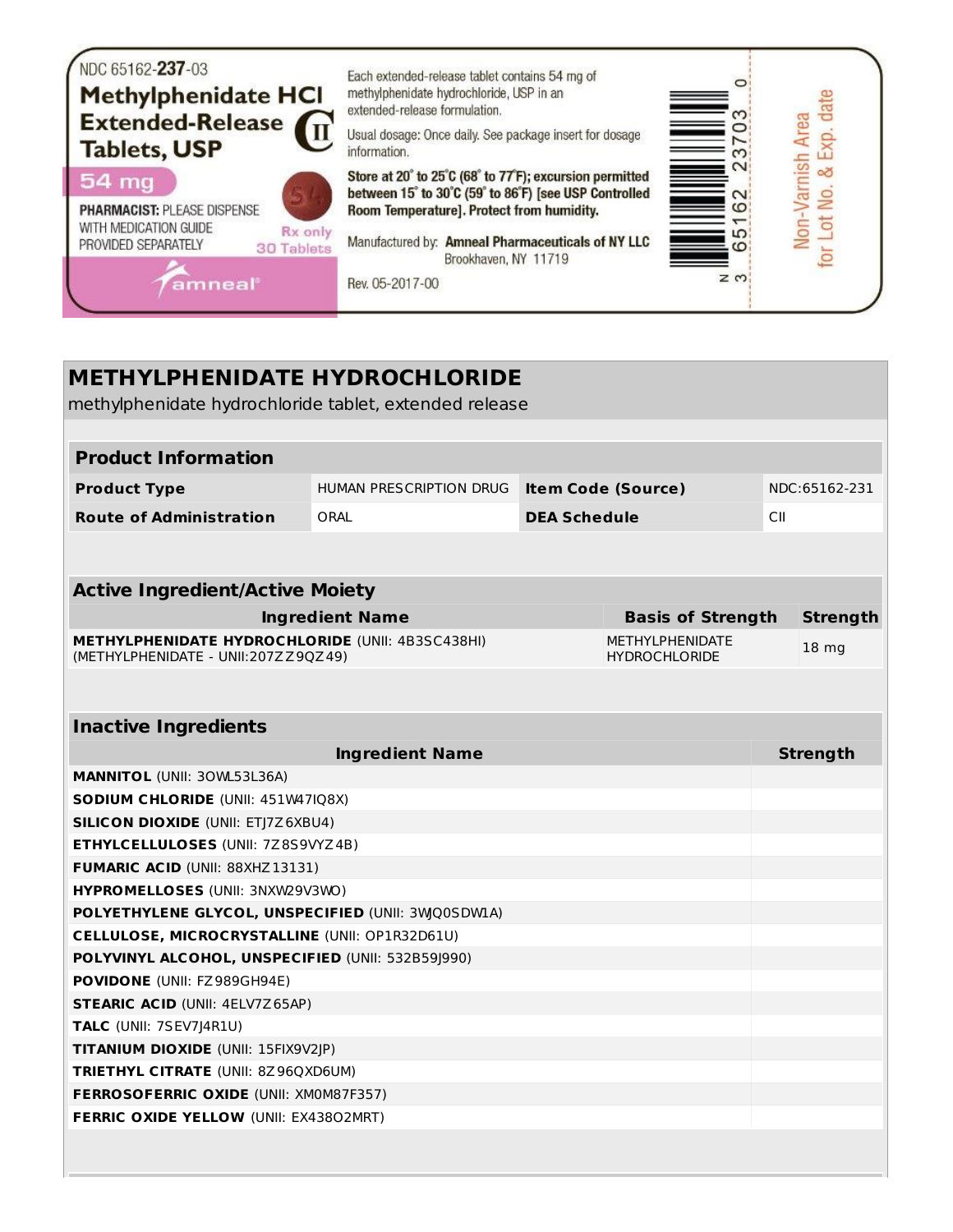| <b>Product Characteristics</b> |                                     |            |                                                          |                                        |  |                                       |                                     |
|--------------------------------|-------------------------------------|------------|----------------------------------------------------------|----------------------------------------|--|---------------------------------------|-------------------------------------|
|                                | Color                               |            | yellow                                                   | <b>Score</b>                           |  |                                       | no score                            |
|                                | <b>Shape</b>                        |            | <b>ROUND</b>                                             | <b>Size</b>                            |  |                                       | 8 <sub>mm</sub>                     |
|                                | Flavor                              |            |                                                          | <b>Imprint Code</b>                    |  |                                       | 18                                  |
|                                | <b>Contains</b>                     |            |                                                          |                                        |  |                                       |                                     |
|                                |                                     |            |                                                          |                                        |  |                                       |                                     |
|                                |                                     |            |                                                          |                                        |  |                                       |                                     |
|                                | <b>Packaging</b>                    |            |                                                          |                                        |  |                                       |                                     |
| #                              | <b>Item Code</b>                    |            | <b>Package Description</b>                               |                                        |  | <b>Marketing Start</b><br>Date        | <b>Marketing End</b><br><b>Date</b> |
| $\mathbf{1}$                   | 03                                  | Product    | NDC:65162-231- 30 in 1 BOTTLE; Type 0: Not a Combination |                                        |  | 02/02/2018                            |                                     |
| $\overline{2}$                 | NDC:65162-231-<br>09                | Product    | 90 in 1 BOTTLE; Type 0: Not a Combination                |                                        |  | 02/02/2018                            |                                     |
|                                |                                     |            |                                                          |                                        |  |                                       |                                     |
|                                |                                     |            |                                                          |                                        |  |                                       |                                     |
| <b>Marketing Information</b>   |                                     |            |                                                          |                                        |  |                                       |                                     |
|                                | <b>Marketing</b><br><b>Category</b> |            | <b>Citation</b>                                          | <b>Application Number or Monograph</b> |  | <b>Marketing Start</b><br><b>Date</b> | <b>Marketing End</b><br>Date        |
|                                | <b>ANDA</b>                         | ANDA207515 |                                                          |                                        |  | 02/02/2018                            |                                     |
|                                |                                     |            |                                                          |                                        |  |                                       |                                     |

| <b>METHYLPHENIDATE HYDROCHLORIDE</b>                                                                                                      |                         |                     |                           |     |                 |
|-------------------------------------------------------------------------------------------------------------------------------------------|-------------------------|---------------------|---------------------------|-----|-----------------|
| methylphenidate hydrochloride tablet, extended release                                                                                    |                         |                     |                           |     |                 |
|                                                                                                                                           |                         |                     |                           |     |                 |
| <b>Product Information</b>                                                                                                                |                         |                     |                           |     |                 |
| <b>Product Type</b>                                                                                                                       | HUMAN PRESCRIPTION DRUG |                     | <b>Item Code (Source)</b> |     | NDC:65162-233   |
| <b>Route of Administration</b>                                                                                                            | ORAI                    | <b>DEA Schedule</b> |                           | CII |                 |
|                                                                                                                                           |                         |                     |                           |     |                 |
|                                                                                                                                           |                         |                     |                           |     |                 |
| <b>Active Ingredient/Active Moiety</b>                                                                                                    |                         |                     |                           |     |                 |
|                                                                                                                                           | <b>Ingredient Name</b>  |                     | <b>Basis of Strength</b>  |     | <b>Strength</b> |
| METHYLPHENIDATE HYDROCHLORIDE (UNII: 4B3SC438HI)<br><b>METHYLPHENIDATE</b><br>(METHYLPHENIDATE - UNII:207ZZ9QZ49)<br><b>HYDROCHLORIDE</b> |                         |                     |                           |     | $27 \text{ mg}$ |
|                                                                                                                                           |                         |                     |                           |     |                 |
| <b>Inactive Ingredients</b>                                                                                                               |                         |                     |                           |     |                 |
|                                                                                                                                           | <b>Ingredient Name</b>  |                     |                           |     | <b>Strength</b> |
| <b>MANNITOL (UNII: 30WL53L36A)</b>                                                                                                        |                         |                     |                           |     |                 |
| <b>SODIUM CHLORIDE (UNII: 451W47IQ8X)</b>                                                                                                 |                         |                     |                           |     |                 |
| <b>SILICON DIOXIDE (UNII: ETJ7Z6XBU4)</b>                                                                                                 |                         |                     |                           |     |                 |
| ETHYLCELLULOSES (UNII: 7Z8S9VYZ4B)                                                                                                        |                         |                     |                           |     |                 |
| <b>FUMARIC ACID (UNII: 88XHZ 13131)</b>                                                                                                   |                         |                     |                           |     |                 |
| <b>HYPROMELLOSES (UNII: 3NXW29V3WO)</b>                                                                                                   |                         |                     |                           |     |                 |
| POLYETHYLENE GLYCOL, UNSPECIFIED (UNII: 3WQ0SDW1A)                                                                                        |                         |                     |                           |     |                 |
| CELLULOSE, MICROCRYSTALLINE (UNII: OP1R32D61U)                                                                                            |                         |                     |                           |     |                 |
| POLYVINYL ALCOHOL, UNSPECIFIED (UNII: 532B59J990)                                                                                         |                         |                     |                           |     |                 |
| <b>POVIDONE</b> (UNII: FZ989GH94E)                                                                                                        |                         |                     |                           |     |                 |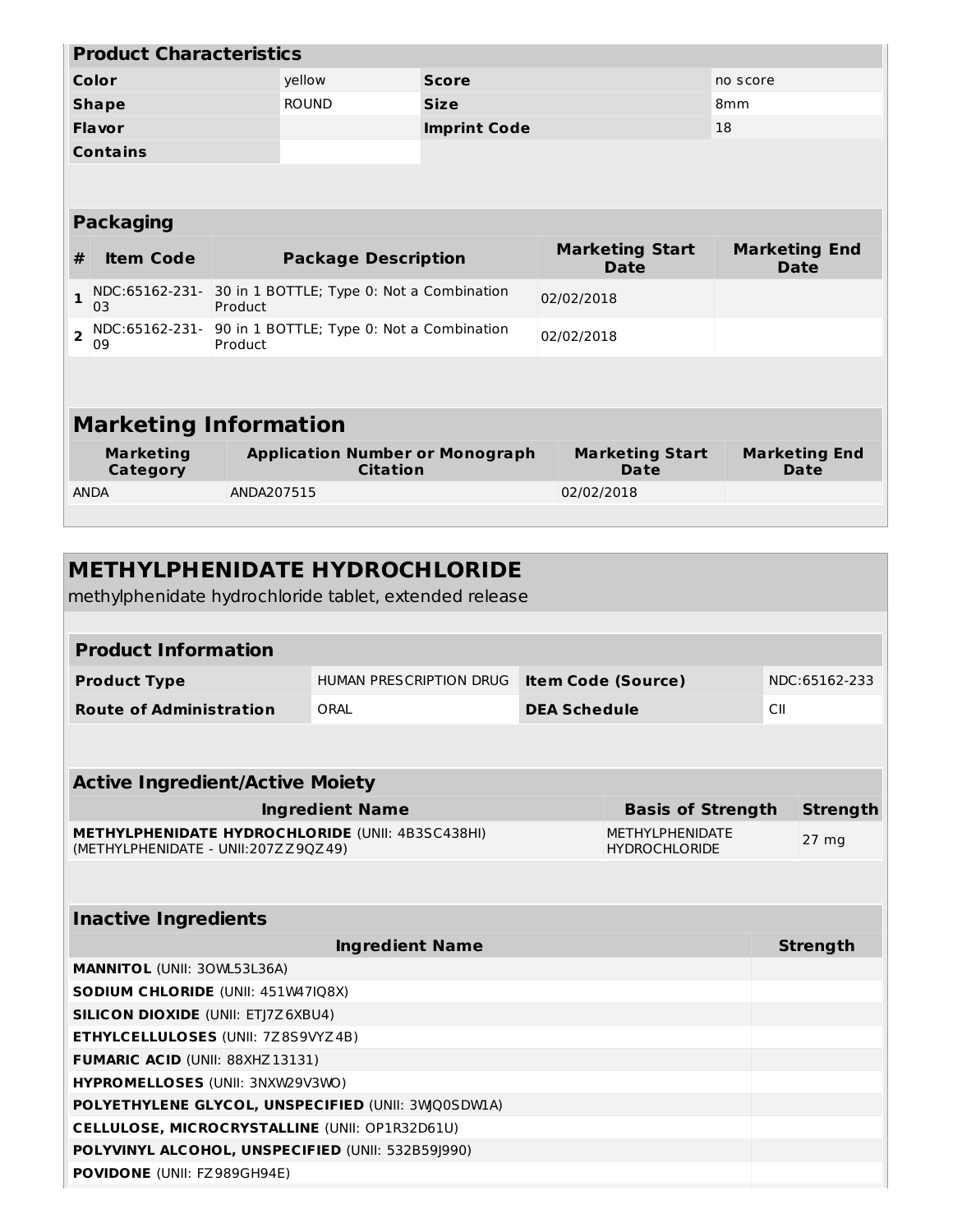|                | <b>STEARIC ACID (UNII: 4ELV7Z65AP)</b>        |            |                                                           |                     |  |                                       |                 |                                     |  |
|----------------|-----------------------------------------------|------------|-----------------------------------------------------------|---------------------|--|---------------------------------------|-----------------|-------------------------------------|--|
|                | <b>TALC</b> (UNII: 7SEV7J4R1U)                |            |                                                           |                     |  |                                       |                 |                                     |  |
|                | TITANIUM DIOXIDE (UNII: 15FIX9V2JP)           |            |                                                           |                     |  |                                       |                 |                                     |  |
|                | <b>TRIETHYL CITRATE (UNII: 8Z96QXD6UM)</b>    |            |                                                           |                     |  |                                       |                 |                                     |  |
|                | FERROSOFERRIC OXIDE (UNII: XM0M87F357)        |            |                                                           |                     |  |                                       |                 |                                     |  |
|                | <b>FERRIC OXIDE YELLOW (UNII: EX43802MRT)</b> |            |                                                           |                     |  |                                       |                 |                                     |  |
|                |                                               |            |                                                           |                     |  |                                       |                 |                                     |  |
|                | <b>Product Characteristics</b>                |            |                                                           |                     |  |                                       |                 |                                     |  |
|                | Color                                         |            | gray                                                      | <b>Score</b>        |  |                                       | no score        |                                     |  |
|                | <b>Shape</b>                                  |            | <b>ROUND</b>                                              | <b>Size</b>         |  |                                       | 8 <sub>mm</sub> |                                     |  |
|                | Flavor                                        |            |                                                           | <b>Imprint Code</b> |  |                                       | 27              |                                     |  |
|                | <b>Contains</b>                               |            |                                                           |                     |  |                                       |                 |                                     |  |
|                |                                               |            |                                                           |                     |  |                                       |                 |                                     |  |
|                |                                               |            |                                                           |                     |  |                                       |                 |                                     |  |
|                | <b>Packaging</b>                              |            |                                                           |                     |  |                                       |                 |                                     |  |
| #              | <b>Item Code</b>                              |            | <b>Package Description</b>                                |                     |  | <b>Marketing Start</b><br><b>Date</b> |                 | <b>Marketing End</b><br><b>Date</b> |  |
| $\mathbf{1}$   | 03                                            | Product    | NDC:65162-233- 30 in 1 BOTTLE; Type 0: Not a Combination  |                     |  | 02/02/2018                            |                 |                                     |  |
| $\overline{2}$ | NDC:65162-233-<br>09                          | Product    | 90 in 1 BOTTLE; Type 0: Not a Combination                 |                     |  | 02/02/2018                            |                 |                                     |  |
|                |                                               |            |                                                           |                     |  |                                       |                 |                                     |  |
|                |                                               |            |                                                           |                     |  |                                       |                 |                                     |  |
|                | <b>Marketing Information</b>                  |            |                                                           |                     |  |                                       |                 |                                     |  |
|                | <b>Marketing</b><br>Category                  |            | <b>Application Number or Monograph</b><br><b>Citation</b> |                     |  | <b>Marketing Start</b><br>Date        |                 | <b>Marketing End</b><br>Date        |  |
|                | <b>ANDA</b>                                   | ANDA207515 |                                                           |                     |  | 02/02/2018                            |                 |                                     |  |
|                |                                               |            |                                                           |                     |  |                                       |                 |                                     |  |

| <b>METHYLPHENIDATE HYDROCHLORIDE</b><br>methylphenidate hydrochloride tablet, extended release |                         |                     |                                                |      |                 |  |
|------------------------------------------------------------------------------------------------|-------------------------|---------------------|------------------------------------------------|------|-----------------|--|
|                                                                                                |                         |                     |                                                |      |                 |  |
| <b>Product Information</b>                                                                     |                         |                     |                                                |      |                 |  |
| <b>Product Type</b>                                                                            | HUMAN PRESCRIPTION DRUG |                     | <b>Item Code (Source)</b>                      |      | NDC:65162-235   |  |
| <b>Route of Administration</b>                                                                 | ORAI                    | <b>DEA Schedule</b> |                                                | CII. |                 |  |
|                                                                                                |                         |                     |                                                |      |                 |  |
| <b>Active Ingredient/Active Moiety</b>                                                         |                         |                     |                                                |      |                 |  |
|                                                                                                | <b>Ingredient Name</b>  |                     | <b>Basis of Strength</b>                       |      | <b>Strength</b> |  |
| <b>METHYLPHENIDATE HYDROCHLORIDE (UNII: 4B3SC438HI)</b><br>(METHYLPHENIDATE - UNII:207ZZ9QZ49) |                         |                     | <b>METHYLPHENIDATE</b><br><b>HYDROCHLORIDE</b> |      | 36 mg           |  |
|                                                                                                |                         |                     |                                                |      |                 |  |
| <b>Inactive Ingredients</b>                                                                    |                         |                     |                                                |      |                 |  |
|                                                                                                | <b>Ingredient Name</b>  |                     |                                                |      | <b>Strength</b> |  |
| <b>MANNITOL (UNII: 30WL53L36A)</b>                                                             |                         |                     |                                                |      |                 |  |
| <b>SODIUM CHLORIDE (UNII: 451W47IQ8X)</b>                                                      |                         |                     |                                                |      |                 |  |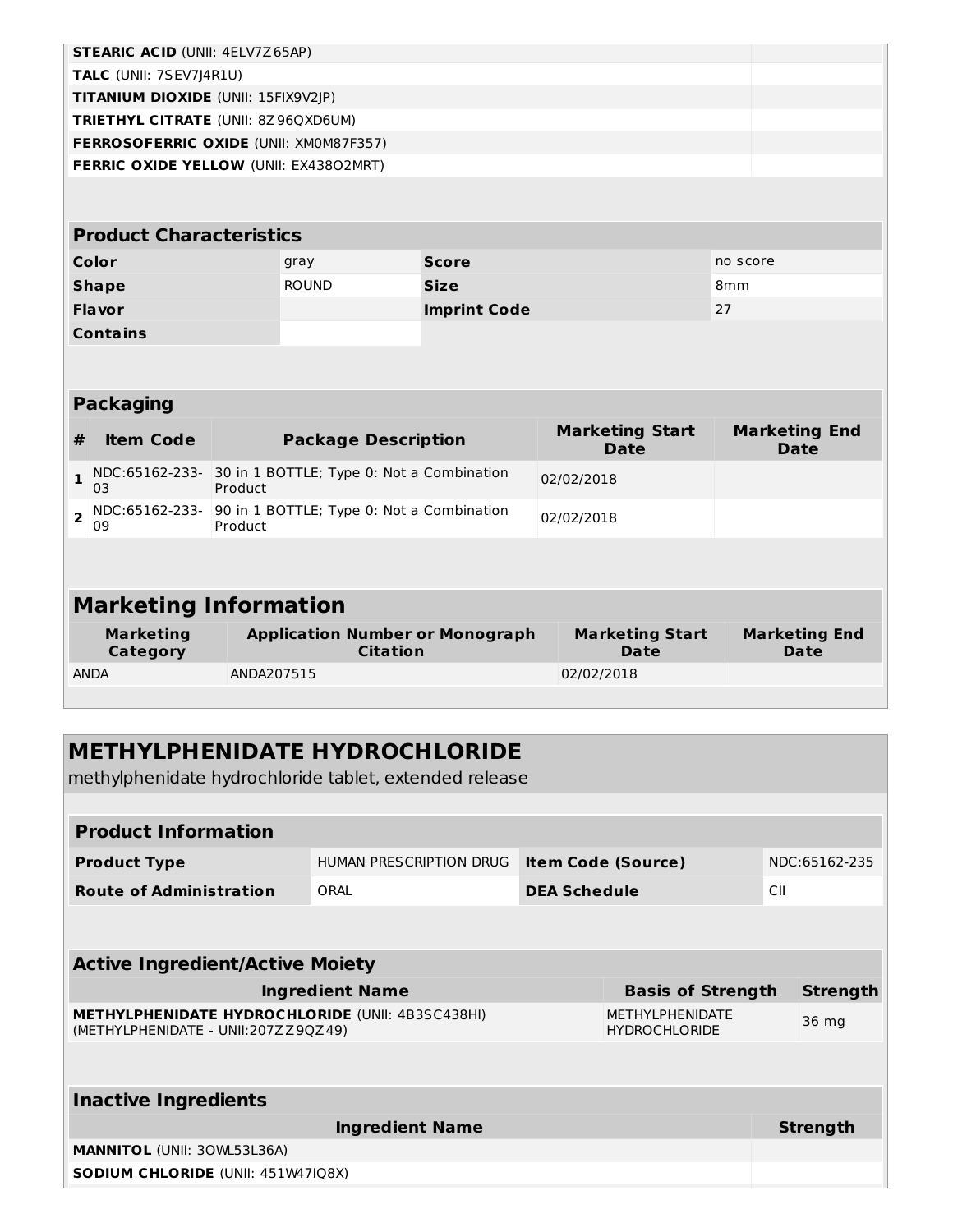| <b>SILICON DIOXIDE (UNII: ETJ7Z6XBU4)</b>             |  |
|-------------------------------------------------------|--|
| <b>ETHYLCELLULOSES (UNII: 7Z8S9VYZ4B)</b>             |  |
| <b>FUMARIC ACID (UNII: 88XHZ 13131)</b>               |  |
| <b>HYPROMELLOSES (UNII: 3NXW29V3WO)</b>               |  |
| POLYETHYLENE GLYCOL, UNSPECIFIED (UNII: 3WO0SDWIA)    |  |
| <b>CELLULOSE, MICROCRYSTALLINE (UNII: OP1R32D61U)</b> |  |
| POLYVINYL ALCOHOL, UNSPECIFIED (UNII: 532B591990)     |  |
| <b>POVIDONE</b> (UNII: FZ989GH94E)                    |  |
| <b>STEARIC ACID (UNII: 4ELV7Z65AP)</b>                |  |
| <b>TALC</b> (UNII: 7SEV7 4R1U)                        |  |
| <b>TITANIUM DIOXIDE (UNII: 15FIX9V2IP)</b>            |  |
| <b>TRIETHYL CITRATE (UNII: 8Z96QXD6UM)</b>            |  |
|                                                       |  |

| <b>Product Characteristics</b> |              |                     |          |  |  |  |  |
|--------------------------------|--------------|---------------------|----------|--|--|--|--|
| Color                          | white        | <b>Score</b>        | no score |  |  |  |  |
| <b>Shape</b>                   | <b>ROUND</b> | <b>Size</b>         | 8mm      |  |  |  |  |
| <b>Flavor</b>                  |              | <b>Imprint Code</b> | 36       |  |  |  |  |
| <b>Contains</b>                |              |                     |          |  |  |  |  |

# **Packaging**

| <b>Item Code</b> | <b>Package Description</b>                                                        | <b>Marketing Start</b><br>Date | <b>Marketing End</b><br><b>Date</b> |
|------------------|-----------------------------------------------------------------------------------|--------------------------------|-------------------------------------|
| 0 <sub>3</sub>   | $\frac{1}{1}$ NDC:65162-235- 30 in 1 BOTTLE; Type 0: Not a Combination<br>Product | 02/02/2018                     |                                     |
| 09               | $\sim$ NDC:65162-235- 90 in 1 BOTTLE; Type 0: Not a Combination<br>Product        | 02/02/2018                     |                                     |

# **Marketing Information**

| Marketing   | <b>Application Number or Monograph</b> | <b>Marketing Start</b> | <b>Marketing End</b> |
|-------------|----------------------------------------|------------------------|----------------------|
| Category    | <b>Citation</b>                        | Date                   | <b>Date</b>          |
| <b>ANDA</b> | ANDA207515                             | 02/02/2018             |                      |

| <b>METHYLPHENIDATE HYDROCHLORIDE</b><br>methylphenidate hydrochloride tablet, extended release |                                                      |                     |                                                |     |                 |  |  |
|------------------------------------------------------------------------------------------------|------------------------------------------------------|---------------------|------------------------------------------------|-----|-----------------|--|--|
| <b>Product Information</b>                                                                     |                                                      |                     |                                                |     |                 |  |  |
| <b>Product Type</b>                                                                            | HUMAN PRESCRIPTION DRUG<br><b>Item Code (Source)</b> |                     |                                                |     | NDC:65162-237   |  |  |
| <b>Route of Administration</b>                                                                 | ORAI                                                 | <b>DEA Schedule</b> |                                                | CII |                 |  |  |
|                                                                                                |                                                      |                     |                                                |     |                 |  |  |
| <b>Active Ingredient/Active Moiety</b>                                                         |                                                      |                     |                                                |     |                 |  |  |
| <b>Ingredient Name</b>                                                                         |                                                      |                     | <b>Basis of Strength</b>                       |     | <b>Strength</b> |  |  |
| <b>METHYLPHENIDATE HYDROCHLORIDE (UNII: 4B3SC438HI)</b><br>(METHYLPHENIDATE - UNII:207ZZ9QZ49) |                                                      |                     | <b>METHYLPHENIDATE</b><br><b>HYDROCHLORIDE</b> |     | 54 mg           |  |  |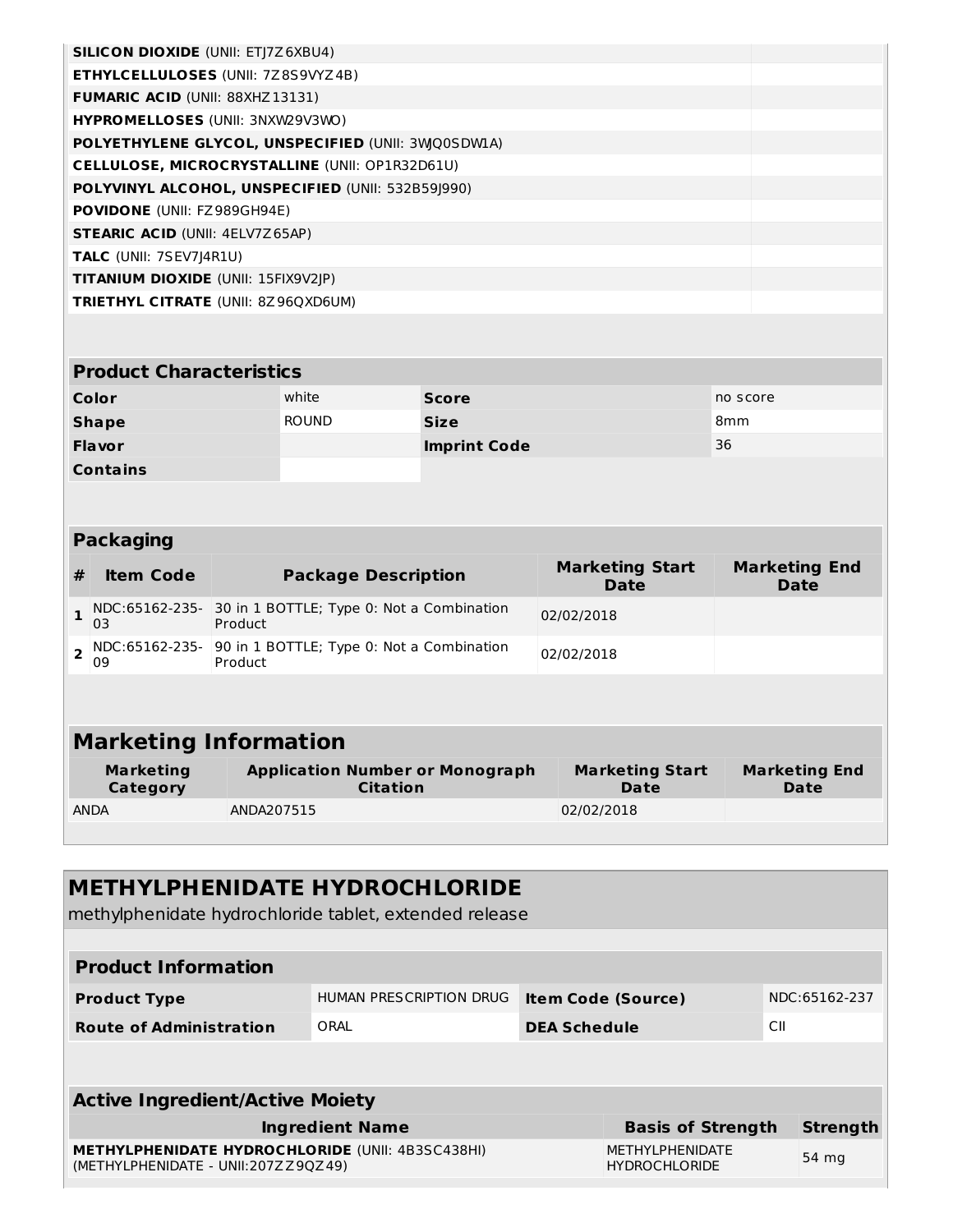| <b>Inactive Ingredients</b>                               |                 |
|-----------------------------------------------------------|-----------------|
| <b>Ingredient Name</b>                                    | <b>Strength</b> |
| <b>MANNITOL (UNII: 30WL53L36A)</b>                        |                 |
| <b>SODIUM CHLORIDE (UNII: 451W47IQ8X)</b>                 |                 |
| <b>SILICON DIOXIDE (UNII: ETJ7Z6XBU4)</b>                 |                 |
| <b>ETHYLCELLULOSES (UNII: 7Z8S9VYZ4B)</b>                 |                 |
| <b>FUMARIC ACID (UNII: 88XHZ 13131)</b>                   |                 |
| <b>HYPROMELLOSES (UNII: 3NXW29V3WO)</b>                   |                 |
| <b>POLYETHYLENE GLYCOL, UNSPECIFIED (UNII: 3WQ0SDWIA)</b> |                 |
| CELLULOSE, MICROCRYSTALLINE (UNII: OP1R32D61U)            |                 |
| POLYVINYL ALCOHOL, UNSPECIFIED (UNII: 532B59J990)         |                 |
| <b>POVIDONE (UNII: FZ989GH94E)</b>                        |                 |
| <b>STEARIC ACID (UNII: 4ELV7Z65AP)</b>                    |                 |
| TALC (UNII: 7SEV7J4R1U)                                   |                 |
| <b>TITANIUM DIOXIDE (UNII: 15FIX9V2JP)</b>                |                 |
| <b>TRIETHYL CITRATE (UNII: 8Z96QXD6UM)</b>                |                 |
| FERRIC OXIDE RED (UNII: 1K09F3G675)                       |                 |

| <b>Product Characteristics</b> |              |                     |                 |  |  |  |  |
|--------------------------------|--------------|---------------------|-----------------|--|--|--|--|
| Color                          | red          | <b>Score</b>        | no score        |  |  |  |  |
| <b>Shape</b>                   | <b>ROUND</b> | <b>Size</b>         | 8 <sub>mm</sub> |  |  |  |  |
| <b>Flavor</b>                  |              | <b>Imprint Code</b> | 54              |  |  |  |  |
| <b>Contains</b>                |              |                     |                 |  |  |  |  |

# **Packaging**

н

| <b>Item Code</b> | <b>Package Description</b>                                                        | <b>Marketing Start</b><br>Date | <b>Marketing End</b><br><b>Date</b> |
|------------------|-----------------------------------------------------------------------------------|--------------------------------|-------------------------------------|
| 03               | $\frac{1}{1}$ NDC:65162-237- 30 in 1 BOTTLE; Type 0: Not a Combination<br>Product | 02/02/2018                     |                                     |
| 09               | >   NDC:65162-237-   90 in 1 BOTTLE; Type 0: Not a Combination<br>Product         | 02/02/2018                     |                                     |
|                  |                                                                                   |                                |                                     |

# **Marketing Information**

| Marketing   | <b>Application Number or Monograph</b> | <b>Marketing Start</b> | <b>Marketing End</b> |
|-------------|----------------------------------------|------------------------|----------------------|
| Category    | Citation                               | <b>Date</b>            | Date                 |
| <b>ANDA</b> | ANDA207515                             | 02/02/2018             |                      |

# **Labeler -** Amneal Pharmaceuticals LLC (123797875)

| <b>Establishment</b>                                           |                |               |                                                                                                                                                           |  |  |  |  |
|----------------------------------------------------------------|----------------|---------------|-----------------------------------------------------------------------------------------------------------------------------------------------------------|--|--|--|--|
| <b>Name</b>                                                    | <b>Address</b> | <b>ID/FEI</b> | <b>Business Operations</b>                                                                                                                                |  |  |  |  |
| Amneal<br>Pharmaceuticals<br>$\sim$ C. M. F. C. A. A. C. and a |                |               | analysis (65162-231, 65162-233, 65162-235, 65162-237), label (65162-231,<br>123797875 65162-233, 65162-235, 65162-237), manufacture(65162-231, 65162-233, |  |  |  |  |